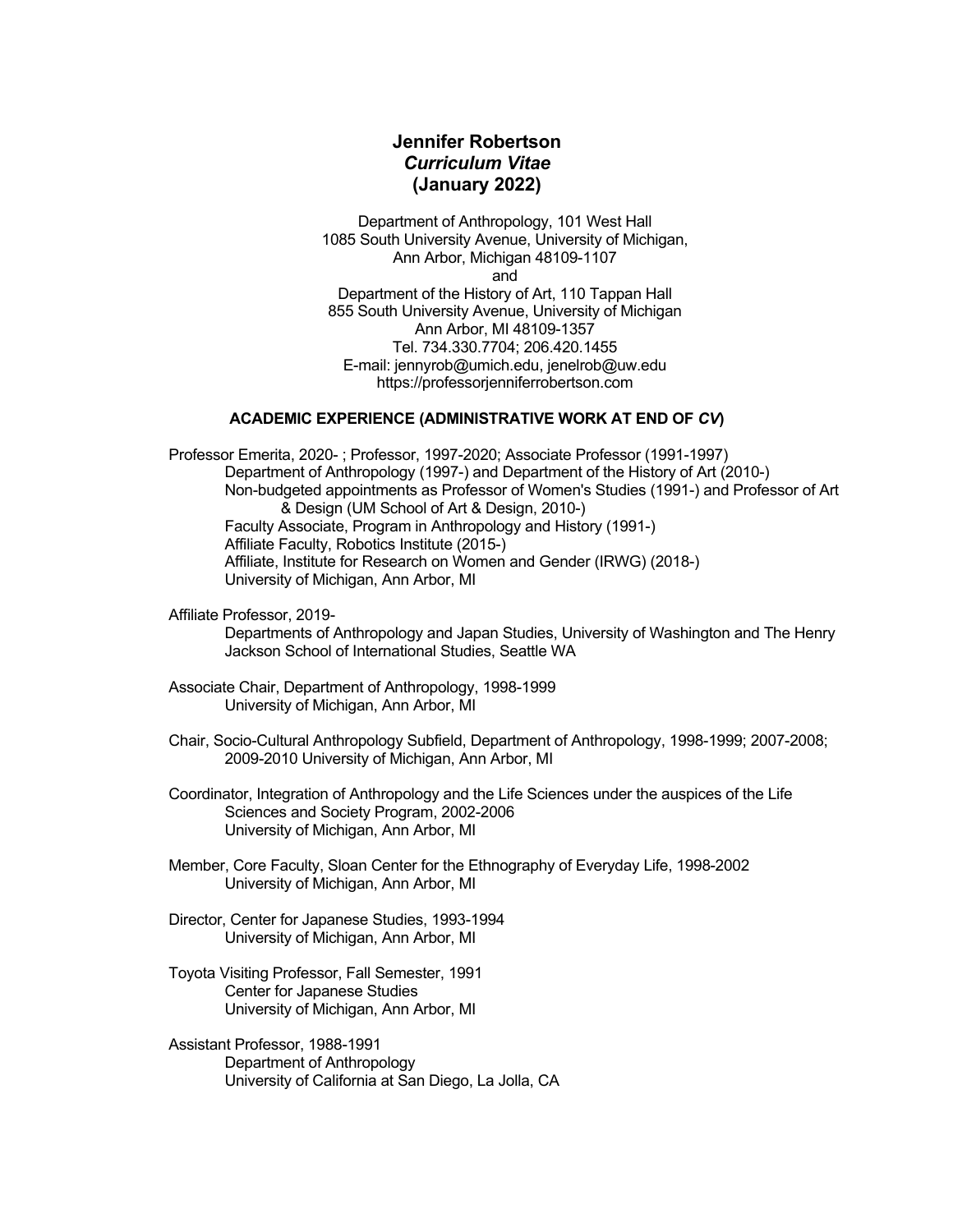Visiting Assistant Professor, 1986-1988 Department of Anthropology & Sociology Williams College, Williamstown, MA

Lecturer, 1985-1986 Department of Asian Studies Cornell University, Ithaca, NY

Lecturer, Spring 1986 Department of Anthropology Ithaca College, Ithaca, NY

Instructor, Spring 1982 & 1983 Department of Anthropology Cornell University, Ithaca, NY

#### **EDUCATION**

Cornell University (Anthropology) Ph.D. 1985, M.A. 1983 Dissertation: "The Making of Kodaira; Being an Ethnography of a Japanese City's Progress" (Committee: Robert J. Smith, Chair; J. Victor Koschmann; P. Steven Sangren)

University of Hawaii (Asian Studies)

M.A. 1977 Thesis: "Shingaku Methods of Education and Organization" (Committee: V. Dixon Morris, Chair; Takie Lebra)

Cornell University (History of Art) B.A. 1975 (*magna cum laude*, Phi Beta Kappa) Honors Thesis: "*Otsu-e* (Pictures from Otsu): 200 Years of Good Aim" (Martie Young, Chair)

#### **RESEARCH INTERESTS**

**Field:** Socio-Cultural and Historical Anthropology and Ethnography (Art and Image-Based Ethnography, Bio-Art, Colonialism and Imperialism, Feminist Theory, History of Eugenics and Bioethics, Robotics and Human-Robot Relations, Japanese Modern Arts, Mass/Popular Culture, Museums and Visual Culture, Race and Ethnicity, Sex/Gender Systems, Urban Studies)

**Areas:** Japan/East Asia; Israel, Sri Lanka. I have traveled extensively in Europe (including one year's residence in Berlin, 1996-97), the United States, the West Indies, Israel, and the Middle East, East and South Asia (Sri Lanka), etc., and have lived in Japan for a cumulative twenty-five years. **Languages:** Japanese (speaking, reading, writing) advanced; French (reading) good; German (reading) fair; basic Hebrew

### **FELLOWSHIPS AND GRANTS: NATIONAL/INTERNATIONAL**

John Simon Guggenheim Memorial Foundation Fellowship (2011-2012) Japan ("Safety, security, convenience: The political economy of service robots in Japan")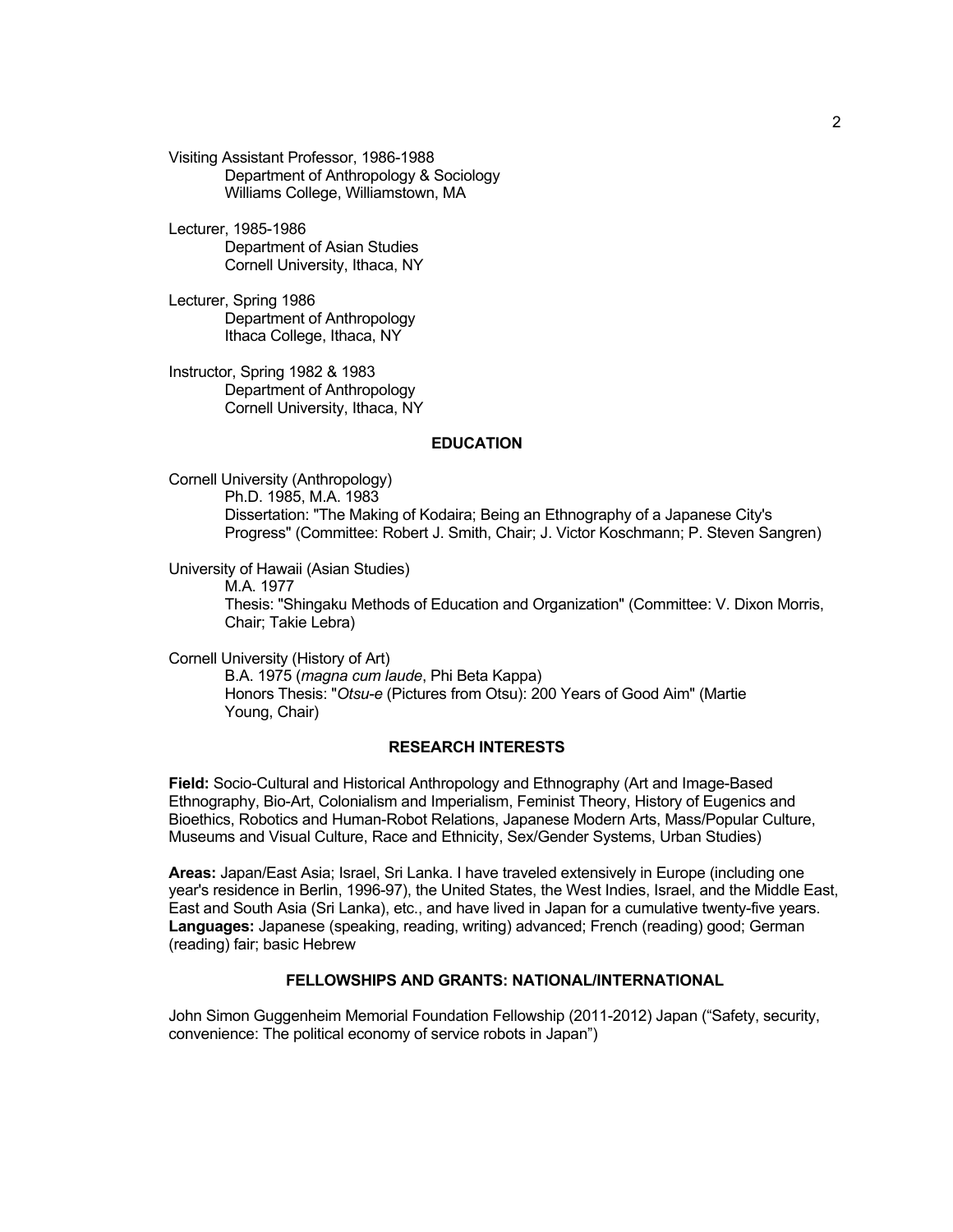Abé Fellowship (Social Science Research Council) (2010-2012) Japan and Korea ("Safety, security, convenience: The political economy of service robots in Japan")

National Endowment for the Humanities/Advanced Research in the Social Sciences on Japan Fellowship, May-December 2008, Tokyo, Japan (humanoid robots, cyborg eugenics, kinship and the new Japanese family)

Fulbright Research Scholar Grant, April-August 2007 and Visiting Professor, Department of Sociology and Anthropology, Tel Aviv University, Israel (blood ideology and nation-building in Israel and Japan)

Japan Foundation Research Fellowship, University of Tokyo, January-April 2002 (eugenics and colonialism in Japan)

Wissenschaftskolleg zu Berlin (Institute for Advanced Study, Berlin), Invited Fellow, 1996-1997

Wenner-Gren Foundation for Anthropological Research, Regular Grant, September-December 1995 (Cultural strategies of Japanese colonialism)

National Endowment for the Humanities Fellowship from the American Council of Learned Societies and the Social Science Research Council Joint International Post-Doctoral Program, Advanced Research Grant, September-November 1995 (Cultural strategies of Japanese colonialism)

Fulbright Research Scholar Grant, October 1990-January1991 (Gender attribution in Japan).

Japan Foundation Professional Fellowship, Summer 1987 (Gender attribution in Japan)

Northeast Asia Council of the Association for Asian Studies Grant, Summer 1987 (Gender attribution in Japan)

Social Science Research Council, Research Grant, 1987 (Gender attribution in Japan)

Japan Foundation Professional Fellowship (12 Months), 1986-1987 (declined)

Wenner-Gren Foundation for Anthropological Research, Dissertation Grant, 1984-1985 (Affective city planning in Japan)

Fulbright-Hays Doctoral Dissertation Research Abroad Training Grant, 1983-1984 (Affective city planning in Japan)

Social Science Research Council, International Doctoral Research Program Grant, 1983-1984 (Affective city planning in Japan)

Monbusho Scholarship, 1983-1984 (Affective city planning in Japan)

Sigma Xi, The Scientific Society, Grant-in-Aid-of-Research, 1983-1984 (Affective city planning in Japan)

Monbusho Scholarship, 1978-1980 (Popular culture in pre-modern Japan) East-West Center Grant, 1976-1977, (declined)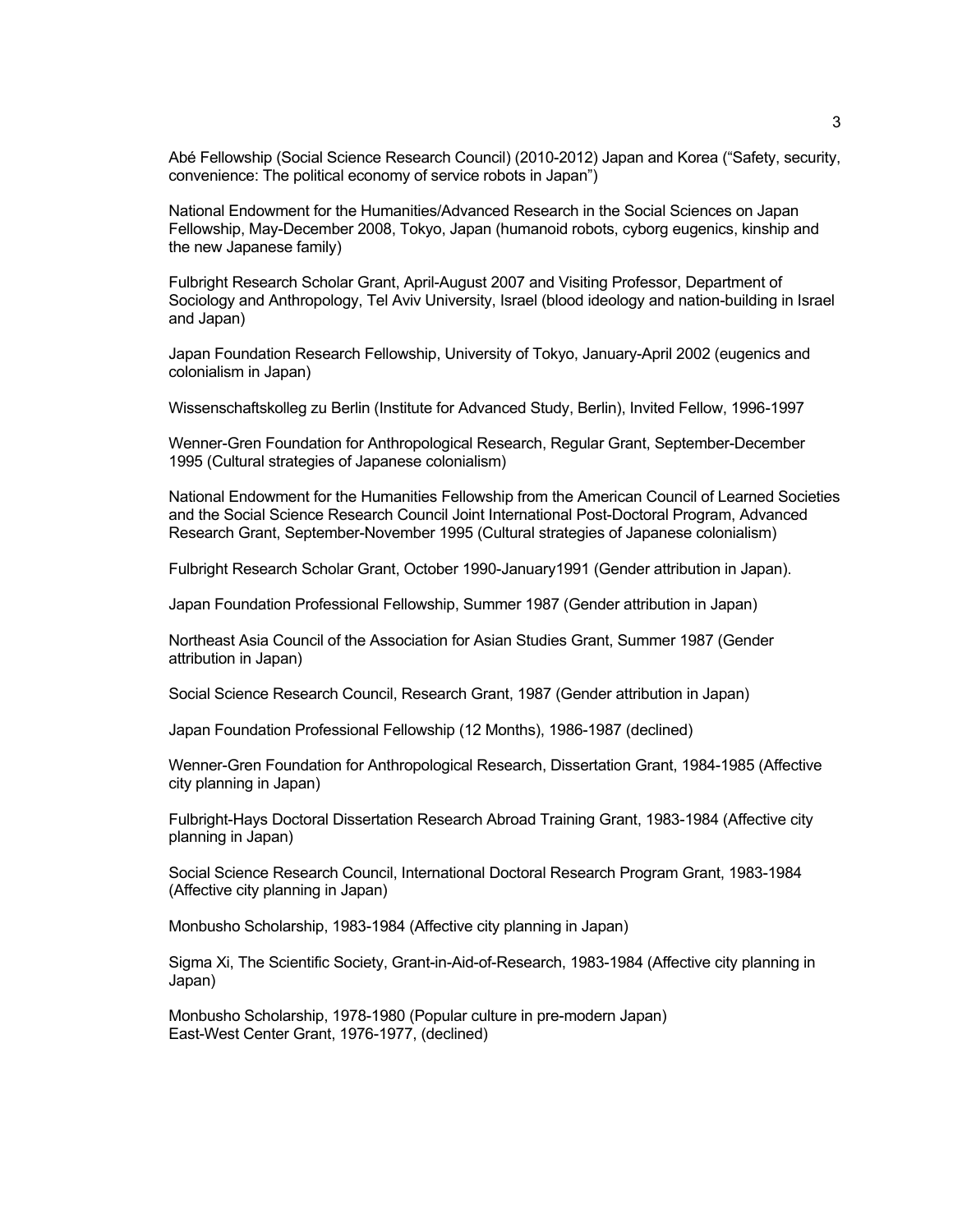### **VISITING PROFESSORSHIPS/LECTURESHIPS: NATIONAL/INTERNATIONAL**

Visiting Professor/Fellow, Tokyo College, University of Tokyo, Fall 2020-Spring 2021 (starting date postponed to 2022 due to Covid-19)

University Lecturer, 2019-2020, Cornell University, Ithaca, NY

Visiting Professor, Department of East Asian Studies, Tel Aviv University, Israel, May-June 2016 (six-week graduate seminar: Sex, gender and sexuality in East Asia: Japanese alternatives)

Visiting Professor, East Asian Studies Program at the Universitat Autonoma de Barcelona, Barcelona, Catalonia, Spain, June-July 2015 (mini-seminar on human-robot interaction and the future of "society" in Japan)

Simon P. Silverman Visiting Professor, The Cohn Institute for the History and Philosophy of Science and Ideas, Tel Aviv University, Israel, May-June 2013 (six-week graduate seminar: Science, Technology, Art: Collaborations and Controversies)

Visiting Professor, Department of Sociology and Anthropology, Tel Aviv University, Israel, May-June 2009 (four-week graduate seminar on image-based ethnography)

Visiting Professor, Department of Anthropology, University of Tokyo, January-March 2007

Distinguished Visiting Professor, Department of Anthropology, Johns Hopkins University, Fall Semester, 2001.

Visiting Scholar, H.S. Truman Research Institute for the Advancement of Peace (Hebrew University, Jerusalem, Israel), May 2000

Visiting Research Scholar, Department of Sociology, Anthropology, Psychology and Egyptology, American University in Cairo, Cairo, Egypt, October-November 1999.

## **FELLOWSHIPS AND GRANTS: UNIVERSITY**

OVPR (Office of the Vice President for Research), Fall 2018-2019 (popularization of eugenics in modern Japan)

Cal French Faculty Grant, Department of the History of Art, Fall 2019-Fall 2024 (types of images in popular Japanese eugenics journals of the early 20<sup>th</sup> century; gender of public sculptures in Japan)

Faculty Research Grant, Center for Japanese Studies, Fall 2015 (robot dramaturgy)

Scholarly Leave Grant, Center for Japanese Studies, Fall 2015 (sabbatical extension, robot dramaturgy)

Cal French Fund Research Grant, History of Art Department, University of Michigan, October 2012 (art and eugenics in modern Japan)

Faculty Research Grant, Center for Japanese Studies, 2012 (political economy of service robots in Japan and Korea)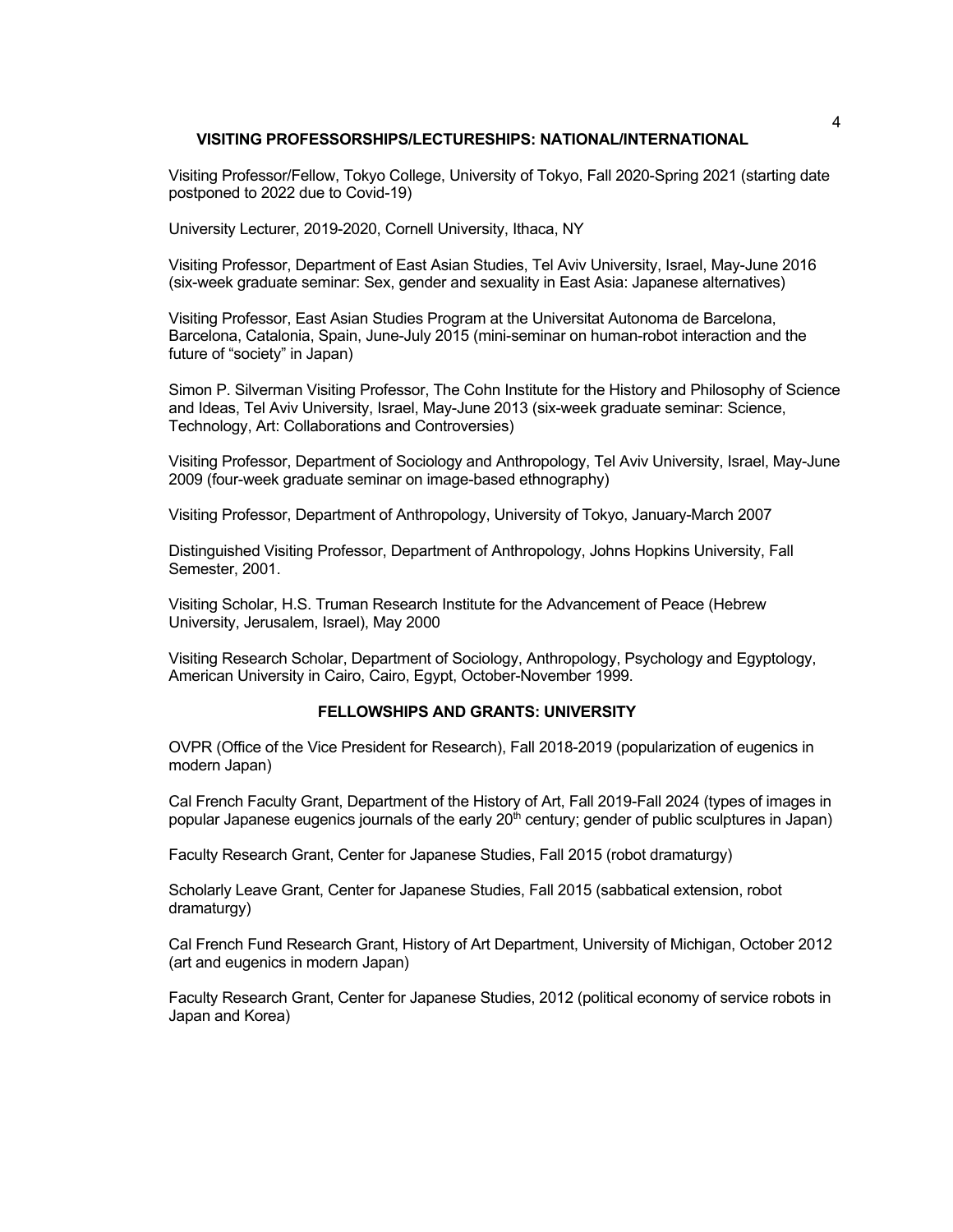Rackham Faculty Recognition Award (for Guggenheim Fellowship), April 2011

Rackham Faculty Recognition Award (for Abe/SSRC Fellowship), April 2011

Faculty Research Grant, Center for Japanese Studies, 2011 (robot therapy for learning disabled children; joint project with Junko Teruyama, Ph.D. Candidate)

Faculty Research Grant, Center for Japanese Studies (University of Michigan), Fall 2008 (humanoid robot technology and posthuman society in Japan)

Rackham Faculty Recognition Award (for NEH Fellowship), April 2008

Faculty Research Grant, Center for Japanese Studies, Summer 2006 and Winter 2007 (humanoid robot development in Japan)

Course Development Seed Grant, Center for Japanese Studies, AY 2005-2006 (for Anthropology 335/Near Eastern Studies 335: Tokyo-Tel Aviv: City, Nation and Identity in Israel and Japan)

Multicultural Teaching Grant, Center for Research on Learning and Teaching, AY 2005-2006 (for Anthropology 335/Near Eastern Studies 335: Tokyo-Tel Aviv: City, Nation and Identity in Israel and Japan)

Teaching with New Technology Grant, College of Literature, Sciences and Arts, AY 2005-2006 (for Anthropology 335/Near Eastern Studies 335: Tokyo-Tel Aviv: City, Nation and Identity in Israel and Japan)

Faculty Research Grant, Frankel Center for Judaic Studies, Summer 2005 (comparison of Japanese and Israeli war/peace museums)

Faculty Research Grant, Center for Japanese Studies, Summer 2005 (comparison of Japanese and Israeli war/peace museums)

Course Development Grant, Life Sciences, Values, and Society Program, AY 2004-2005 (for Anthropology 232: Genes, Genealogies, Identities: Anthropological Perspectives)

Research Grant, Office of the Vice President for Research, College of Literature, Science, and Arts, and the Life Sciences, Values, and Society Program, May 2003-May 2004 (popularization of science and hygiene in modern Japan)

Faculty Research Grant, Center for Japanese Studies, 2003-2004 (eugenics and Japanese bioethics)

Research Grant, Office of the Vice President for Research, College of Literature, Science, and Arts, and the Life Sciences, Values, and Society Program, May 2001-May 2002 (Ideologies of "blood" in Japan and Israel)

Faculty Grant, Institute for Research on Women and Gender, Summer 2000 (Ideologies of "blood" in Japan and Israel)

Michigan Humanities Award, 1999-2000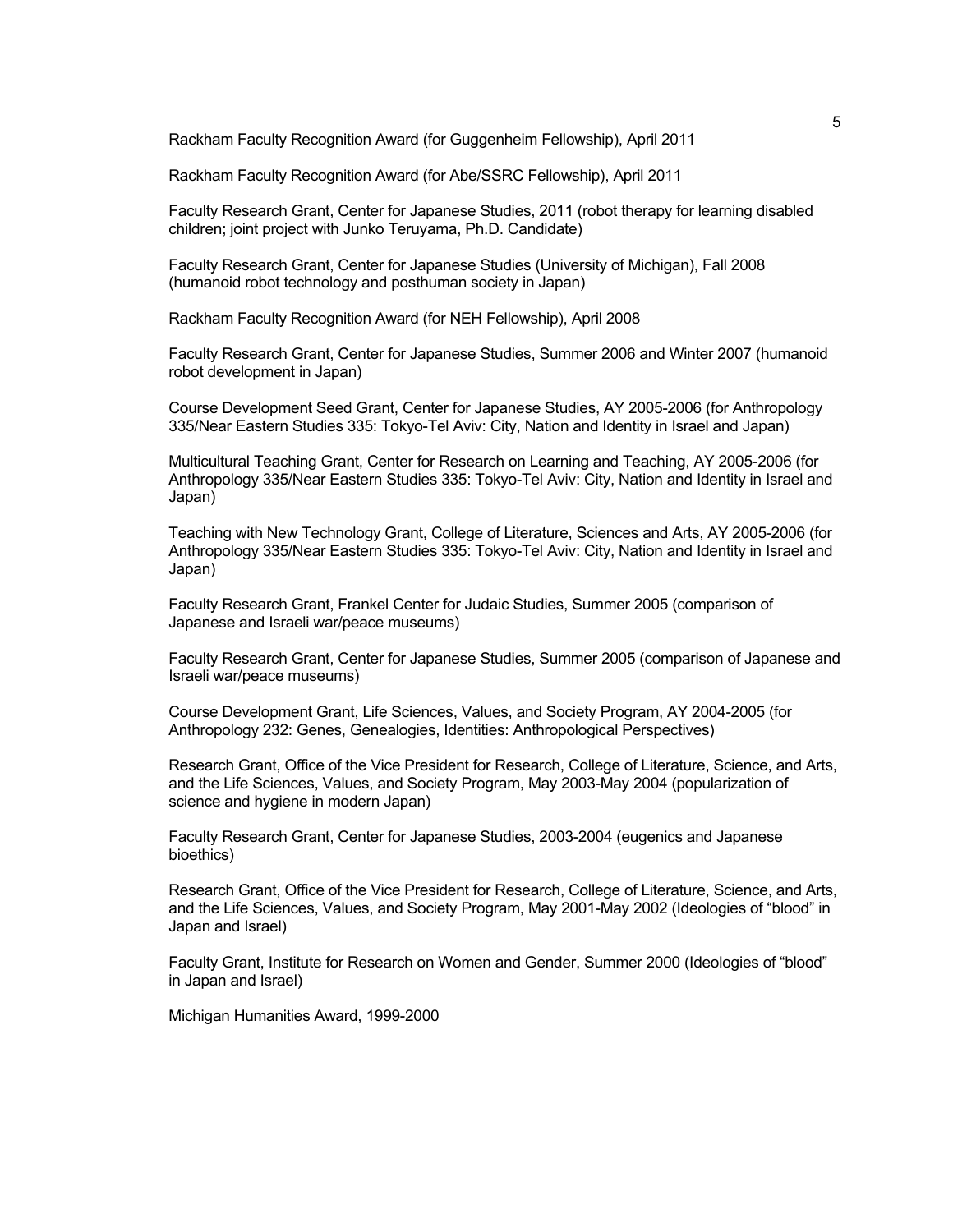Faculty Fellow, Institute for the Humanities, 1999-2000 (declined)

Dean's Faculty Award, College of Literature, Science and Arts, 1998-2003

Gayle Morris Sweetland Writing Center, Faculty Fellow, Winter 1997

Center for Japanese Studies Faculty Fellowship, May 1997(Cultures of Japanese colonialism)

Faculty Recognition Award (recognition of external grant), 1996

Faculty Recognition Award (recognition of external grant), 1995

Career Development Award, Michigan Agenda for Women,1994

Center for Japanese Studies Faculty Grant, June 1994 (Theater and Japanese imperialism)

Project Director, East Asian National Resource Center and Fellowships (Department of Education, Title VI Grant for 1994-97)

Faculty Associate, Institute for the Humanities (University of Michigan), 1993-95

Faculty Fellow, Institute for the Humanities,1993-94 (alternate)

Faculty Research Grant, Center for International Business Education, June 1992 (Performing arts policies of the Hankyū Group)

Horace H. Rackham School of Graduate Studies, Research Grant, June 1992 (Performing arts policies of the Hankyū Group)

Center for Japanese Studies, Resource Development Grant, 1991-92 (Slides)

Affirmative Action Faculty Career Development Grant (UCSD), Summer 1989, Winter & Spring Quarters 1990 (Gender attribution in Japan)

Japanese Studies Program (UCSD), Research Grant, July 1989 (Research materials collection)

Teaching Assistantship, Department of Anthropology, Cornell University, 1981-1983

Center for International Studies Summer Grant, Cornell University, 1982 (Japanese farm manuals)

Cornell University Fellowship, 1978-1979 and 1973-1975

Graduate Fellowship, 1975-1977, University of Hawaii

### **MAJOR EXTERNAL AWARDS/PRIZES**

1999 Kurt Weill Prize for outstanding scholarship in music theater for *Takarazuka: Sexual Politics and Popular Culture in Modern Japan* (University of California Press, 1998), awarded every two years by the Kurt Weill Foundation for Music, American Musicological Society, American Society for Theatre Research, and Modern Language Association. Award ceremony hosted by the American Society of Composers, Authors, and Publishers.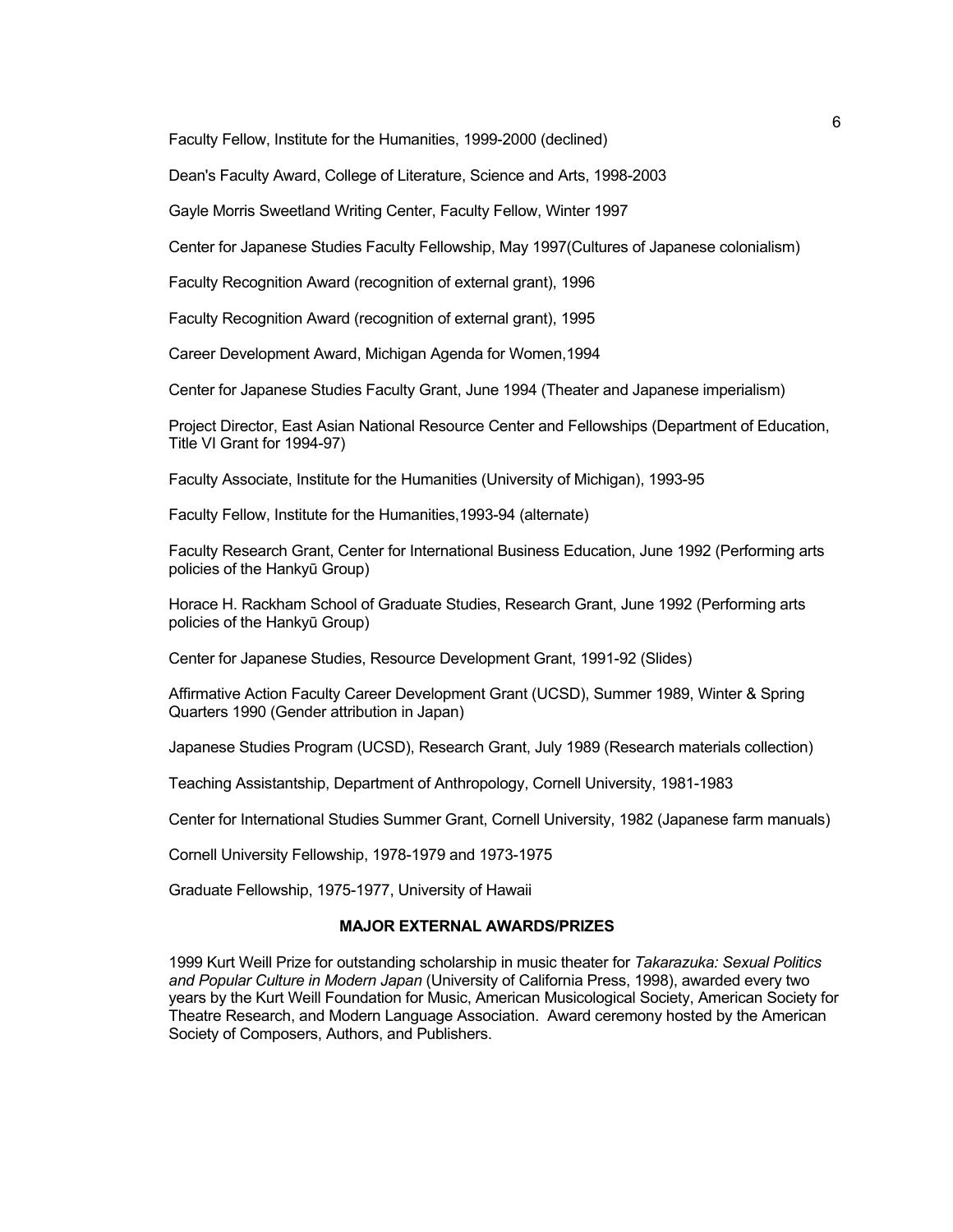Honorable Mention, Barnard Hewitt Award for outstanding research in theatre history, for *Takarazuka: Sexual Politics and Popular Culture in Modern Japan* (University of California Press, 1998), American Society for Theatre Research, 1999.

Ruth Benedict Prize for *Takarazuka: Sexual Politics and Popular Culture in Modern Japan* (University of California Press, 1998), Society of Lesbian and Gay Anthropologists, American Anthropological Association, 1998.

### **UNIVERSITY AWARDS/PRIZES**

Julia Lockwood Certain Award, University of Michigan, 2003

University of Michigan Faculty Recognition Award of 2000

LS&A Excellence in Research Award (University of Michigan), 1999, 1997, 1996

LS&A Excellence in Education Award (University of Michigan), 1998, 1993

## **OTHER AWARDS/RECOGNITION**

Fellow, American Anthropological Association (Elected 1991)

First Prize, 3rd Annual Japanology Essay Contest, International Cultural Association of Kyoto, 1981

Phi Beta Kappa, Cornell University chapter, 1975

#### **EDITORIAL BOARDS**

*Feminist Anthropology* (American Anthropological Association; 2018-) *Critical Asian Studies* (Japan Editor, 2007- 2020; Editorial Board, 2020-) University of California Press, Editorial Board, "New Interventions in Japanese Studies" series (2017-) University of Michigan Press Executive Committee (2017-2019) *American Anthropologist* (Editorial Board, 2012-16) *Ars Orientalis* (Editorial Board, 1998-2000; 2010-17) *Image and Gender* (Tokyo, 1995-2002) *Journal of the History of Sexuality* (1991-1996)

#### **ADVISORY BOARDS AND MULTI-YEAR PROJECTS**

Appointed to the Distinguished Speakers Bureau (DSB), Association for Asian Studies Northeast Asia Council (NEAC) (April 2021-March 2024).

Making Modernity in East Asia: Technologies of Everyday life, 19th-21st Centuries" (2017– 2020). Hong Kong Institute for the Humanities and Social Sciences, University of Hong Kong, Working Group on Reproductive Labor and Gynocentric Technologies in East Asia, 1800s-2000s. Founding members are Gonçalo Santos, (Hong Kong University), Suzanne Gottschang (Smith College), and Jacob Eyferth (University of Chicago). Supported by the Hong Kong Research Grants Council.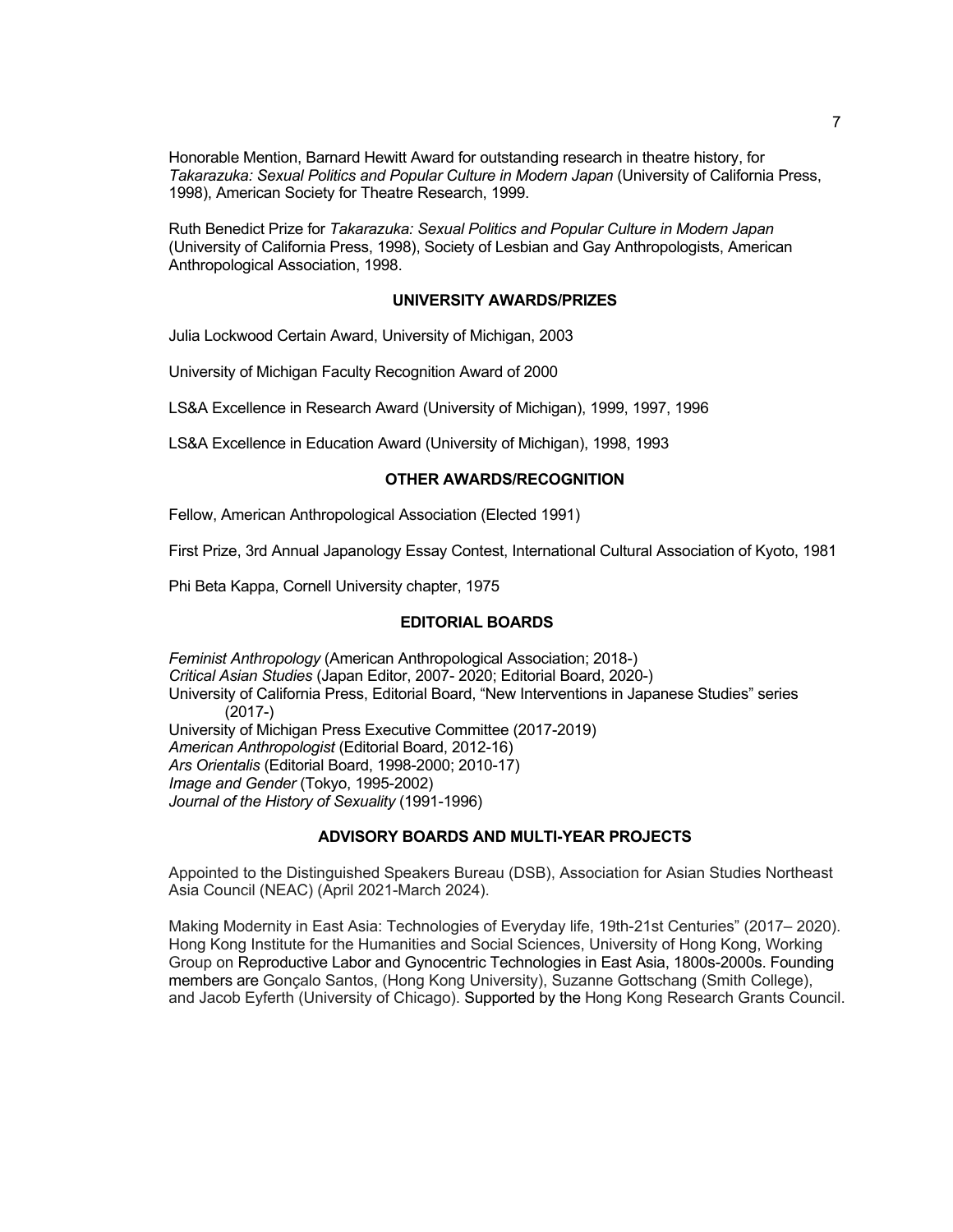Associate, Research Network or the Anthropology of Technology: Future Technologies, Culture and Human Practices (2017-), University of Aalborg, Denmark

Advisory Board, *The Routledge Companion to Gender and Japanese Culture*, Jennifer Coates, Lucy Fraser, Mark Pendleton, editors (2017-)

Leiden Asia Centre, International Advisory Council, Leiden University (2016-2019)

REELER (Responsible and Ethical Learning in Robotics), Advisory Board, University of Aarhus, Denmark (2016-)

ROCA (Robot Culture and Aesthetics), Advisory Board, University of Copenhagen, Denmark (2013) http://kunstogkulturvidenskab.ku.dk/roca/advisory-board/

Yad Hanadiv Advisory Committee for East Asian Studies, Tel Aviv University, Israel (2014-)

#### **BOOKS**

- 2018 ROBO SAPIENS JAPANICUS*: ROBOTS, GENDER, FAMILY AND THE JAPANESE NATION*  (University of California Press) https://www.ucpress.edu/blog/33490/robots-the-backstoriesrobertson/). A Korean translation forthcoming in spring 2023 from Nulmin Books Publishers; aJapanese translation is in progress.)
- 2000 踊る帝国主義:宝塚をめぐるセクシュアルポリティクスと大衆文化 *(ODORU TEIKOKUSHUGI: TAKARAZUKA O MEGURU SEKUSHUARU PORITEIKUSU TO TAISHŪBUNKA* (DANCING IMPERIALISM: EXPLORING [JAPANESE] SEXUAL POLITICS AND POPULAR CULTURE IN THE TAKARAZUKA REVUE). Tokyo: Gendai Shokan, pp. 1-381. (Japanese translation of *TAKARAZUKA* by Hori Chieko with the assistance of Jennifer Robertson.)
- 1998, 1999, 2001 *TAKARAZUKA: SEXUAL POLITICS AND POPULAR CULTURE IN MODERN JAPAN*. Berkeley and Los Angeles: University of California Press, pp. i-xvi, 1-278. (Simultaneous hardcover and paperback editions, second printing and electronic edition, and third printing, respectively.)
- 1991, 1994, 2000 *NATIVE AND NEWCOMER: MAKING AND REMAKING A JAPANESE CITY*. Berkeley and Los Angeles: University of California Press, pp. i-xvii, 1-235. (Hardcover, paper, and electronic editions, respectively.)

#### **EDITED VOLUMES**

- 2009 *POLITICS AND PITFALLS OF JAPAN ETHNOGRAPHY: REFLEXIVITY, RESPONSIBILITY, AND ANTHROPOLOGICAL ETHICS*. Jennifer Robertson, editor, New York and Oxford: Routledge.
- 2005, 2008 *A COMPANION TO THE ANTHROPOLOGY OF JAPAN.* Jennifer Robertson, editor. Waltham, MA: Blackwell Publishers
- 2005, 2008 *SAME-SEX CULTURES AND SEXUALITIES: AN ANTHROPOLOGICAL READER*. Jennifer Robertson, editor. Waltham, MA: Blackwell Publishers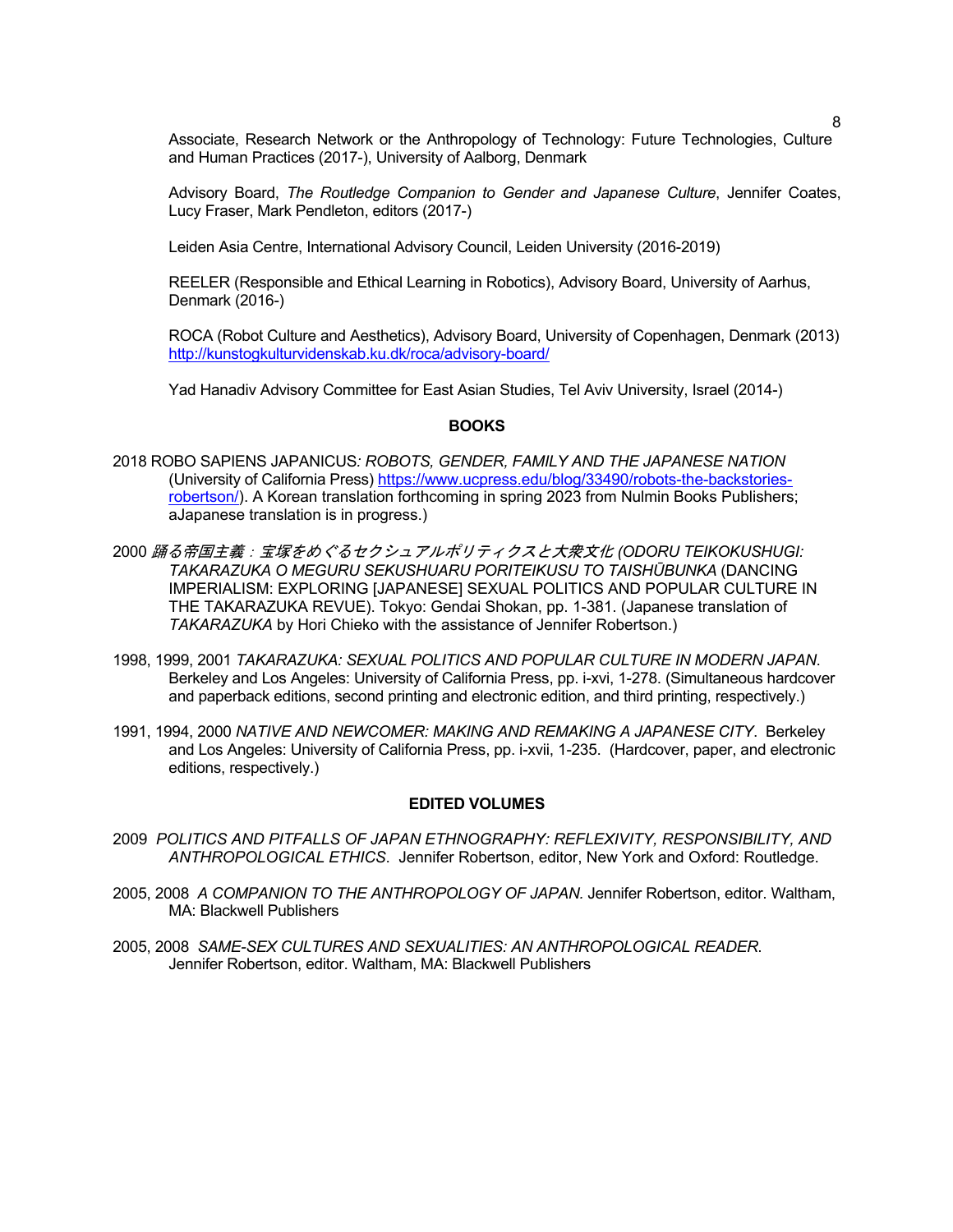#### **BOOK SERIES**

General Editor, **COLONIALISMS** (University of California Press). The Colonialisms series, which I created in 1999 and ended in 2010, aims to explore the historical realities, current significance, and future ramifications of imperialist practices with origins and boundaries outside of "the West," including transnational corporations and cyberspace. Authors in the series emphasize the cultural, practical, experiential, affective, and aesthetic strategies of imperialist agendas and colonialist projects. The series also hopes to stimulate the development of theories and methodologies that may disrupt the all too easy binaries of East and West, North and South, colonizer and colonized.

- 2010 E. Taylor Atkins, *Primitive Selves: Koreana in the Japanese Colonial Gaze, 1910-45*.
- 2003 Heather Sharkey. *Living with Colonialism: Nationalism and Culture in the Anglo-Egyptian Sudan.*
- 2003 Sabine Frühstück. *Colonizing Sex: Sexology and Social Control in Modern Japan.*
- 2003 Eve Troutt Powell. *A Different Shade of Colonialism: Egypt, Great Britain, and the Mastery of the Sudan.*
- 2002 Ming-Cheng Lo. *Doctors within Borders: Profession, Ethnicity, and Modernity in Colonial Taiwan.*

# **ARTICLES, CHAPTERS, ONLINE PUBLICATIONS**

- [2022] "The Househusband as an Agent of Pro-natalism." Commentary. *Current Anthropology* 63.
- [2022] "Technologies of *Kokoro* (heartmind): Imagineering Human-Robot Coexistence. Perspectives from Japan." *ICON*, journal of the International Committee on the History of Technology (http://www.icohtec.org/icon/). Forthcoming.
- [2022] "Imagineerism: Kinship, Robots, and Techno-Nationalism. Perspectives from Japan," In *Handbook of the Anthropology of Technology*, Maja Hojer Bruun, Ayo Wahlberg, Rachel Douglas-Jones, Cathrine Hasse, Klaus Hoeyer, Dorthe Brogård Kristensen and Brit Ross Winthereik eds., New York: Palgrave Macmillan. In press. https://medialib.cmcdn.dk/medialibrary/F22E860C-6FBD-48B1-90A3-69F59D1DEAFF/00C808F2-CF2D-EC11-84A6-00155D0B0901.pdf https://www.palgrave.com/cn/book/9789811670831
- 2022 "From Tiramisù to #MeToo: Triangulations of Sex, Gender and Sexuality in Heisei Japan," pp. 180- 192. Invited chapter for *Heisei Japan in Retrospect (1989-2019),* Noriko Murai, Jeff Kingston, Tina Burrett, eds., New York: Routledge. https://www.routledge.com/Japan-in-the-Heisei-Era-19892019- Multidisciplinary-Perspectives/Murai-Kingston-Burrett/p/book/9780367221676
- 2021 "Robot Theatre (*robotto engeki*) in Japan: Staging Science Fiction Futures." *Mechademia: Second Arc* 14 (1): 93-112. (Special issue on science fiction edited by Tatsuyuki Tatsumi.)
- 2020 "No Place for Robots: Reassessing the *Bukimi no tani* ("Uncanny Valley"). *The Asia-Pacific Journal* Vol. 18, Issue 23, No. 4, Article ID 5521. https://apjjf.org/2020/23/Robertson.html.
- 2020 "*Gotai*: Corporeal Aesthetics and Robotic Exoskeletons in Japan," pp. 5-20. *Designing Humans, Designing Robots*. Cathrine Hasse and Dorte Marie Søndergaard, eds., London & New York: Routledge.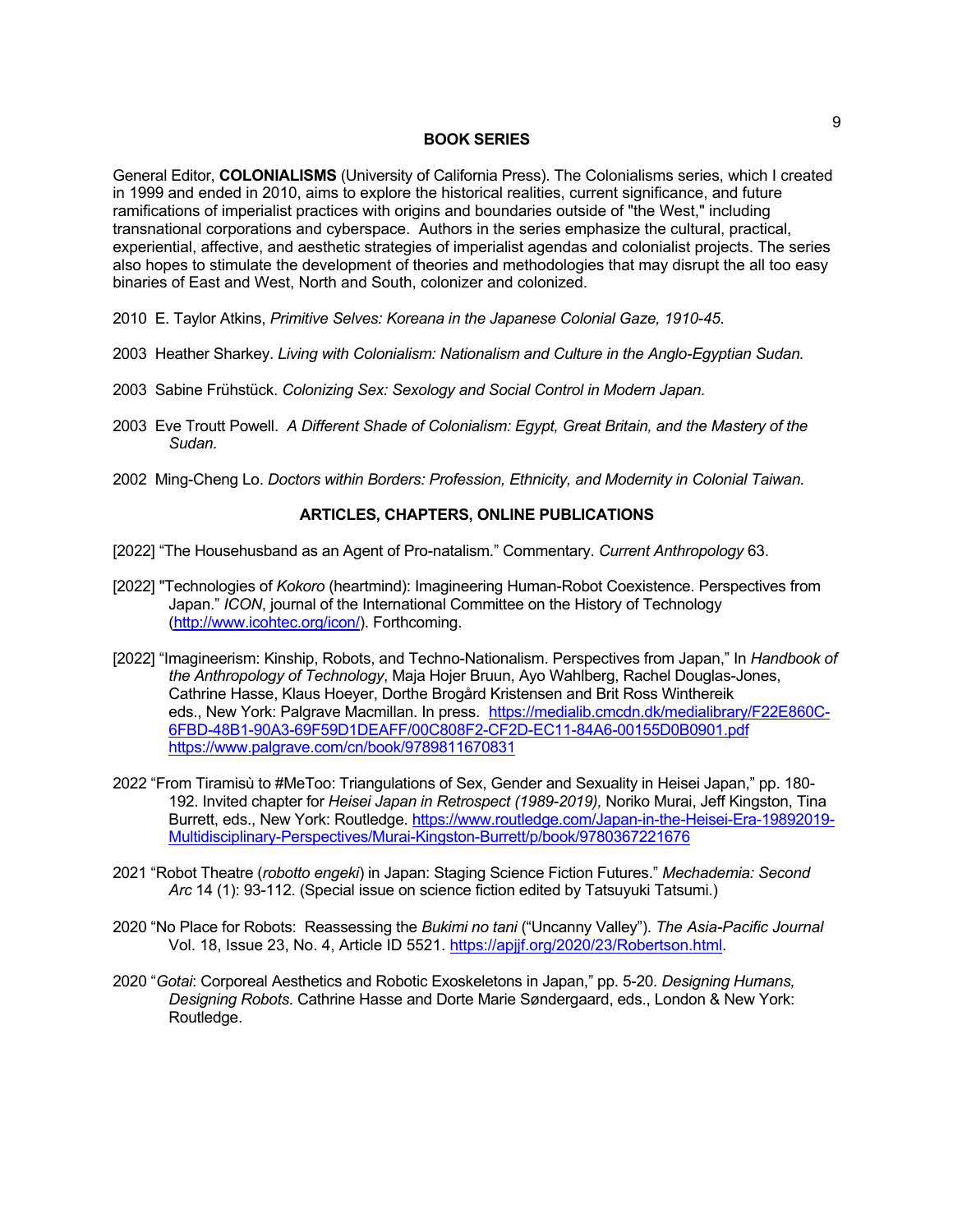2019 "Robots and Religiosity: Japanese Perspectives on Spirituality and Science," pp. 39-43. *AI: More than*

*Human*, 16 May-26 August 2019, Barbican Centre, London.

- 2018 "Edible Eugenics: Dietary Reform and Nation-building in Modern Japan" pp. 240-262. *Jahrbuch für Kulinaristik: The German Journal of Food Studies and Hospitality*. Band 2. (Special issue on the globalization of East Asian culinary culture.)
- 2018 "日本には「性別をねじ曲げてきた」長い歴史がある (*Nihon ni wa "seibetsu o nejimagetekita" nagai rekishi ga aru*, There is a long history of "gender-bending" in Japan)." *Newsweek* (Japan), 26 October. https://www.newsweekjapan.jp/nippon/season2/2018/10/222929.php. (Translation of 2017, *The Conversation*.)
- 2018 "Robotics in Japan: Local, Global, and "Glocal" Influences and Applications," pp. 233-240. *TRANSOR* 2018. Mark Coekelbergh, Janina Loh, Michael Funk, Joanna Seibt, Marco Nørskov, eds., IOS Press, Amsterdam.
- 2018 "Looking Ahead by Going Back. Japanese robotics is imagineering a future dominated by nostalgia and nationalism." *Anthropology News* (July 2018).
- 2018 "Robot Reincarnation: Garbage, Artefacts, and Mortuary Rituals," pp. 153-173. *Consuming Post-Bubble Japan*. Ewa Machotka and Katarzyna Cwiertka, eds., Amsterdam University Press.
- 2018 "Exploring Japan's 'Genderless' Subculture." CNN Style: http://www.cnn.com/style/article/genderlesskei-fashion-japan/index.html.
- 2017 "Hegemonic Nostalgia, Tourism, and Nation-Making in Japan." *Tourism in South East Asia*. David Harrison, Alan A. Lew, and Victor King. Vol. 3: *The Global and the Local: Tourism, Culture and Identity*. London & New York: Routledge. (Reprint of 1995)
- 2017 "The Gender-Bending History of Modern Japan's 'Genderless' Males." *The Conversation*, February 28. https://theconversation.com/japans-gender-bending-history-71545. Also published in *The Independent* (UK), https://www.independent.co.uk/life-style/fashion/japan-s-history-of-gendera7607311.html, March 6, 2017.
- 2017 "Blood Talks: Eugenic Modernity and the Creation of New Japanese," pp 127-152, 453-466. Chapter 7, Duncan Williams, ed., *Hapa Japan: Constructing Global Mixed Roots Japanese Identities and Representations*. Volume 1: History. Los Angeles: University of Southern California Press. (Slightly altered and updated reprint of 2002.)
- 2016 "An Oscar for Wakamaru: Robots, Gender, and Performance." *ASIEN:The German Journal on Contemporary Asia* 140 (July): 22-35.
- 2014 "Human Rights vs. Robot Rights: Forecasts from Japan." *Critical Asian Studies* 46(4): 571-598.
- 2014 "Hemato-Nationalism: The Past, Present, and Future of 'Japanese Blood'." *Migrazine: Online Magazin von Migrantinnen für alle* (http://www.migrazine.at/). Greatly abridged version of 2012.
- 2013 "The Politics of Androgyny in Japan: Sexuality and Subversion in the Theater and Beyond." In *Gender and Japanese Society: Critical Concepts*, chp. 60, Dolores Martinez, ed., London: Routledge. Reprint of 1992.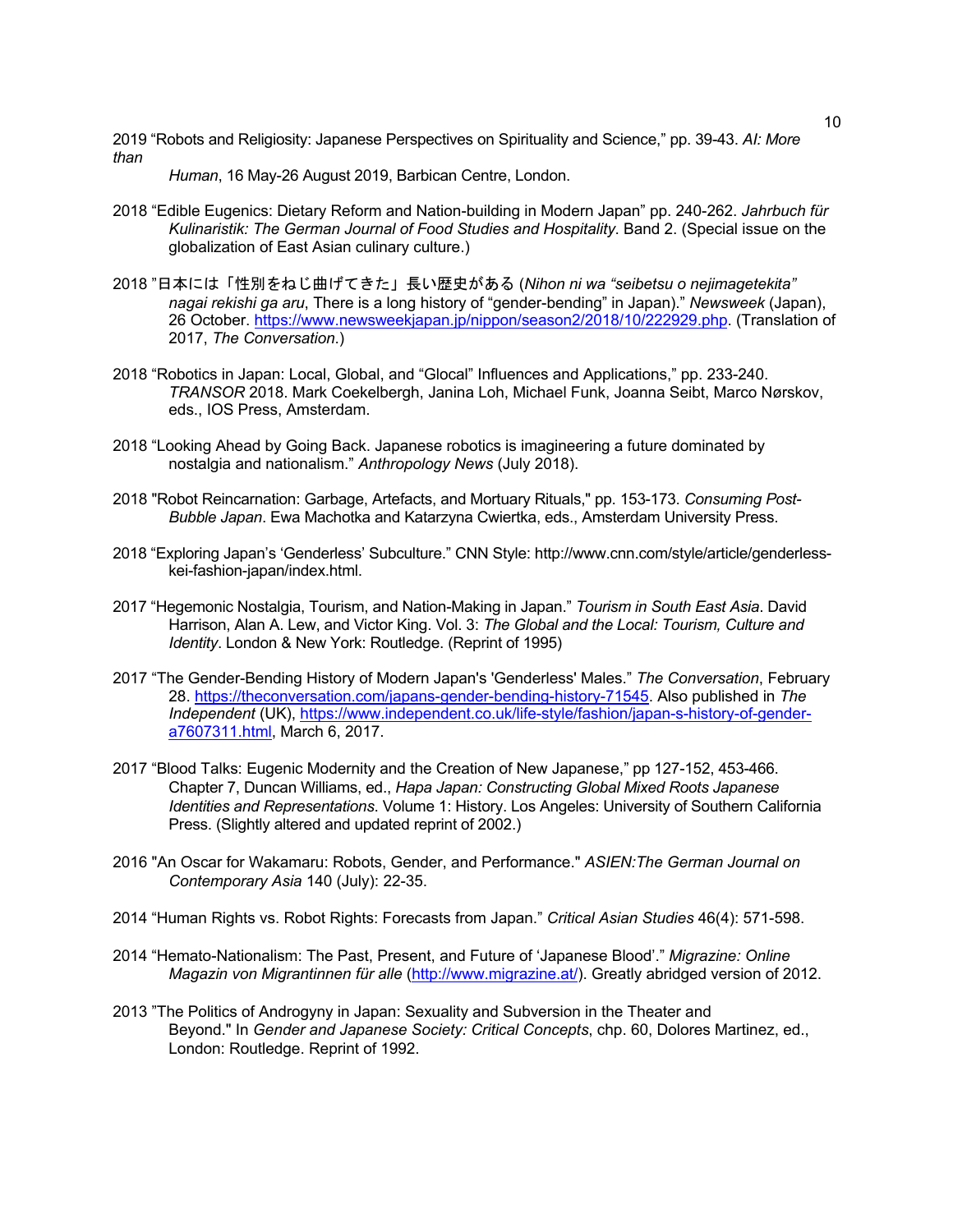- 2013 "ロボットのジェンダー: 日本におけるポストヒューマン伝統主義" (Robotto no jendā: Nihon ni okeru posutohyūman dentōshugi, Gendering Robots: Posthuman Traditionalism in Japan). pp. 277-303. Sabine Frühstück and Anne Walthall, eds.,日本人じの男らしさ*:*侍からオタクまで男性 *性の変遷を追う*(Nihonjin no otokorashisa: samurai kara otaku made danseisei no hensen o ou, Japanese Masculinity: Tracing the vicissitudes of maleness from samurai to otaku). Tokyo: Akashi Shoten. Japanese translation of 2012.
- 2012 "From Uniqlo to NGOs: Whither Inter-Disaster Japan?" *Densho* (Center for Japanese Studies, University of Michigan), Fall: 8-14.
- 2012 "Hemato-Nationalism: The Past, Present, and Future of 'Japanese Blood'." *Medical Anthropology* 31(2) 93-112.
- 2012 "From Uniqlo to NGOs: The Problematic 'Culture of Giving' in Inter-Disaster Japan." *The Asia-Pacific Journal,* Vol. 10, Issue 18, No. *2.* Available online at http://japanfocus.org/-Jennifer-Robertson/3747.
- 2011 "Post-'Beautiful Japan': Robots, Rubble, and Radiation." *Densho* (Center for Japanese Studies, University of Michigan), Fall: 6-9.
- 2011 "Rubble, Radiation and Robots." *The American Interest*, Autumn, 7(1): 122-125.
- 2011 "Gendering Robots: Posthuman Traditionalism in Japan," pp. 405-426. Sabine Frühstück and Anne Walthall, eds., *Recreating Japanese Men*. Berkeley: University of California Press.
- 2010 "Eugenics in Japan: Sanguineous Repair," pp. 430-448. Alison Bashford and Phillipa Levine, eds*., The Oxford Handbook of the History of Eugenics*. Oxford University Press. Winner of the 2011 Cantemir Prize, awarded by the Berendel Foundation. (The Cantemir Prize is awarded to an outstanding monograph on and inspired by the ideas, values, and traditions of intercultural humanism.)
- 2010 *Theory, Culture & Society* Blogspot Interview with Tomoko Tamari on gendering robots. September. Accessible at http://theoryculturesociety.blogspot.com/
- 2010 "Gendering Humanoid Robots: Robo-Sexism in Japan." *Body and Society* 16(2) June: 1-36.
- 2010 "*Reveille* for Anthropologists: Introduction: War and Anthropology." Guest Editor, Feature on War and Anthropology. *Critical Asian Studies* 42(3): 253-261.
- 2010 "Robots of the Rising Sun." *The American Interes*t, Autumn 6(1): 60-73.
- 2010 "The Erotic Grotesque Nonsense of Superflat: 'Happiness' as Pathology in Japan Today." *Michigan Quarterly Review*, Winter: 1-26.
- 2009 "Relentless Presentism: Postgender as Prehistory in Contemporary Japanese Art," pp. 1-16. In *PostGender: Gender, Sexuality and Performativity in Japanese Culture*. Ayelet Zohar, ed., Cambridge: Cambridge Scholars Press.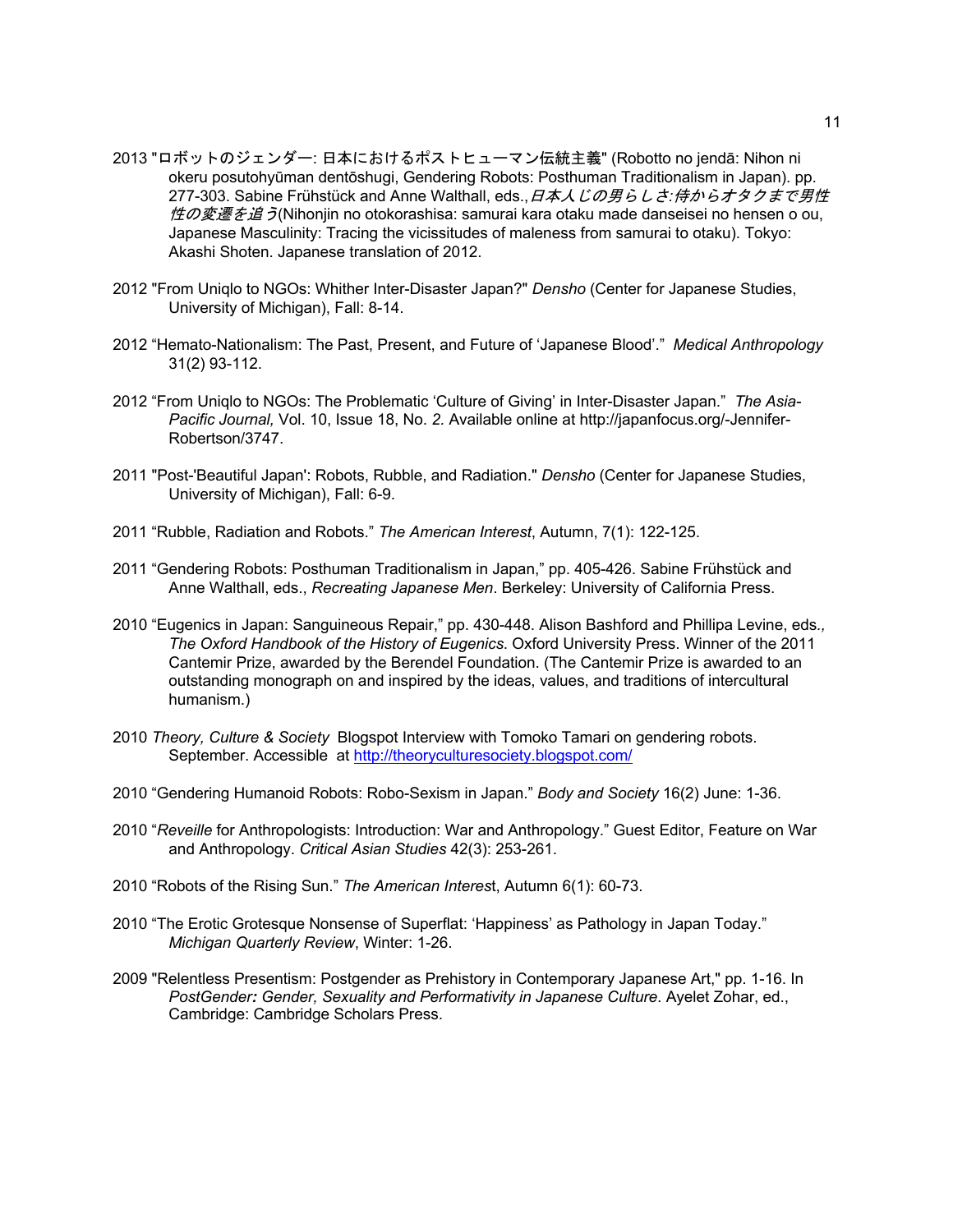.<br>2009 "絵馬から読み取る想像の共同体: 戦中期日本における絵馬と戦略的二律背反性" (<u>Ema kara</u> *yomitoru*

*sōzō no kyōdōtai: senchūki Nippon ni okeru ema to senryakuteki niritsuhaihansei*, The imaginary community conjured by *ema*: ambivalence toward militarism evident in wartime *ema*). Trans. 藤野陽 平 (Fujino Yōhei). Available online in the *Encylopedia of Shintō*, Kokugakuin University, Tokyo at http://21coe.kokugakuin.ac.jp/articlesintranslation/pdf/Robertson2008ver100.pdf (Japanese translation of 2008 article.)

- 2009 "Gendering Robots: Posthuman Sexism in Japan." MIT Comparative Media Studies Podcast 6 March. http://cms.mit.edu/podcasts/colloquia/cms-colloquium-2009-03-05-robertson.mp3
- 2009 "日本の最初のサイボーグミス日本。優生学と戦時中においての美、身体と血としてのテクノロ ジー" (*Nihon no saisho no saibōgu misu nippon. Yūseigaku to senjichū ni oite no bi, shintai to chi to shite no tekunorojii*. Japan's First Cyborg?: Miss Nippon, Eugenics, and Wartime Technologies of Beauty, Body, and Blood.) Ogino Miho, ed., "性"の分割線-近代日本のジェンダーと身体 (*"Sei" no bunkatsusen—kindai nihon no gendā to shintai*, The vectors of "sex": gender and body in modern Japan). Tokyo: Seikyūsha. (Japanese translation of 2001 article.)
- 2009 "Ethnicity and Gender in the Wartime Japanese Revue Theater," pp. 39-52. In *War and Militarism in Modern Japan: Issue of History and Identity*, Guy Podoler, ed. Honolulu: University of Hawai'i Press and Folkstone: Global Oriental.
- 2009 "Dying to Tell: Sexuality and Suicide in Imperial Japan," pp. 217-242. *Women's Sexualities and Masculinities in a Globalizing Asia*. Evelyn Blackwood, Abha Bhaiya, and Saskia E. Wieringa, eds. New York: Palgrave Macmillan. Reprint of 1999.
- 2008 "Science Fiction as Public Policy in Japan: Humanoid Robots, Posthumans, and *Innovation 25*." *Asia Program Special Report*, no. 140: 29-34. Woodrow Wilson International Center for Scholars, Washington, D.C.
- 2008 "*Ema*-gined Community: Votive Tablets (*ema* 絵馬) and Strategic Ambivalence in Wartime Japan." *Asian Ethnology*, 67(1): 43-78.
- 2007 "Preface: Ethics and Anthropology: Reality Check," in special issue: "Politics and Pitfalls of Japan Ethnography: Reflexivity, Responsibility and Anthropological Ethics," Jennifer Robertson, guest editor, *Critical Asian Studies* 39(4).
- 2007 "It Takes a Village: Internationalization and Nostalgia in Postwar Japan," pp. 62-82. D.P. Martinez, ed., *Modern Japanese Culture and Society*. London: Routledge. Reprint of 1998.
- 2007 "*Robo sapiens japanicus*: Humanoid Robots and the Posthuman Family." *Critical Asian Studies*, 39(3): 369-398.
- 2007 "Dying to Tell: Sexuality and Suicide in Imperial Japan," pp. 217-242. Evelyn Blackwood, Saskia Wieringa, Abha Bhaiya, eds., *Women's Sexualities and Masculinities in a Globalizing Asia*. New York: Palgrave. Abridged version of 1999.
- 2007 "優生学的植民地主義―日本における血のイデオロギー " (*Yūseiteki shokuminchishugi—nihon ni okeru chi no ideorogii*, Eugenic Colonialism: Japanese Blood Ideology). *Shisō* 思想 (*Thought*). March, no. 995: 91-106. (Tokyo: Iwanami)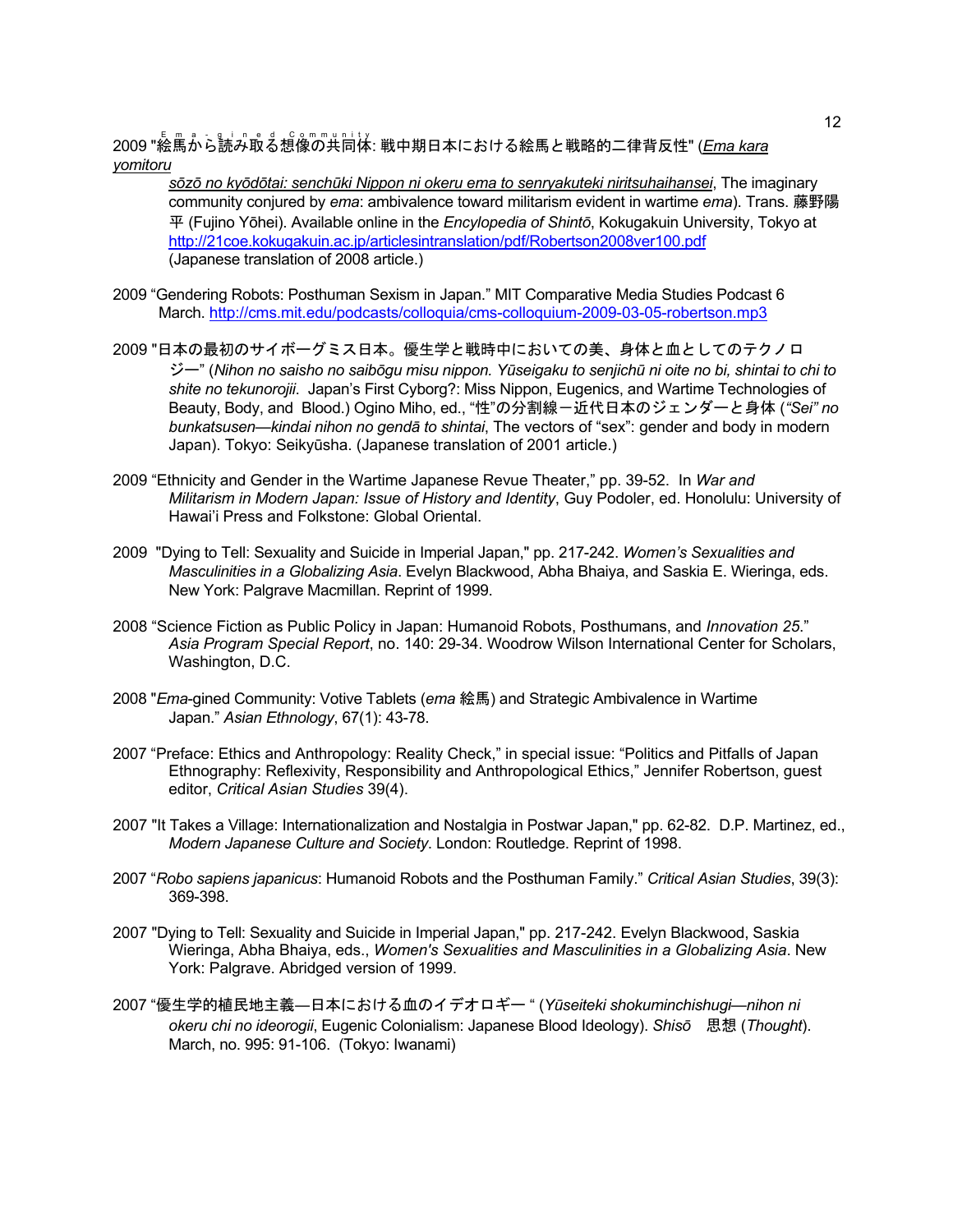- 2005 "Dehistoricizing History: The Ethical Dilemma of 'East Asian Bioethics'." *CriticalAsian Studies* 37(2): 233-250.
- 2005 "Introduction: Putting and Keeping Japan in Anthropology." pp. 3-16. Jennifer Robertson, ed., *The Companion to the Anthropology of Japan*. Malden, MA and Oxford: Blackwell.
- 2005 "Biopower: Blood, Kinship and Eugenic Marriage," pp. 329-354. Jennifer Robertson, ed. *The Companion to the Anthropology of Japan*. Malden, MA and Oxford: Blackwell.
- 2005 "Introduction: Sexualizing Anthropology's Fields." pp. 1-12. Jennifer Robertson, ed., *Same-Sex Cultures and Sexualities: An Anthropological Reader*. Malden, MA and Oxford: Blackwell.
- 2005 "Yoshiya Nobuko: Out and Outspoken in Practice and Prose." pp. 196-211. Jennifer Robertson, ed., *Same-Sex Cultures and Sexualities: An Anthropological Reader*. Malden, MA and Oxford: Blackwell. Reprint of 2002.
- 2004 "Gender-Bending in Paradise: Doing 'Female' and 'Male' in Japan," pp. 165-180. Ackbar Abbas and John Nguyet Erni, eds., *Internationalizing Cultural Studies.* Malden, MA and Oxford: Blackwell. Reprint of 1989.
- 2004 "East Asian Bouquet: Ethnicity and Gender in the Wartime Japanese Revue Theater," pp. 117-131. Ackbar Abbas and John Nguyet Erni, eds., *Internationalizing Cultural Studies.* Malden, MA and Oxford: Blackwell.
- 2004 "Eugenics, War and History: Demystifying *East Asian* Bioethics," pp. 318-22. Daryll Macer, ed., *Challenges for Bioethics in Asia*. Tsukuba: Eubios Ethics Institute.
- 2003 "Dying to Tell: Sexuality and Suicide in Imperial Japan," pp. 187-205. Stephen Valocchi and Robert J. Cober, eds., *Queer Studies: An Interdisciplinary Reader*. Malden, MA and Oxford: Blackwell. Reprint of 1999.
- 2002 "Blood Talks: Eugenic Modernity and the Creation of New Japanese." *History and Anthropology* 13(3): 191-216.
- 2002 "Reflexivity Redux: A Pithy Polemic on 'Positionality'." *Anthropological Quarterly* 75 (4):755-762.
- 2002 "Yoshiya Nobuko: Out and Outspoken in Practice and Prose," pp. 155-174. Anne Walthall, ed., *The Human Tradition in Modern Japan*. NY: Scholarly Resources.
- 2001 "The Politics of Androgyny in Japan: Sexuality and Subversion in the Theater and Beyond." Anne Herrmann and Abigail Stewart, eds., *Theorizing Feminism: Parallel Trends in the Humanities and Social Sciences*. New York: Westview Press. Reprint of 1992.
- 2001 "Japan's First Cyborg?: Miss Nippon, Eugenics, and Wartime Technologies of Beauty, Body, and Blood." *Body and Society* 7(1):1-34.
- 2001 "Les Bataillons Fértiles: Sexe et la Citoyenneté dans le Japon Impérial" (Fertile-Womb Battalions: Sex and Citizenship in Imperial Japan), pp. 275-301, 550-552. (Bernard Bernier and Vincent Merza, trans.) Livia Monnet, ed., *Approches critiques de la pensée japonaise du XXe siècle/Critical*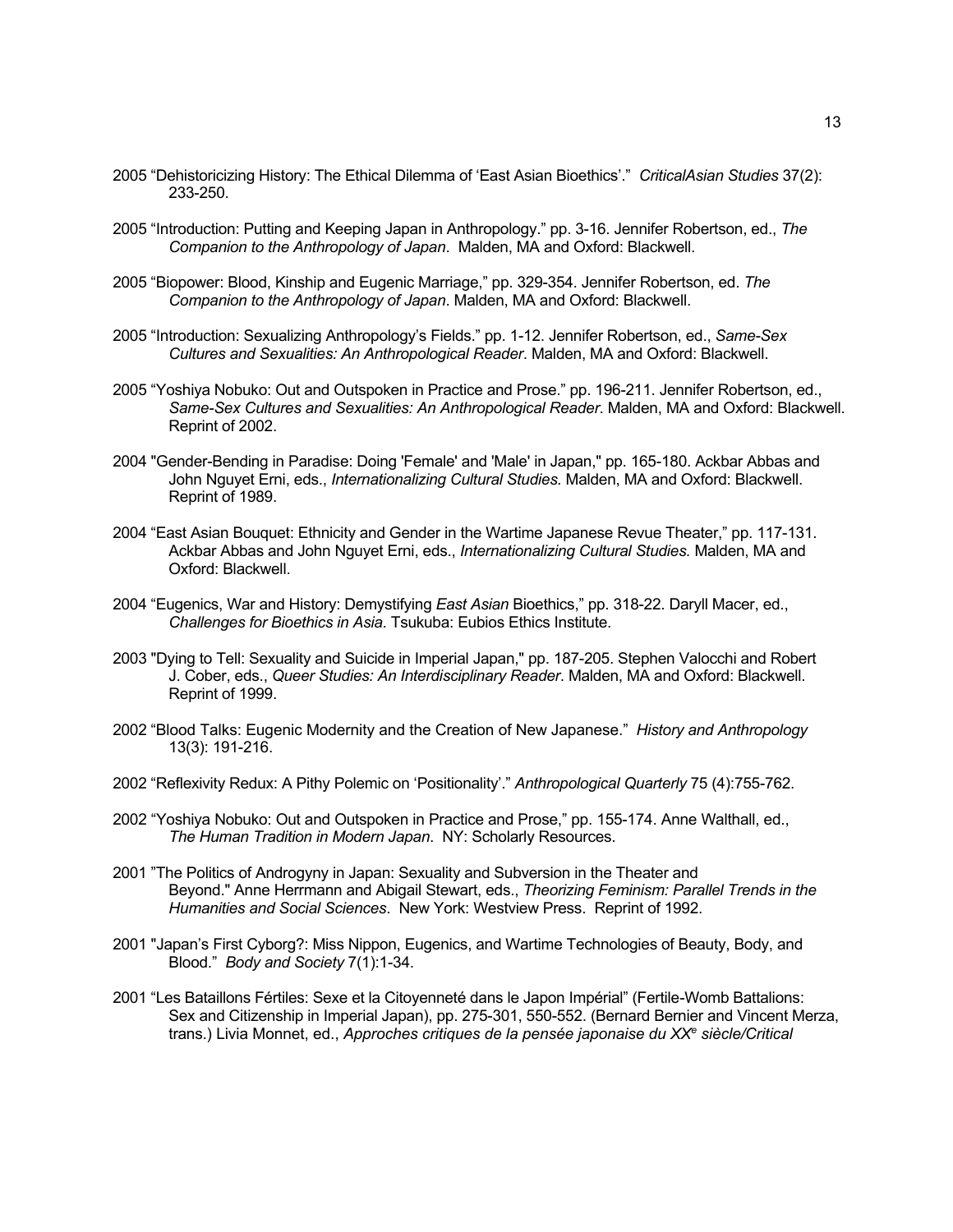*Readings in Twentieth-Century Japanese Thought.* Montreal: Les Presses de l'Université de Montréal.

- 2001 "Miss Nippon as Cyborg: Technologies of Body and Beauty in Wartime Japan." Steffi Richter and Annette Shad-Siefert, eds., *Japanese Cultural Studies*. Leipzig: University of Leipzig Press.
- 2000 "Dying to Tell: Sexuality and Suicide in Imperial Japan," pp. 50-90. Benigno Sánchez-Eppler and Cindy Patton, eds., *Queer Diasporas*. Duke University Press. Abridged version 1999.
- 2000 "All-Female Revues," p. 24; "Japan," pp. 412-414; and "Yoshiya Nobuko," p. 824. Bonnie Zimmerman, ed., *Encyclopedia of Homosexuality*, 2nd ed., vol. 1: Lesbian Histories and Cultures. New York: Garland.
- 2000 "Swooning for the Takarazuka Revue," Interview with Noy Thrupkaew in *Sojourner*, February (vol. 25, no.6): 25-27, 41.
- 2000 "Geschlecter, Rollen, Identitäen—Takarazuka, eine japanische Revue mit rein weiblicher Besetzung" (Gender, roles, identities: Takarazuka, a Japanese all-female revue), pp. 156-174. (Matthias Hoop, trans.) Irmela Hijiya-Kirschnereit, ed., *Japan: Der andere Kulturführer. Japanische Bibliothek*, vol. 32. Berlin: Insel Verlag.
- 1999 "Flower Power: Yoshiya Nobuko und lesbishe Sexualität im modernen Japan" (Flower Power: Yoshiya Nobuko and Lesbian Sexuality in Modern Japan), pp. 237-258. (Tina Portisch, trans.) Franz Eder and Sabine Frühstück, eds., *Neue Geschichten der Sexualität: Beispiele aus Ostasien und Zentraleuropa 1700-2000*. Vienna: Verlag Turia + Kent.
- 1999 "Patalogia ja halu: japanilaisen takarazuka-naisrevyyn fanit" (Pathology and Desire: Fans of Japan's All-Female Takarazuka Revue). (Trans. into Finnish.) *Lähikuva. No. 2-3:11-29. (Lähikuva*  is a prominent Finnish film and media studies journal published by the University of Turku*.)*
- 1999 "Dying to Tell: Sexuality and Suicide in Imperial Japan." *Signs: Journal of Women in Culture and Society* 25(1):1-36.
- 1999 "Sexuality and Shopping: Eugenics and Female Citizenship in Urban Japan, 1920-1940." Evelyn Schulz and Eduard Klopfenstein, eds. *Rethinking Urban and Mass Culture in 1920s and 1930s Japan: Representations, Politics, Identities and Subject Formations*. *Asiatische Studein/Études Asiatiques (Zeitschrift der Schweizerischen Asiengesellschaft/Revue de la Société Suisse—Asia)* LIII (2):383-393.
- 1999 "Staging Ethnography: Theater and Japanese Colonialism." pp. 266-284. Jan van Bremen and Akitoshi Shimizu, eds., *Colonial Anthropology in East and South-East Asia: A Comparative View*. London: Curzon Press.
- 1998 "Weltreich im Spiel: Japanische Freizeitpolitik im Zweiten Weltkrieg" (Playing Empire: The Politics of Recreation in Wartime Japan), pp. 253-283. (Stanca Scholz-Cionca, trans.) Stanca Scholz-Cionca, ed., *Japan: Reich der Spiele*. Munich: Iudicium Verlag.
- 1998 "The Politics and Pursuit of Leisure in Wartime Japan," pp. 285-301. Sepp Linhart and Sabine Frühstück, eds., *Japanese Culture as Seen Through Its Leisure*. Albany, NY: SUNY Press.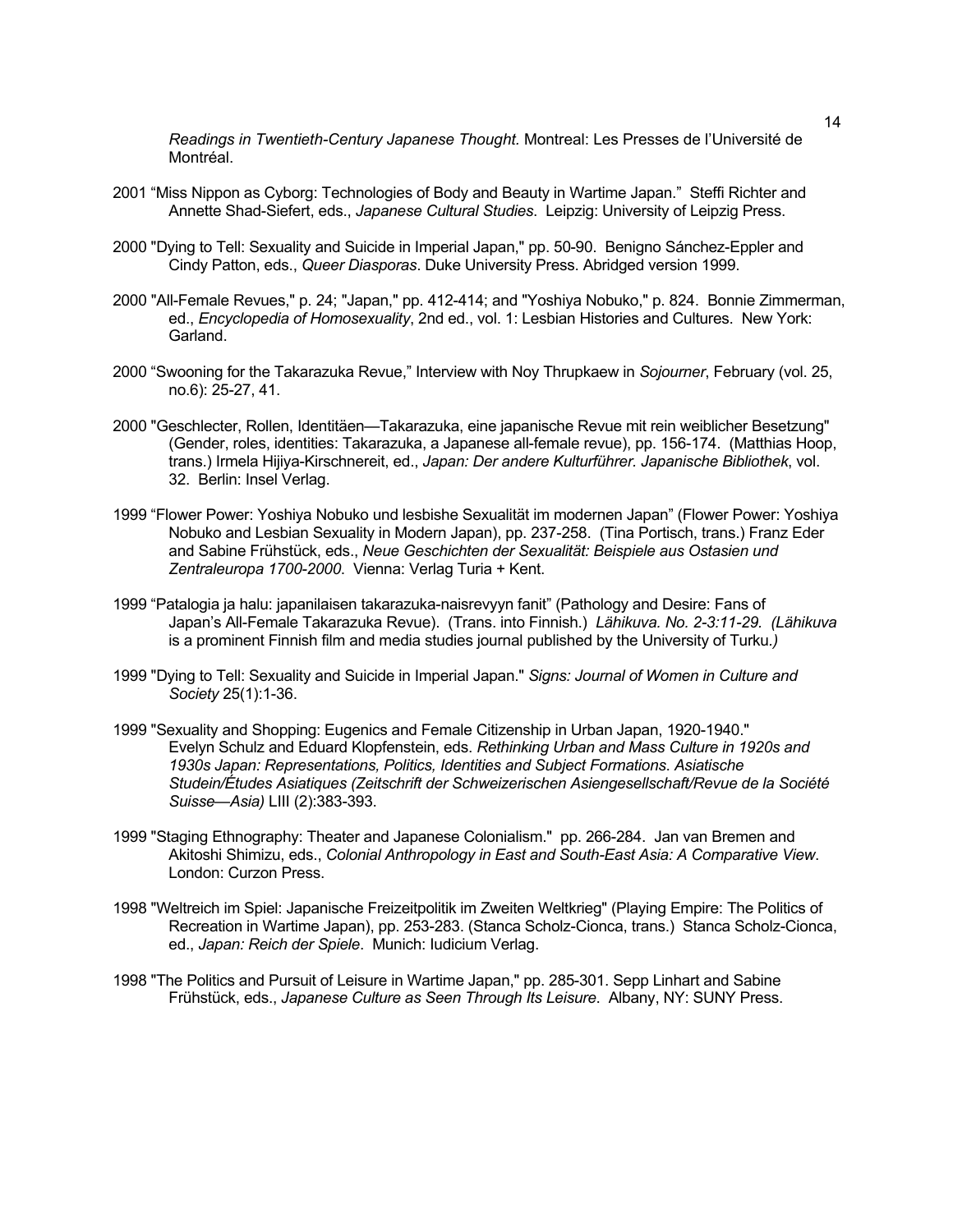- 1998 "When and Where Japan Enters: American Anthropology, 1945 to the Present." pp. 295-335. Helen Hardacre, ed., *Postwar Development of Japanese Studies*. New York: E.J. Brill.
- 1998 "It Takes a Village: Internationalization and Nostalgia in Postwar Japan." pp. 209-239; notes 611-623. Stephen Vlastos, ed., *Mirror of Modernity: Invented Traditions in Modern Japan*. Berkeley: University of California Press.
- 1997 "Empire of Nostalgia: Rethinking 'Internationalization' in Japan Today." *Theory, Culture and Society* 14(4):97-122.
- 1996 "Internationalisierung" als Nostalgie im heutigen Japan" (Internationalization as Nostalgia in Japan Today), pp. 172-193. (Richmod Bollinger, trans.) Irmela Hijiya-Kirschnereit, ed., *Überwindung der Moderne? Japan am Ende des zwanzigsten hunderts*. Frankfurt am Main: Suhrkamp Verlag. (Second printing 1999.)
- 1995 "Mon Japon: The Revue Theater as a Technology of Japanese Imperialism." *American Ethnologist* 22(4):970-996.
- 1995 "Hegemonic Nostalgia, Tourism, and Nation-Making in Japan," pp. 89-103. Tadao Umesao, Harumi Befu and Shuzo Ishimori, eds., *Japanese Civilization in the Modern World: Tourism*. *Senri Ethnological Studies*, No. 38. Osaka: National Museum of Ethnology, Japan.
- 1993 "'Dôseiai' no butaijô butaigai ni okeru hyôgen" (Representations of 'Same-Sex Love' On and Off the Theater Stage). *Mugendai*. No. 74:133-142. (in Japanese)
- 1992 "The 'Magic If': Conflicting Performances of Gender in the Takarazuka Revue," pp. 46-67. Laurence Senelick, ed., *Gender in Performance: The Presentation of Difference in the Performing Arts*. Hanover, New Hampshire: University Press of New England.
- 1992 "Doing and Undoing 'Female' and 'Male' in Japan: The Takarazuka Revue," pp. 165-193. Takie S. Lebra, ed., *Japanese Social Organization*. Honolulu: University of Hawaii Press.
- 1992 "The Politics of Androgyny in Japan: Sexuality and Subversion in the Theater and Beyond." *American Ethnologist* 19(3):419-42.
- 1991 "Women in Post-Meiji Japan," pp. 260-263. Helen Tierney, ed., *Women's Studies Encyclopedia*, Westport, CN: Greenwood Press.
- 1991 "Introduction: Gender and the State in Japan." *Anthropological Quarterly* 64(4):163-164. (Guest Editor, special issue on gender and the state in Japan.)
- 1991 "Theatrical Resistance, Theaters of Restraint: The Takarazuka Revue and the 'State Theater' Movement." *Anthropological Quarterly* 64(4):165-177.
- 1991 "The Shingaku Woman: Straight from the Heart," pp. 88-107. Gail L. Bernstein, ed., *Recreating Japanese Women: 1600-1945*, Berkeley and Los Angeles: University of California Press.
- 1989 "Gender-Bending in Paradise: Doing 'Female' and 'Male' in Japan," *Genders* 5:188-207.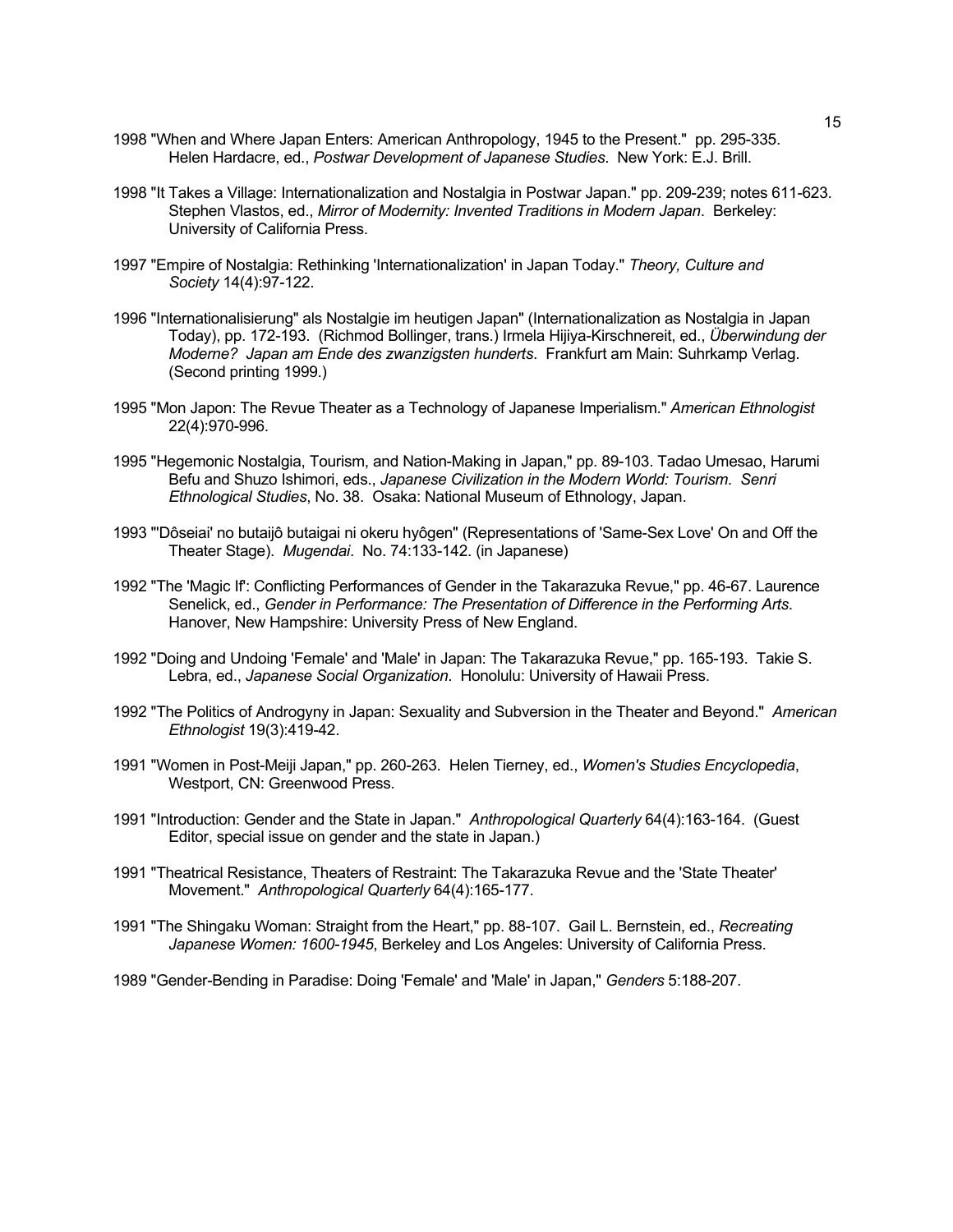- 1989 "Butch and Femme On and Off the Takarazuka Stage: Gender, Sexuality, and Social Organization in Japan," *Working Papers on Women in International Development* (Michigan State University), No. 181:1-13.
- 1988 "*Furusato* Japan: The Culture and Politics of Nostalgia," *International Journal of Politics, Culture, and Society* 1(4):494-518.
- 1987 "A Dialectic of Native and Newcomer: The Kodaira Citizens' Festival in Suburban Tokyo," *Anthropological Quarterly* 60(3):124-136.
- 1984 "Sexy Rice: Plant Gender, Farm Manuals, and Grass-Roots Nativism," *Monumenta Nipponica* 39(3):233-260.
- 1984 "Japanese Farm Manuals: A Literature of Discovery," *Peasant Studies* 11(2):169-194.
- 1983 "Dr. *Chônin* and Mr. *Bushi*," pp. 145-170 (English and Japanese versions). International Cultural Association of Kyoto, ed., *Essays on Japanology, 1978-1982*, Kyoto: Bunrikaku.
- 1981 "Dr. Chônin and Mr. Bushi." *Japan Times*, 14 February (2 pp.)

1979 "Rooting the Pine: Shingaku Methods of Organization," *Monumenta Nipponica* 34(3):311-332.

# **ARTICLES AND CHAPTERS IN PROGRESS**

*Seeds of Blood: Ikeda Shigenori (1892-1966) and the Popularization of Eugenics in Modern Japan*. Monograph in preparation.

"Folktales, Fertility, Futures: A Genealogy of Techno-Eugenics in Japan." Article in preparation.

### **REVIEWS**

- 2019 "Book Review: Robert Kramm, *Sanitized Sex: Regulating Prostitution, Venereal Disease, and Intimacy in Occupied Japan, 1945-1952* (Berkeley: University of California Press, 2017)," *Journal of the History of Sexuality* 28 (2): 308-311.
- 2011 "Book Review: Hiromi Mizuno, *Science for the Empire: Scientific Nationalism in Modern Japan* (Stanford, CA: Stanford U Press, 2009)," *Comparative Studies in Society and History* 53 (1): 223-225.
- 2001 "Book Review: Laura Hein and Mark Selden, eds., *Censoring History: Citizenship and Memory in Japan, Germany, and the United States* (Armonk, NY: M.E. Sharpe), 2000." *Journal of Asian Studies* 60 (2):555-556.
- 1996 "Book Review: Richmod Bollinger, *La Donna è Mobile* (in German). (Wiesbaden, Germany: Harrassowitz Verlag, 1994)." *Monumenta Nipponica* 51 (4):492-493.
- 1994 "Book Review: Roger Goodman and Kirsten Refsing, eds., *Ideology and Practice in Modern Japan*. (New York: Routledge, 1992)," *Man* (The Journal of the Royal Anthropological Institute) 29:203-4.
- 1994 "Book Review: Joseph Tobin, ed., *Re-Made in Japan: Everyday Life and Consumer Taste in a Changing Society*. (New Haven: Yale U Press, 1992)," *American Journal of Sociology* 99:1376-77.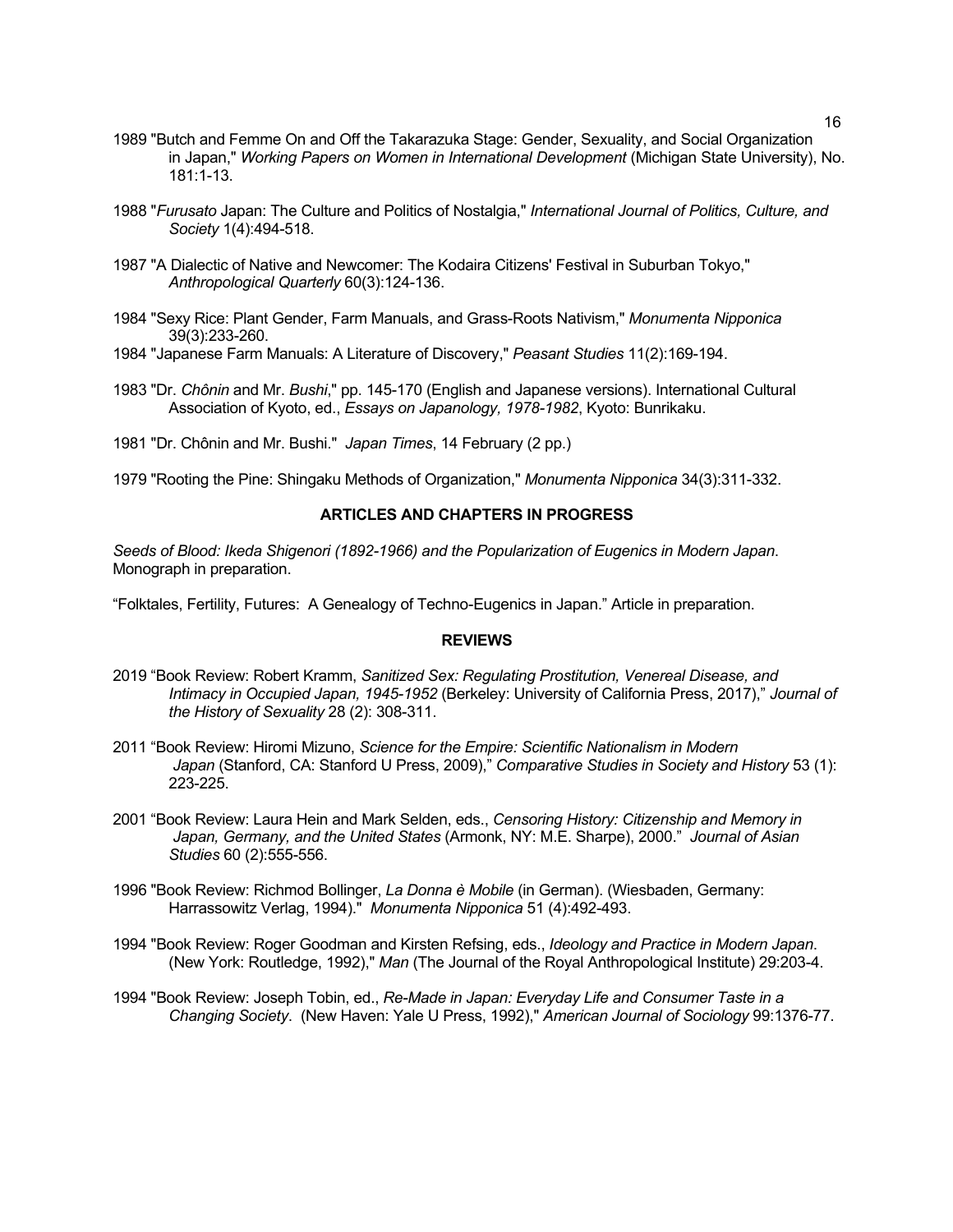- 1993 "Book Review: Lois Peak, *Learning to Go to School in Japan: The Transition from Home to Preschool Life*. (Berkeley: U of California Press, 1991)," *The Annals of The American Academy of Political and Social Science* 526:213-214.
- 1992 "Book Review: Emiko Ohnuki-Tierney, ed. *Culture through Time: Anthropological Approaches*. (Stanford, CA: Stanford U Press, 1990)," *American Anthropologist* 94:511-12.
- 1991 "Book Review: Paul Noguchi, *Delayed Departures, Overdue Arrivals: Industrial Familialism and the Japanese National Railways*. (Honolulu: U of Hawaii Press, 1990), and Matthews Hamabata, *Crested Kimono: Power and Love in the Japanese Business Family*. (Ithaca, NY: Cornell U Press, 1990)," *American Anthropologist* 93:1020-1.
- 1991 "Book Review: Ihara Saikaku, *The Great Mirror of Male Love*. Paul Gordon Schalow, trans. (Stanford: Stanford U Press, 1990), and Tsuneo Watanabe and Jun'ichi Iwata. *The Love of the Samurai: A Thousand Years of Japanese Homosexuality*. (London: GMP, 1989)," *Journal of the History of Sexuality* 2 (2):298-301.
- 1991 "Book Review: Dorinne Kondo, *Crafting Selves: Power, Gender, and Discourses of Identity in a Japanese Workplace*. (Chicago: U of Chicago Press, 1990)," *Anthropological Quarterly* 64 (3):156- 157.
- 1990 "Book Review: Conrad Totman, *The Green Archipelago: Forestry in Preindustrial Japan* (Berkeley: U of California Press, 1989)," *Monumenta Nipponica* 44 (4):504-505.
- 1989 "Review Article: Emiko Ohnuki-Tierney, *The Monkey as Mirror: Symbolic Transformations in Japanese History and Ritual* (Princeton: Princeton UP, 1989)," *Journal of Japanese Studies* 15(2):461-467.
- 1988 "Book Review: Anne E. Imamura, *Urban Japanese Housewives: At Home and in the Community* (Honolulu: U of Hawaii Press, 1987)," *Pacific Affairs* 61 (2):158-159.
- 1987 "Book Review: Steven Vlastos, *Peasant Protests and Uprisings in Tokugawa Japan* (Berkeley: U of California Press, 1986)," *Agricultural History* 61 (1):107-108.

#### **PRESENTATIONS (SCHEDULED AND PAST) (\*COVID-19-related schedule change)**

- 2023 Invited lecture (TBA) and discussion of Robo Sapiens Japanicus: Robots, Gender, Family, and the Japanese Nation. Seminar series on "Emerging Technologies and the Future of the Humanities," Emory University, 16-17 March.
- 2022 "Technologies of *Kokoro* (heartmind) and Religious Technologies: Imagineering Human-Robot Interactions Outside of the Laboratory." University Lecture, Cornell University, 18 April, rescheduled from 2020.
- 2022 "Digital Hormones: Robotics, Emotions, and Techno-Spirituality in Japan." Marius B. Jansen Lecture in Japanese Studies, Princeton University, 13 April, rescheduled from 2020. https://eap.princeton.edu/events/postponed-2019-20-annual-jansen-memorial-lecture
- 2022 "Robots, Religion, and Techno-Spirituality in Japan." Keynote Lecture, Asian and Pacific Island Graduate Student Conference, University of Hawai'I at Manoa, 6 April. (Zoom presentation.)
- 2022 "Technologies of *Kokoro* (heartmind) and Religious Technologies: Imagineering Human-Robot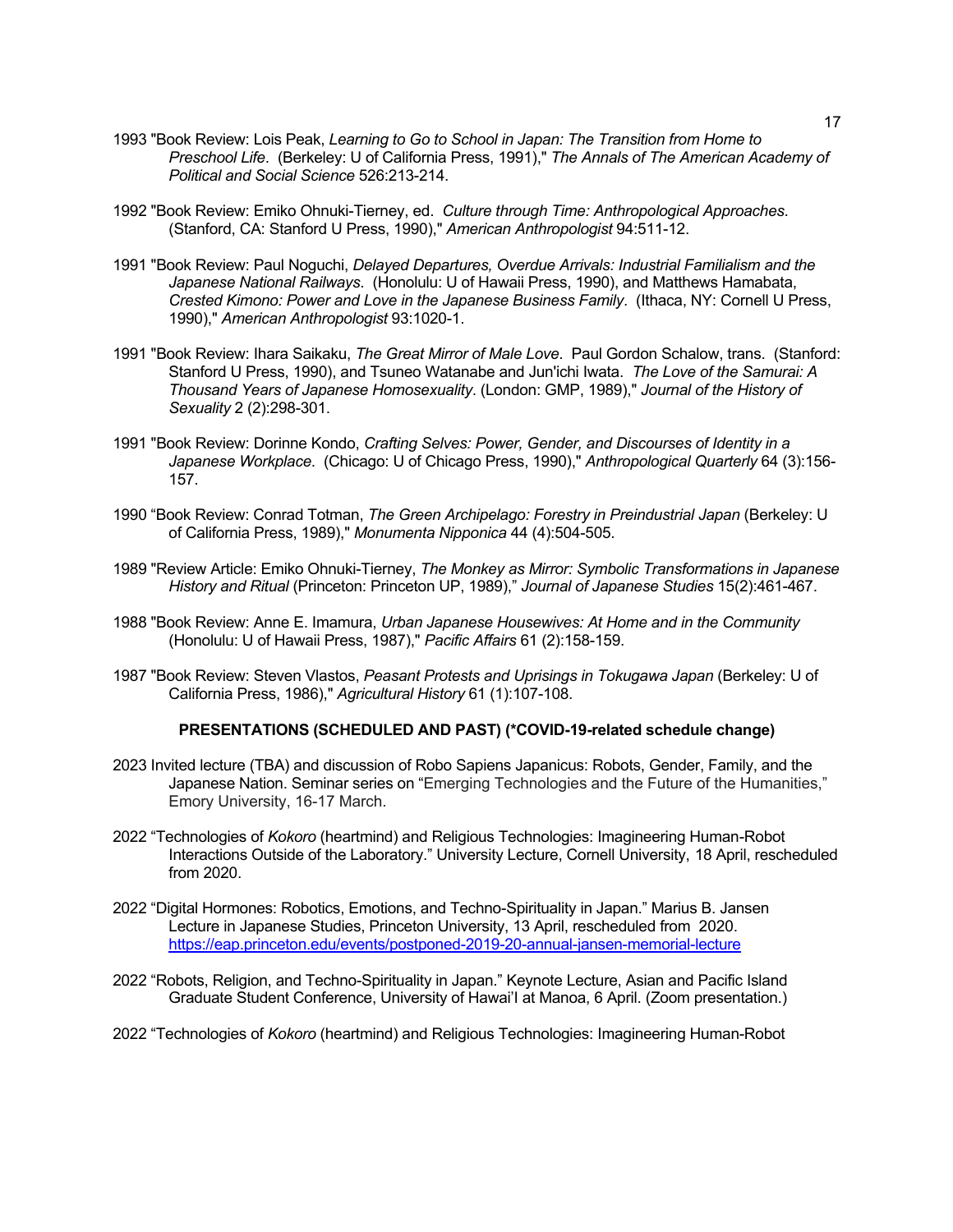Interactions Outside of the Laboratory." Invited lecture, Asian Futures Program, Ohio State University, 10 March.

- 2022 "Robot Theatre (*robotto engeki*) in Japan: Staging Techno-Futures, 1920s to 2020s." Inaugural Lecture for "Staging Japan," a new lecture series at the Terasaki Center for Japanese Studies, UCLA, 7 February.
- 2021 "Gendering AI and Robots: Robo-Sexism in Japan." Invited Zoom lecture for the Online Summer Programme 2021, Sainsbury Institute for the Study of Japanese Arts and Cultures, University of East Anglia, Norwich, UK, 15 July.
- 2021 "Queer Robots, Cis-Robots." Invited Zoom lecture, Queer Anthro Seminar Series, Queer Anthropology Network, London, UK, 28 May.
- 2021 "Gendering AI and Robots: Robo-Sexism in Japan." Invited Zoom lecture for the seminar, "The Social Production of Space," University of Washington-Tacoma, 2 March.
- 2021 "Gendering AI and Robots: Robo-Sexism in Japan." Invited Zoom lecture, Center for Asia Pacific Studies, University of San Francisco, 25 February.
- 2020 "Gendering AI and Robots: Robo-Sexism vs. 'Womenomics' in Japan." Invited Zoom lecture, Department of Anthropology, Butler University, Indianapolis, 11 November.
- \*2020 "Retro-Tech and Robo-Sexism in Japan and the United States." Letters and Science Distinguished Speaker Series, Montana State University (Bozeman), Rescheduled TBA.
- \*2020 "Robots and Androids on Stage: Technologies of Dramaturgy in Japan." AMES Colloquium Series, Department of Asian and Middle Eastern Studies, University of Minnesota, 6 March. (Rescheduled TBA)
- 2020 "Robo-Sexism and the Un-Uncanny Valley: Gendering AI and Robots in Japan and the United States." Invited lecture, Donald Keene Center of Japanese Culture, Columbia University, 13 February.
- 2019 "Gendering AI and Robots: Robo-Sexism vs. 'Womenomics' in Japan." 2019 Center for East Asian Studies Distinguished Lecture, University of Pennsylvania, 18 November.
- 2019 "Gendering AI in Japan." Invited presentation for the panel, "Design for Different Futures: Gendering AI," Philadelphia Museum of Art, 16 November.
- 2019 "Robo sapiens japanicus: Robots, Gender, Family, and the Japanese Nation—with a focus on robotics and disability." Invited lecture (in English and Japanese), Abé Colloquium, International House of Japan, Tokyo, 7 June.
- 2019 "Gendering AI and Robots: Robo-Sexism in Japan and the United States." Invited lecture, Institute of Comparative Culture, Sophia University, Tokyo, 6 June.
- 2019 "Gendering Robots: Robo-Sexism and Retro-Tech in Japan." Invited lecture, Global Studies in the Arts and Humanities (GSAH), Global Perspectives Spring Symposium 2019, International Center, Michigan State University, 29 March.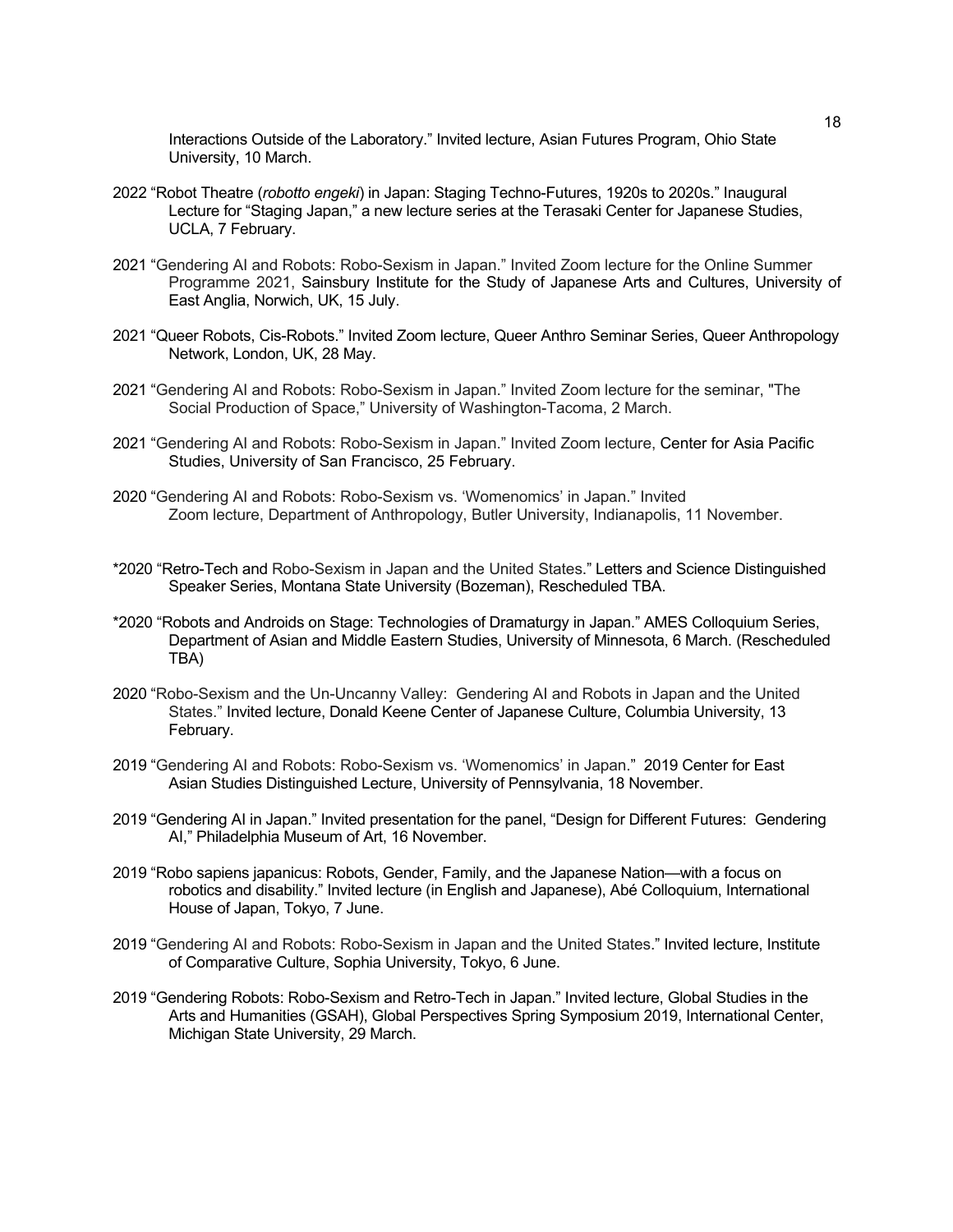- 2019 "Japanese Sexualities Before and After 'Sexology'." Roundtable on Pedagogical Approaches to Sexual Minorities in Curriculum Development. Global Studies in the Arts and Humanities (GSAH), Global Perspectives Spring Symposium 2019. Michigan State University, 29 March.
- 2019 "Digital Hormones: Emotional Humanoids and Spiritual Humans." Invited lecture, Asia Center Seminar Series on Science and Technology, Department of the History of Science, Harvard University, 11 March.
- 2019 "Facing Robots: The 'Japanese' Face(s) of Embodied AI." Panel presentation, Race and Modern and Contemporary Japanese Visual Culture, College Art Association (CAA) Annual Meeting, New York, 13-16 February.
- 2018 "Robots, Gender, Retro-Tech." Invited "Book Talk" on *Robo Sapiens Japanicus: Robots, Gender, Family and the Japanese State*, Institute for Research on Women and Gender (IRWG), University of Michigan, 5 December.
- 2018 Discussant for the panel, "Between Imperial Pasts and Humanoid Futures: A Session in Dialogue with Jennifer Robertson," 10:15-12:00, organized by Gabriele Koch and ann-elise lewallen, American Anthropological Association, 117<sup>th</sup> Annual Meeting, San Jose, CA, 14-18 November, 17 November.
- 2018 "Gendering AI and Robots: Robo-Sexism in Japan." Invited lecture, University of Missouri, St. Louis, 31 October.
- 2018 "Gendering AI and Robots: Robo-Sexism in Japan." Invited lecture, Christ College Symposium Series, Valparaiso University, 18 October.
- 2018 "Gendering AI and Robots: Robo-Sexism in Japan." Invited lecture, Bowdoin College, 12 October.
- 2018 "Robots and Reincarnation: Intersections of Technology and Spirituality in Japan." Keynote lecture, international conference on "The Non-Human in Japanese Society and Culture," University of Victoria, Canada, 21-24 September, 24 September.
- 2018 "Gendering AI and Robots: Robo-Sexism in Japan." Lansdowne Lecture, University of Victoria, Canada, 21 September.
- 2018 "Retro-Robotics: Technology, Nostalgia, and Japan's Tomorrow." Keynote Lecture, Research Network for the Anthropology of Technology, University of Aalborg, Denmark, 3 May.
- 2018 "Robots and Caregiving in Japan: Treating a Society in Trauma." Keynote Lecture, Institute for Area Studies, Leiden University, 24 April.
- 2018 "Gendering AI and Robots: Robo-Sexism in Japan." Invited lecture, Department of Religious Studies, University of Alabama, 26 March.
- 2018 "Gendering AI and Robots: Robo-Sexism in Japan." Invited lecture, Jackson Bailey Memorial Lecture, Institution for Education on Japan, Earlham College, 21 March.
- 2018 "Hegemonic Bipedalism: Robotic Exoskeletons and the Limits of Corporeal Aesthetics."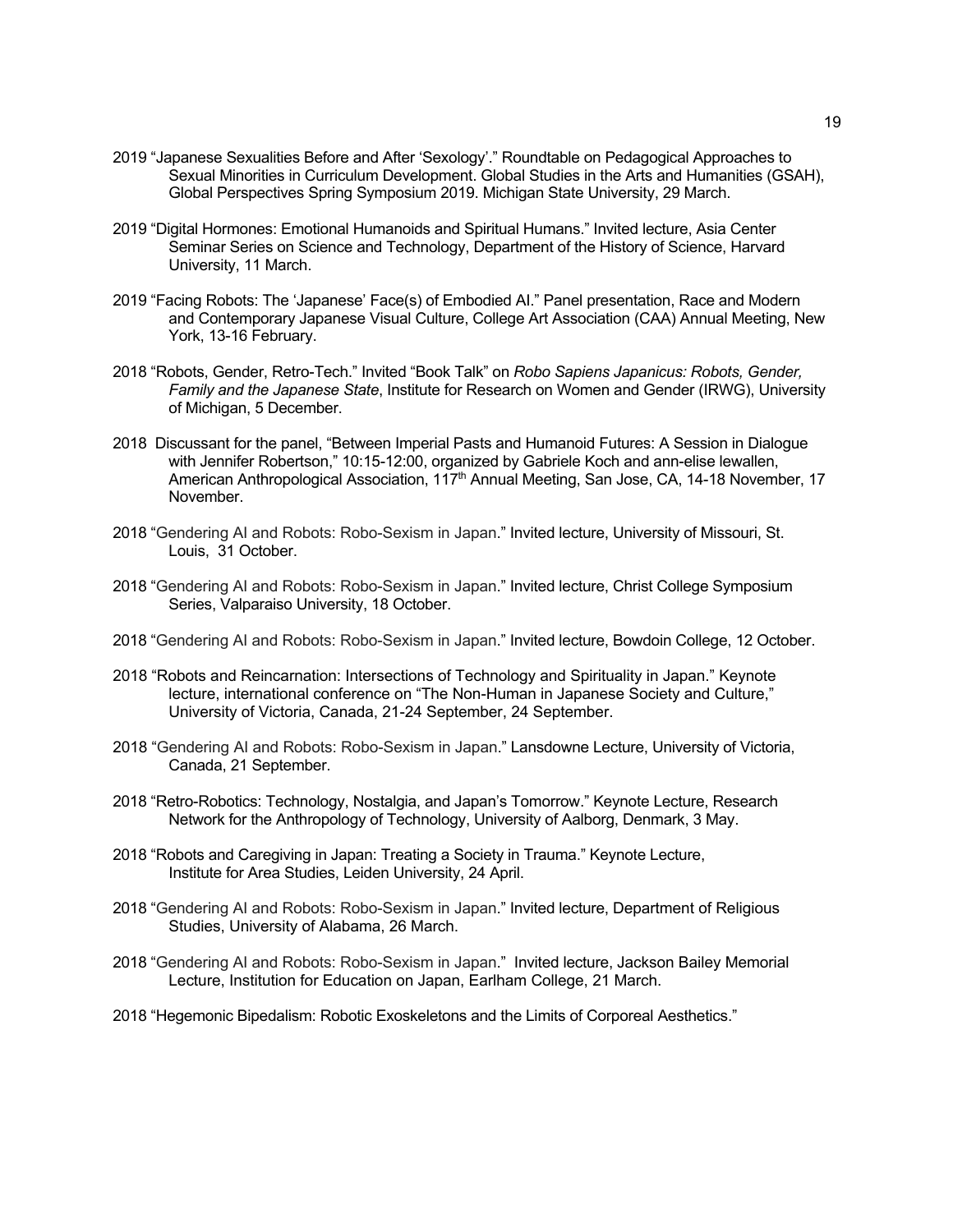Paper for the workshop, "Robotics in Japan: Distinguishing Local, Global, and 'Glocal', Influences and Applications," organized by Jennifer Robertson and Marco Nøskov (University, Denmark), for the international conference, Robophilosophy 2018 – Envisioning Robots In Society: Politics, Power, And Public Space, University of Vienna, Austria, 14-17 February.

- 2017 "'Autonomous' Cars: Reality Check from Japan." Invited conference panel presentation: "The University of Michigan and Japan's Auto Industry: An Enduring Partnership," Center for Japanese Studies, University of Michigan, 9 November.
- 2017 "Cyborg Able-ism: Critical Insights from the Not So 'Uncanny Valley' of Japan." Invited lecture, Department of East Asian Languages and Cultural Studies, University of California, Santa Barbara, 12 October.
- 2017 "Cyborg Able-ism: Critical Insights from the Not So 'Uncanny Valley' of Japan." Invited lecture, Center for Japanese Studies, University of Michigan, public lecture series, 14 September.
- 2017 "Gendering AI and Robots: Robo-Sexism in Japan." Departmental Colloquium, Department of the History of Art, University of Michigan, 29 March.
- 2017 "Robo sapiens Japanicus: Robot companions and caregivers in Japan." Nagai Kafu Annual Lecture, Kalmazoo College, Kalamazoo, MI, 1 March.
- 2017 "Gendering Robots: Robo-Sexism and Retro-Gender Politics in Japan Today." Invited lecture, Department of Anthropology, University of Copenhagen, Denmark, 3 February.
- 2016 "Robot Theatre: Gender and Gesture." Panel Presentation, Reconfiguring Embodiment: Techno-Corporeal Entanglements and Postcolonial Biopolitics, National Women's Studies Association (NWSA) annual conference, Montreal, Quebec, Canada, 10 November.
- 2016 "Cyborg Able-ism: Critical Insights from the Not So 'Uncanny Valley' of Japan." Invited plenary lecture (19 October), Robophilosophy 2016/ TRANSOR (Transdisciplinary Studies of Social Robotics) 2016, an international conference organized by the Department for Culture and Society, Section for Philosophy and History of Ideas, Aarhus University, Denmark, 17-21 October.
- 2016 "Robot Dramaturgy: Gender and Gesture." Invited lecture, Department of East Asian Studies, Tel Aviv University, Israel, 24 May.
- 2016 "Robo-Sexism and Retro-Robotics in Japan: The Banality of Gender(ed) Technologies." Invited panel presentation, International Workshop: Endangered Bodies, Tel Aviv University, Israel, 23 May.
- 2016 "Japan's Gendered Robots: Robo-Sexism and Retro-Tech." Invited lecture, Mt. Holyoke College, 8 April.
- 2016 "Robots in (Japanese) Society and *Nufonia Must Fall*." Invited Panelist, University Musical Society panel discussion with Kid Koala, University of Michigan, 12 March. (http://ums.org/performance/panel-how-human-robot-interaction-is-changing-the-world/)
- 2016 "Citizen Robot: Human Rights vs. Robot Rights—Forecasts from Japan." Invited Keynote Lecture, International Conference, "Cyber-Ethics: Robot/ AI/, Human/" University of Alaska, Anchorage, 27 February.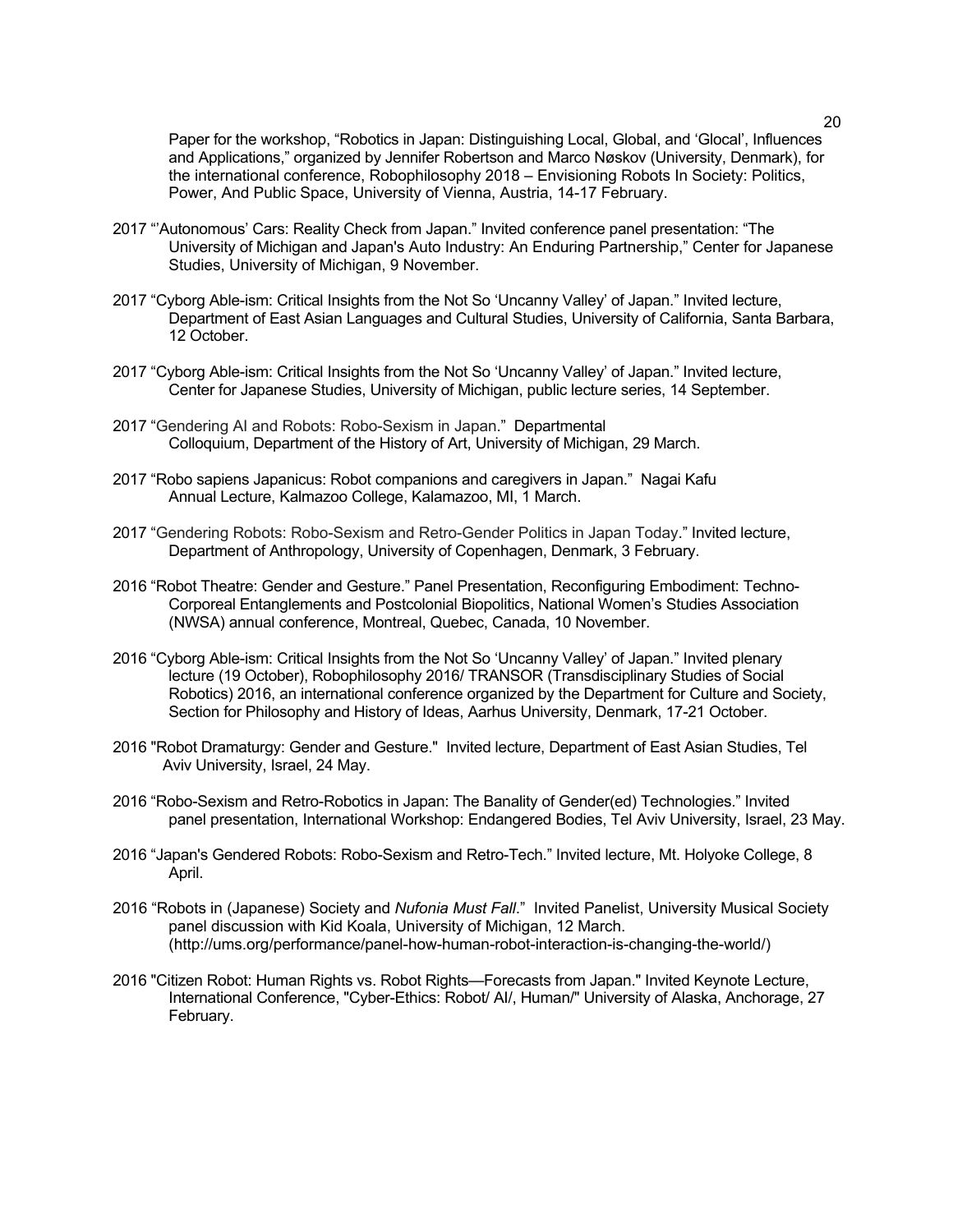- 2015 "Robot Dramaturgy: Gender and Gesture." Invited lecture, Department of History and Cultural Studies/Seminar in East Asian Studies, Freie Universität, Germany, 17 December.
- 2015 "Cyborg Able-ism: Imperfect Perfection?" Invited lecture, Graduate School of East Asian Studies, Freie Universität Berlin, Germany, 16 December.
- 2015 "Robot Theatre: Gendering Verbal and Non-Verbal Dialogues" (ジェンだーに基づくロボット 演劇ー口頭および非口頭の台詞). Invited lecture, School of Social Sciences, Waseda University, Tokyo, Japan, 3 November.
- 2015 "*Robo sapiens japanicus*: Human-Robot Coexistence and the Future of "Society" in Japan." Invited mini-seminar East Asian Studies Program at the Universitat Autonoma de Barcelona, Catalonia, Spain, 23 June-6 July. The four lecture-seminars were: Social History of Automatons and Robots, Gendering Robots, Robots and Healthcare, and Human Rights vs. Robot Rights.
- 2015 "Beyond 'Killing the Self': Modes and Meanings of Suicides in Japan." Invited lecture, Harold A. Korn "Final Friday" Series on College Student Mental Health, University of Michigan, 27 March. https://www.youtube.com/watch?v=r3z1\_9l4N24&feature=emb\_logo
- 2015 "Machida Kumi: Through the Möbius Keyhole." Invited lecture followed by a conversation/public Q & A with Japanese neo-*nihonga* artist, Machida Kumi. "Child's Play: Multi-Sensory Histories of Children and Childhood in Japan and Beyond," University of California at Santa Barbara, 27-28 February, 28 February.
- 2015 "Robot Dramaturgy: Gender and Gesture." Invited lecture, East Asian Languages Department, University of California, Irvine, 16 January.
- 2014 "Robots and Reincarnation." Invited lecture, "From Garbage to Art" Workshop, Leiden University, Leiden, The Netherlands, 7 November.
- 2014 "Revues and Robots: Gender *kata* 型 and Techno-Dramaturgy in the Takarazuka Revue and Beyond." Invited lecture, International Conference: Performing Japanese Traditions: Dramatics, Esoterics, Poetics, Erotics. Department of East Asian Studies, and the Departments of Theatre and of Cinema, Tel Aviv University, Israel, 15-17 June, 17 June.
- 2014 "Disaster Amnesia and the Politics of Memorialization in Post-3/11 Japan." Invited lecture, Departments of East Asian Studies and Sociology and Anthropology, Tel Aviv University, Israel, 9 June.
- 2014 "Human-Robot Relations in Japan." Invited lecture, "CyberAsia," K-12 Educators Workshop in Asian Studies, International Institute, University of Michigan, 17 May.
- 2014 "Robo-Sexism and Retro-Robotics." Keynote Lecture, "Gender, Bodies & Technology: Performing the Human," Virginia Tech University, Blacksburg, Virginia, 1-3 May.
- 2014 "Cyborg Able-ism." Invited lecture, "Designing Robots Designing Humans," Aarhus University (Copenhagen Campus), Denmark, 27 March.
- 2014 "Robot Rights vs. Human Rights in Japan." Invited lecture, "Designing Robots Designing Humans," Aarhus University (Copenhagen Campus), Denmark, 26 March.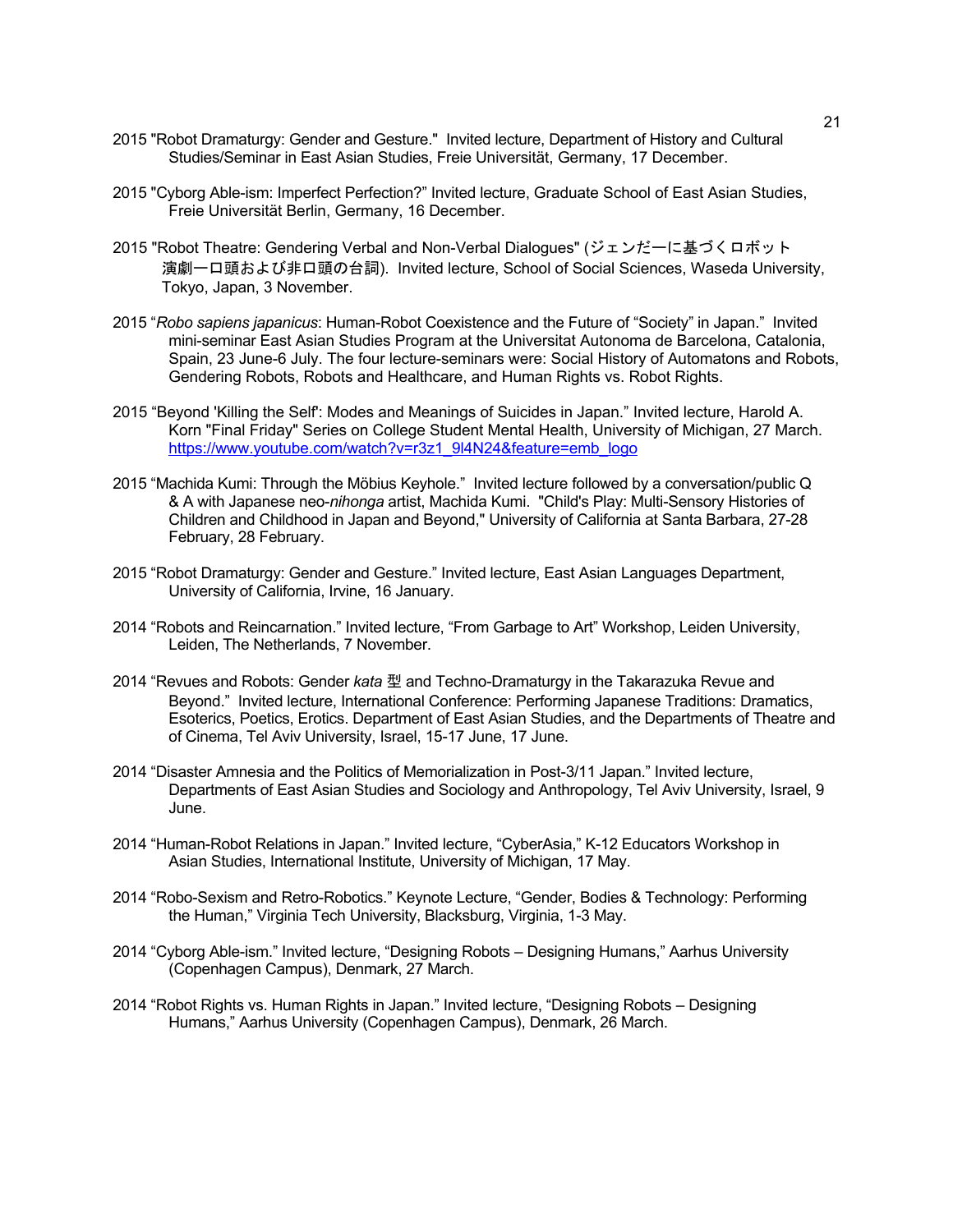- 2014 "Robot Genders." Invited lecture, Asian Dynamics Initiative, University of Copenhagen, Denmark, 25 March.
- 2014 "Disaster Amnesia in Japan." Invited lecture, "Japan in Disaster," Presidential Dream Lecture Series, University of Oklahoma, 7 February.
- 2014 "Robot Rights vs Human Rights: Forecasts from Japan. Invited lecture, Department of Literature, University of California at San Diego, 28 January.
- 2013 "Robot Caregivers and Robo-therapy in Japan: Treating the "Trauma" of Aging," Invited lecture, Research Focus Group *Reinventing Japan* and the Interdisciplinary Humanities Center, University of California at Santa Barbara, 26 November.
- 2013 "Robot Rights, Robot Ethics." Invited lecture, Edmund J. Safra Center for Ethics, Tel Aviv University, Israel, 4 June.
- 2013 "Robot Rights vs. Human Rights: Forecasts from Japan." Invited lecture, The Cohn Institute for the History and Philosophy of Science and Ideas, Tel Aviv University, Israel, 27 May.
- 2013 "Robot Rights vs. Human Rights: Forecasts from Japan." Invited lecture, The Bar-Hillel Colloquium for the History, Philosophy and Sociology of Science, an annual lecture series sponsored by the Edelstein Center (The Hebrew University, Givat Ram campus), the Cohn Institute (Tel Aviv University) and the Van Leer Institute (Jerusalem), Edelstein Center, Jerusalem, Israel, 22 May.
- 2013 "Blood is a Many-Splendored Thing: Eugenics, Nationality, and Citizenship in Japan." The annual Stanley Spector Memorial Lecture, Washington University, St. Louis, 12 April.
- 2012 "良妻賢ボット: ロボットのジェンダー、ロボット学のレトロイズム(*Ryōsai Kenbotto*: *robotto no jendā, robottogaku no returoizumu*, Good Wife, Wise Mother-bot: Robot gender, retroism in robotics)." Invited lecture, Cognitive Neuroscience Robotics Project, Department of Systems Innovation, Graduate School of Engineering Science, Osaka University, Japan, 25 October.
- 2012 "*Ryōsai Kenbotto* (良妻賢ボット, Good Wife, Wise Mother-bot): Robot Gender and Robo-Sexism in Japan. Invited lecture, Department of Chinese, Translation and Linguistics, City University of Hong Kong, Hong Kong, 11 October.
- 2012 "Beyond 'Japanese' Blood: Citizenship Options and Futures." Keynote Lecture, Modes of Japanese Multiculturalism: Coexistence and Marginality, Japan Foundation Summer Institute, Department of East Asian Languages and Cultural Studies, University of California at Santa Barbara, 20-24 June.
- 2011 "Edible Eugenics in Japan: Vitamins, Blood Tonics, and Nation-Building." Keynote Lecture, International conference on "Food in Zones of Conflict," Leiden University, The Netherlands,19 August.
- 2010 "Gendering (Humanoid) Robots: Robo-sexism and Retro-Technology in Japan." Keynote Lecture, International Symposium: Asian Diversity in a Global Context, Asian Dynamics Initiative, University of Copenhagen, Denmark,11 November.
- 2010 "Blood and Beauty: Eugenic Modernity and Empire in Japan." Invited lecture, Weatherhead Center for International Affairs, Harvard University, 27 April.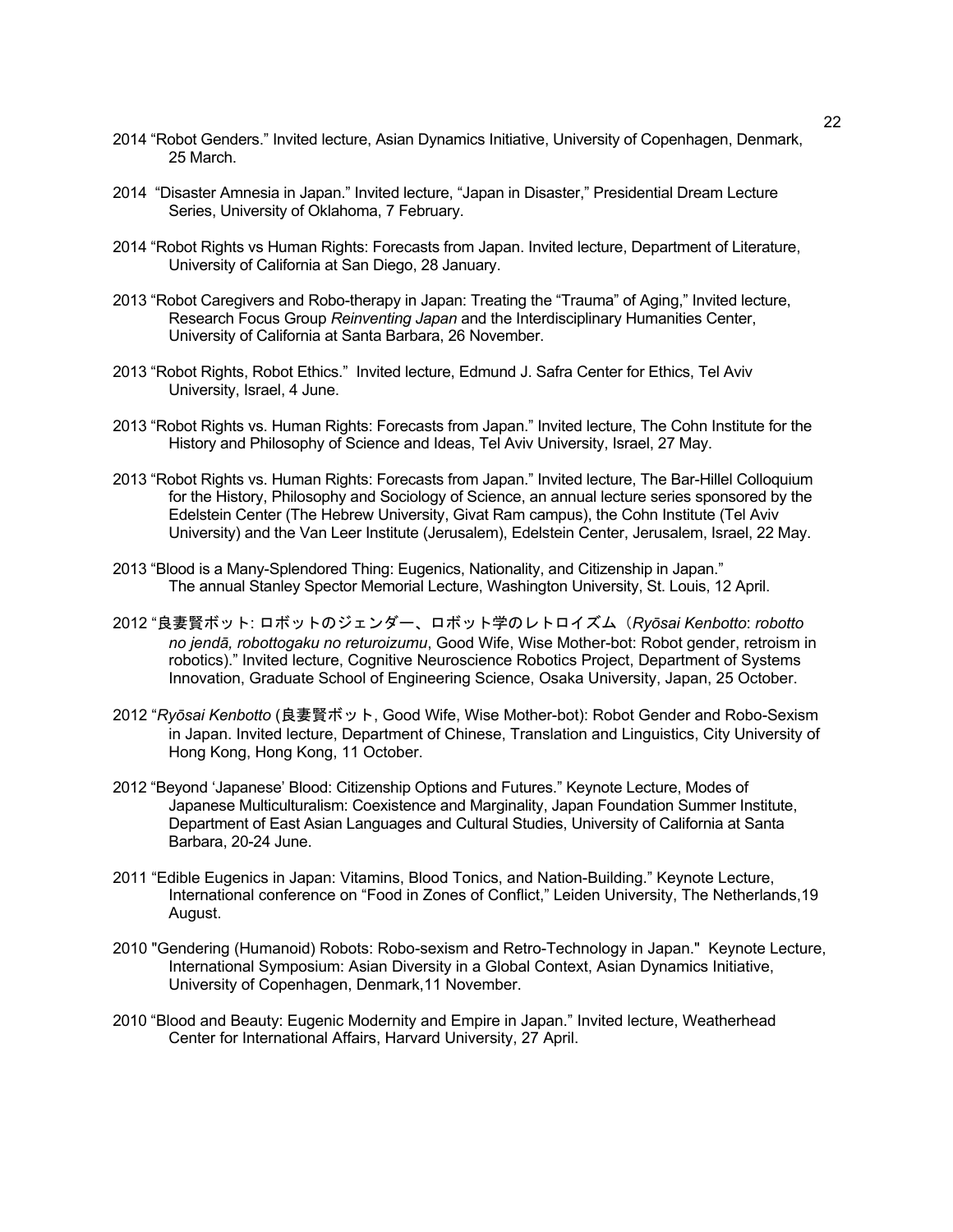- 2010 "Performing Eugenics and Eugenic Performances in Japan: The Takarazuka Revue Then and Humanoid Robots Today." Invited lecture, Asian Popular Culture Symposium, Bowling Green University, 16 April.
- 2010 "Robo-Sexism in Japan: How the Robot Got Its Gender." Invited lecture, Oberlin University, 9 April.
- 2010 "Robo-sexism in Japan: Gendering Humanoid Robots." Asian Studies Colloquium Series, invited lecture, University of California at Santa Barbara, 11 March.
- 2010 "A Robot in Every Home: Images of Japanese Society Tomorrow." Invited lecture, Faculty of Humanities, Leiden University, The Netherlands, 5 February.
- 2009 American Anthropological Association, discussant for the panel, "Anthropology in Troubled Times," Philadelphia, 6 December.
- 2009 "Multimodal Ethnography." Invited seminar, Department of Asian Languages and Cultural Studies, University of California at Santa Barbara, 30 October.
- 2009 "Blood, the Raw Material of 'Race': Miss Nippon's 'Jewish Face' and Racial Hygiene (*minzoku eisei*) in Japan." Invited lecture, The Shapell-Guerin Chair in Jewish Studies/History Department Speaker series, "Holocaust, Genocides and Race Relations in World History," the interdisciplinary studies group, "Origins of Race and Racism," East Asian Studies Center, Gender Studies Program, and History Department, University of Southern California, 29 October.
- 2009 "Gendering Robots: Posthuman Sexism in Japan." Keynote Lecture, Israel Asian Studies Association, Tel Aviv, Israel, 3 June.
- 2009 "*Ema*-gined Community: Votive Tablets (*ema* 絵馬) and Strategic Ambivalence in Wartime Japan." Invited lecture, Asian Studies Department, Haifa University, Haifa, Israel, 20 May.
- 2009 "Gendering Robots: Posthuman Sexism in Japan." Invited lecture in the "Cool Japan" series sponsored by Comparative Media Studies, Women's and Gender Studies, and Foreign Languages and Literatures, MIT, 5 March.
- 2009 "Roboticizing Retirement: Humanoid Robots and Eldercare in Japan." Invited lecture, Osher Life Long Learning Distinguished Lecture Series, Ann Arbor, MI, 13 January.
- 2008 "*Robo sapiens japanicus*: Humanoid Robots, Gender, and Reactionary Postmodernism in Japan." Invited lecture, Department of Anthropology, Butler University, 24 September.
- 2008 "Gendering Robots: Posthuman Sexism in Japan." Invited lecture, Department of Asian and East European Languages and Literatures, University of Maryland, 9 September.
- 2008 "Gendering Robots: The Shape(liness) of Embodied Intelligence." Guest seminar, Department of Sociology and Anthropology, Tel Aviv University, 2 June.
- 2008 "Aging,Trauma and Robotherapy in Japan." Invited lecture, International Conference: "Psychology on the Couch," Van Leer Institute, Jerusalem, Israel, 29 May.
- 2008 "Science Fiction as Public Policy in Japan: Humanoid Robots, Posthumans, and Innovation 25."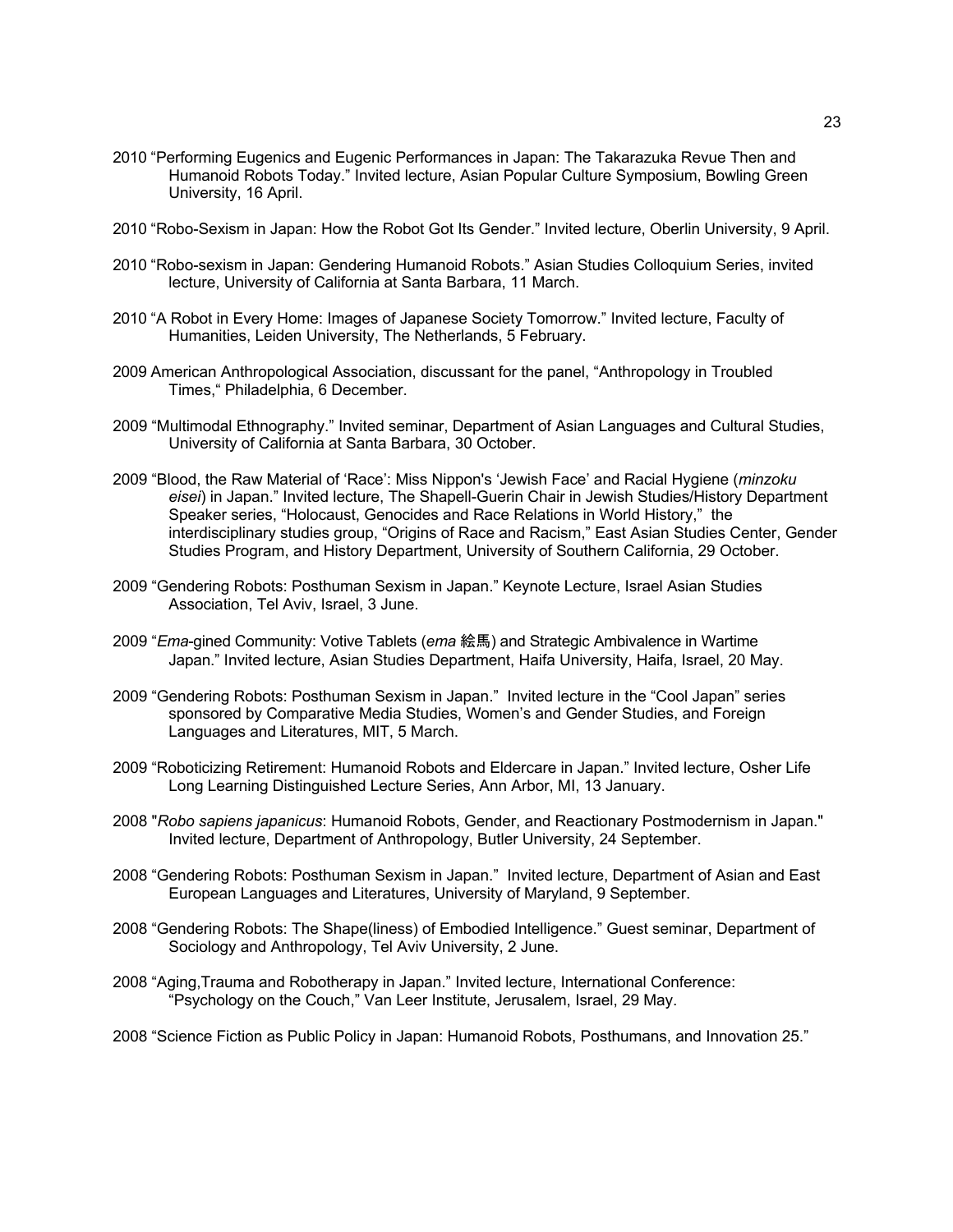Invited lecture, Woodrow Wilson International Center for Scholars, Washington, D.C., 24 April.

- 2008 "Humanoid Robots, Gender, and Reactionary Postmodernism in Japan." Invited lecture, Department of East Asian Studies, Princeton University, 23 April.
- 2008 "*ReFUSING FASHION: REI KAWAKUBO*." Panelist, Detroit Museum of Contemporary Art, 19 April.
- 2008 "Gendering Robots: Posthuman Aesthetics in Japan." Invited paper, Symposium on "Masculinities in Japan," University of California, Santa Barbara, 31 January-2 February.
- 2007 "*Robo sapiens japanicus*: Humanoid Robots and the Posthuman Family." Invited lecture, Center for Japanese Studies, University of Michigan, 1 November.
- 2007 "*Robo sapiens japanicus*: Humanoid Robots and the Posthuman Family." Invited lecture, Department of East Asian Studies, Science Technology and Society, Women and Gender Studies, University of Texas-Austin, 22 October.
- 2007 "Living with Humanoid Robots: Imagining Japanese Society in 2025." Invited lecture at the Japanese Embassy, Tel Aviv, Israel, 27 July.
- 2007 "*Robo sapiens japanicus*: Humanoid Robots and the Posthuman Family." 2007 Horowitz Core Lecture in Sociology and Anthropology, Tel Aviv University, Israel, 7June.
- 2007 "Blood as a Cultural Resource in Japan." Invited lecture, Department of East Asian Studies, Tel Aviv University, Israel, 15 May.
- 2007 "Ethnicity and Gender in the Wartime Japanese Revue Theater." Invited presentation, International conference on Japan to honor Professor Ben-Ami Shillony, Hebrew University, Jerusalem, Israel, 29 April.
- 2007 "Works and Lives: Anthropologist Jennifer Robertson." Invited presentation in the WALS series, Department of Anthropology, University of Tokyo, 16 March.
- 2007 "Japanese Cyborgs" and "Sex, Gender and Sexuality in Japan: Learning from Takarazuka." Two invited seminars, Department of Sociology, Osaka University, 3 February.
- 2007 "Border Crossings: Androgyny and Humanoid Robots" Two invited lectures, Department of Anthropology, University of Tokyo, 16 & 23 January.
- 2006 Discussant, for the panel, "Homefronts: The Militarization of the Everyday in the U.S., South Korea and Japan," American Anthropological Association, San Jose, CA, 16 November.
- 2006 "*Robo sapiens japanicus*: Humanoid Robots and Eugenics in Japan Today." Invited lecture, Toshiba Lecture Series, DePauw University, Indiana, 4 October.
- 2006 "*Robo sapiens japanicus*: Humanoid Robots and Popular Culture in Japan." Invited lecture, Woodrow Wilson International Center for Scholars, Washington, D.C., 4 May.
- 2006 "Artificial Humans (*jinzō ningen*) in Japan." Grant Goodman Distinguished Lecture in Japanese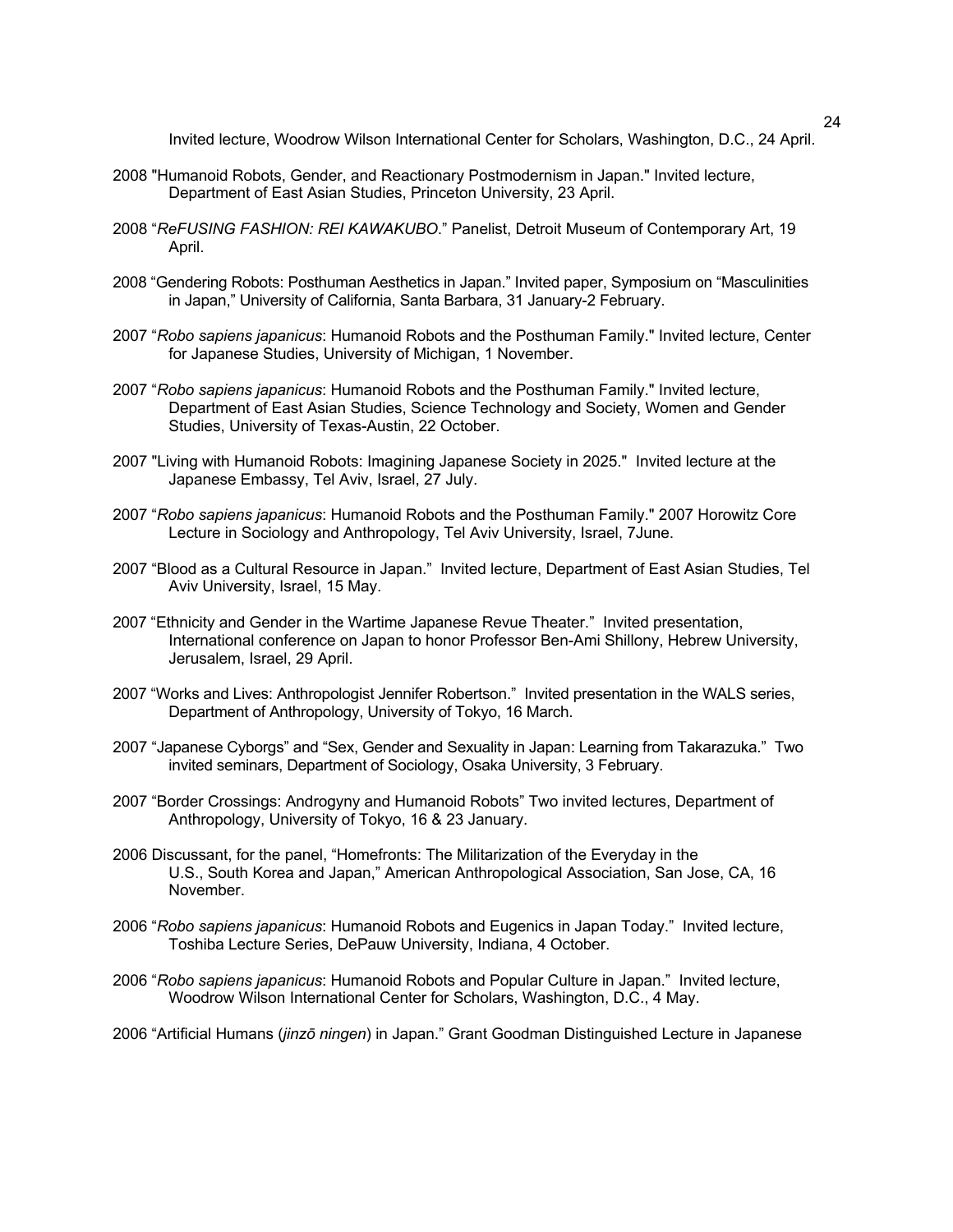Studies, University of Kansas, 24 April.

- 2006 "Robot Nation: Artificial Humans (*jinzō ningen*) in Japan." Fifth Annual Bernard Gallin Lecture in Asian Anthropology, Michigan State University, East Lansing, MI, 19 April.
- 2006 "Anthropometry and Animatronics: Third-Wave Eugenics in Japan Today." Invited presentation, Eugenics: Interdisciplinary and Comparative Studies of Modernity, Nationalism and Colonialism: An International Conference, University of Southern California, 24-25 March.
- 2005 "Eugenic Colonialism: Japanese Blood Ideology." Invited lecture, "Colonialism and Anthropology: An International Symposium," National Museum of Ethnology, Osaka, Japan,19 December.
- 2005 "Relentless Presentism: Postgender as Prehistory in Contemporary Japanese Art." Invited keynote address for the exhibition, "Gender Identity in Japanese Art," Tikotin Museum of Japanese Art, Haifa, Israel, 9 December 2005.
- 2005 "Talking Feet: Performance and Performativity in Japanese Eugenics." Invited presentation at the Midwest Japan Seminar, University of Michigan, 29 October.
- 2005 "Robots and Reproduction: The Eugenics of Japanese Modernity." Invited lecture for the Institute for Advanced Studies, University of Minnesota, 20 October.
- 2005 "Robot Revue: Anthropometry as Performance in the Takarazuka Revue." Invited presentation for the Asian Bodies in Performance Workshop, University of Minnesota, 20 October.
- 2005 "Talking Feet: Performance and Performativity in Japanese Eugenics." Invited presentation for the Center for Japanese Studies, Noon Lecture Series, University of Michigan, 10 February.
- 2005 "Blood—In All of Its Senses—As a Cultural Resource." Invited presentation, Cultural Resources Workshop, Department of Anthropology, University of Tokyo, 8 January.
- 2004 "Robots and Reproduction: The Eugenics of Japanese Modernity." Invited presentation, Science, Technology and Society Program colloquium, University of Michigan, 22 November.
- 2004 "Talking Feet: Performance and Performativity in Japanese Eugenics." Invited presentation at the University of California at Davis, Departments of Anthropology and East Asian Studies, 26 April.
- 2004 "Talking Feet: Performance and Performativity in Japanese Eugenics." Invited presentation at Stanford University, Department of Cultural and Social Anthropology, 19 April.
- 2004 "The Making of *Takarazuka*: Fieldwork in Japan." Invited presentation to faculty at Kalamazoo College, 7 April.
- 2004 "Talking Feet: Eugenics as Performance in Modern Japan." Invited presentation at Kalamazoo College. 7 April.
- 2004 "Balkanizing Bioethics: Dehistoricization and "East Asian" Bioethics." Presentation for the Bioethics, Values and Society Faculty Seminar, University of Michigan, 23 March.
- 2004 "Bioethical Dilemmas: Discrimination and Hansen's Disease in Japan." Invited lecture at the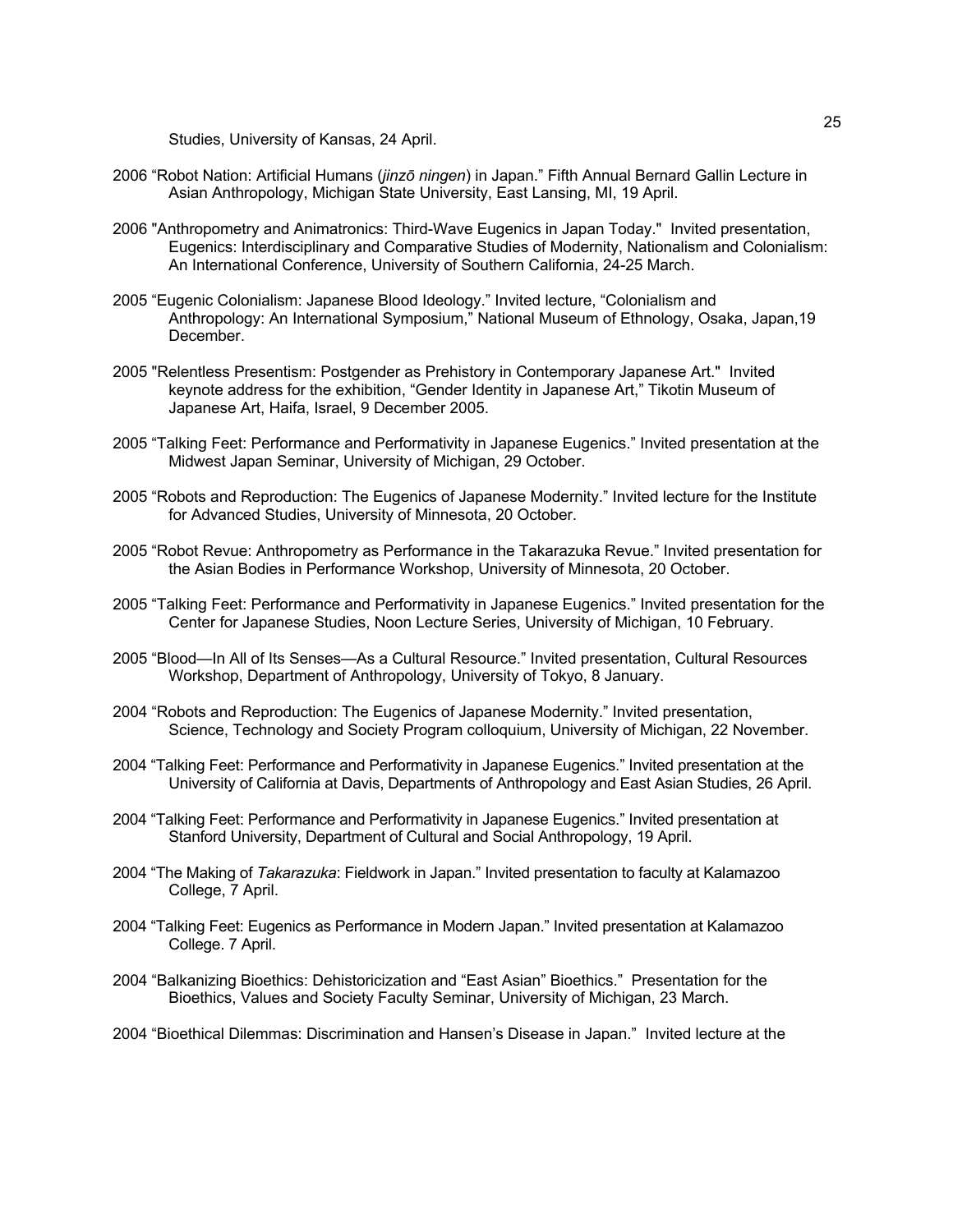Annual SELSS (Students Exploring the Life Sciences and Society) Conference, University of Michigan, 19 March.

- 2004 "Eugenics, War and History: Demystifying 'East Asian' Bioethics." Presented at the Fifth Asian Bioethics Conference, concurrent with the Ninth International Tsukuba Bioethics Roundtable, Tsukuba Science City, Japan, 15 February.
- 2004 "Out and Outspoken in Life and Love: Yoshiya Nobuko and Girls' Culture in Japan." Invited Lecture at Duke University sponsored by the Center for LGBT Life, 9 February.
- 2004 "Japan and the Teaching of Sexualities; or, What Tom Cruise Never Learned About the Samurai." Invited presentation for the Workshop on Teaching Sexuality, University of Michigan, 23 January.
- 2003 "'Culture' in American Anthropology Today." Invited presentation at Tokyo University, Department of Anthropology, Tokyo, Japan, 4 November.
- 2003 "Sex, Gender and Sexuality in (Japan) Anthropology." Invited presentation (in Japanese and English) at Kyoto University, Department of Sociology, Kyoto, Japan, 29 October.
- 2003 Chair, Invited plenary panel: Status and Features of Ethnography in Japan Anthropology, 10<sup>th</sup> International Conference of the European Association for Japanese Studies, Warsaw, Poland, 28 August 2003.
- 2003 "'Japan' in American Anthropology." Invited plenary panel presentation: Status and Features of Ethnography in Japan Anthropology, 10<sup>th</sup> International Conference of the European Association for Japanese Studies, Warsaw, Poland, 28 August.
- 2003 "Talking Feet: Eugenics as Performance in Modern Japan, or Why 'Eugenics' Is Not a Bad Word in Japan." Invited presentation for the Bioethics Program lecture series, University of Michigan Medical School, co-sponsored by Life Sciences, Values and Society Program, 15 April.
- 2003 "Talking Feet: Eugenics as Performance in Imperial Japan." Invited to present the annual Mather Lecture in Asian Studies, University of Minnesota, 11 April.
- 2003 Organizer and Chair, "Tropics of History: Genealogical Forces and Fictions in East Asia," panel for the annual meeting of the Association for Asian Studies, New York, March 28.
- 2003 "Eugenical Phantasms: Embellishments and Erasures in Japanese Science History." Paper presented at the annual meeting of the Association for Asian Studies, New York, March 28.
- 2002 "Blood Talks: Eugenic Modernity and the Creation of New Japanese." Invited presentation to the Department of Anthropology, University of California, Santa Barbara, 15 March.
- 2001 "Reflexivity: An Anthropological Conundrum." Discussant for the panel, "Going Native in Asia," 100<sup>th</sup> annual meeting of the American Anthropological Association, 29 November.
- 2001 "Blood Talks: Eugenic Modernity and the Creation of New Japanese." Invited presentation sponsored by the Institute for Global Studies, Center for the Study of Women, Gender, and Sexuality, and Department of Anthropology, Johns Hopkins University, 11 October.
- 2001 "Japanese Cyborg: Miss Nippon, Eugenics, and the Wartime Body Project." Invited presentation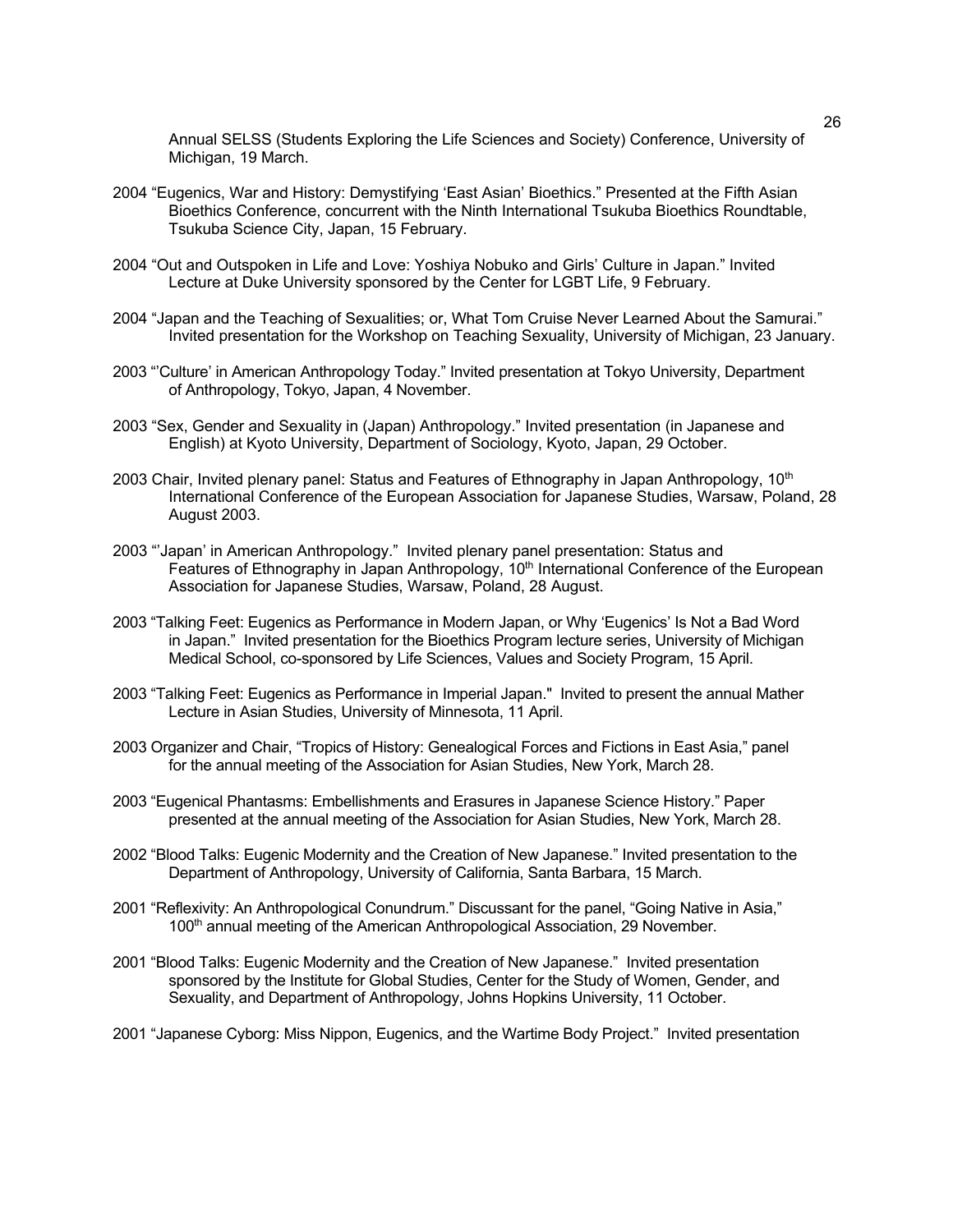sponsored by the Gender and Society, and the Lesbian, Gay and Queer Studies Workshops, University of Chicago, 18 April.

- 2001 "Images and Ideologies of Sexual Ambivalence in Japan." Invited lecture-seminar for Women's/LGBT Studies, University of Michigan, 2 April 2000.
- 2001 "Eugenic Nation: Blood, Sex and Marriage in the Japanese Empire." Paper presented at the Ethnohistory Workshop, Departments of History and Anthropology, University of Pennsylvania, 22 March.
- 2000 "Interpreting Visual Images." Invited workshop seminar for history graduate students, University of Iowa, 17 November 2000.
- 2000 "Japanese Cyborg: Miss Nippon, Eugenics, and the Wartime Body Project." Invited paper presented at the University of Iowa, 17 November 2000.
- 2000 "Eugenic Nation: Blood, Sex, and Marriage in the Japanese Empire." Invited paper presented for the Department of Anthropology, Harvard University, 25 September.
- 2000 "'Blood' and the Politics of Assimilation in the Japanese Empire." Paper presented at the Israeli Anthropological Association, annual meetings, Jerusalem, Israel, 24 May.
- 2000 Organizer and Chair, "Bodies of 'Blood'," panel for the Israeli Anthropological Association, annual meetings, Jerusalem, Israel, 24-25 May.
- 2000 "Japanese Cyborg: Miss Nippon, Eugenics, and the Wartime Body Project." Invited paper presented under the auspices of the "Fund to Encourage Women" (FEW), University of Pennsylvania, 5 April 2000.
- 2000 Organizer and Chair, "Utopias of Japanese Colonialism," panel for the Association for Asian Studies, annual meetings, San Diego, 11 March (see above).
- 2000 "To Mix or Not to Mix: 'Blood' and the Politics of Assimilation in Imperial Japan." Paper presented at the Association for Asian Studies, annual meetings, San Diego, 11 March.
- 2000 "Miss Japan: Eugenics and other Technologies of the Female Body in Wartime Japan." Invited paper sponsored by the Departments of Anthropology and East Asian Studies, presented at the University of Illinois, 3 February.
- 1999 "Japanese Cyborg: Eugenics, Miss Nippon, and Wartime Technologies of Beauty." Invited public lecture presented at the Internationales Forschungzentrum Kulturwissenschaften, Vienna, Austria, 20 December.
- 1999 "Flower Power: Yoshiya Nobuko and Lesbian Sexualities in Modern Japan." Invited paper presented at the public lecture series, "Neue Geschicten der Sexualitaet: Beispiele aus Asien und Europa, 1700-2000," University of Vienna, Austria, 17December.
- 1999 "Prayerful Protest: Votive Paintings (*Ema*) in Wartime Japan." Invited public lecture presented at the Institute for Japanese Studies, University of Vienna, Austria, 16 December.

1999 "Japanese Cyborg: Eugenics, Miss Nippon, and Wartime Technologies of Beauty."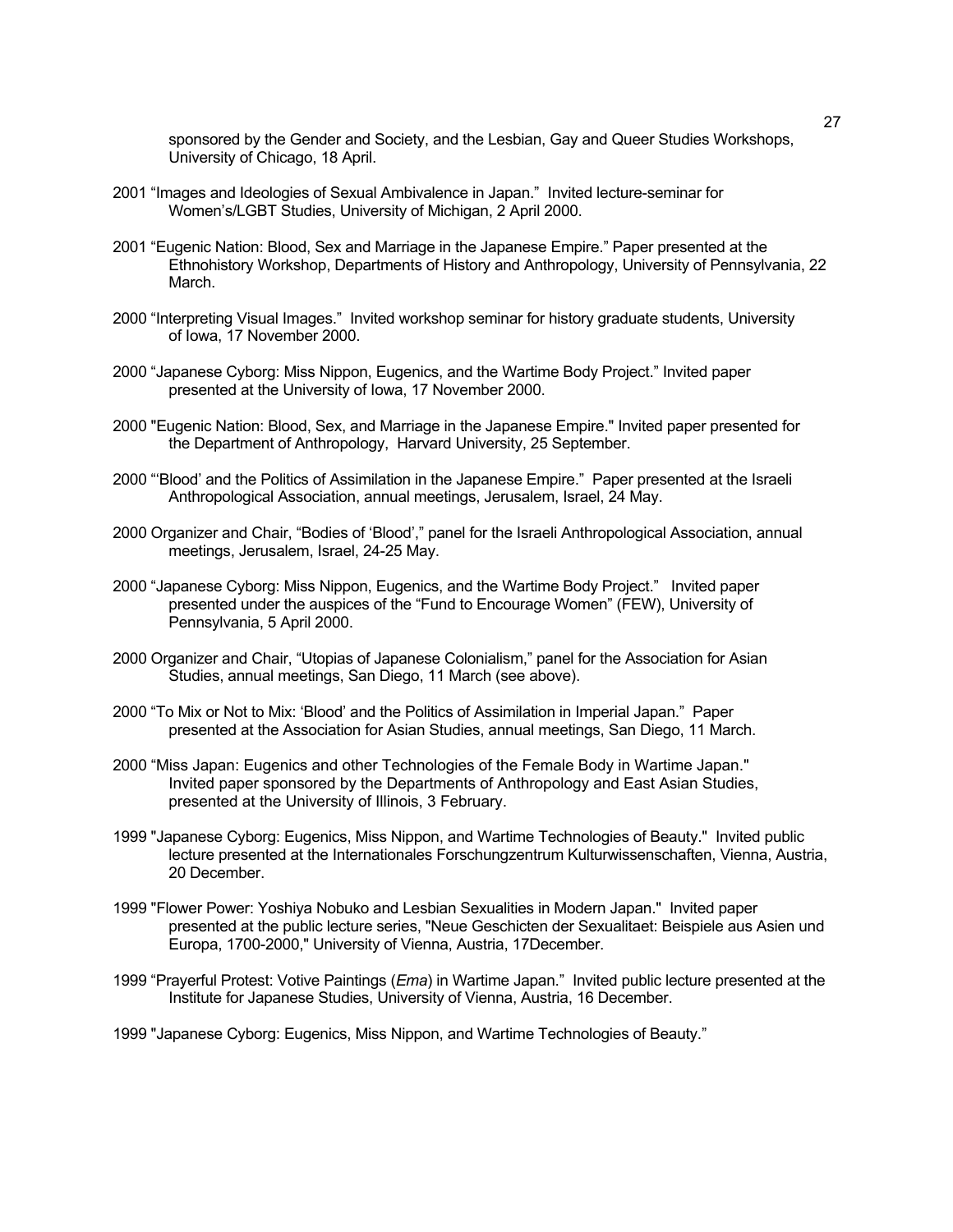lecture presented under the auspices of the Gender Studies Program and the Institute of Japanese Studies, Leipzig University, Germany, 15 December.

- 1999 "Sexuality and Shopping: Eugenics and Female Citizenship in Urban Japan, 1920-1940." Invited paper presented at the Department of Anthropology, Sociology, Psychology and Egyptology, American University in Cairo, Egypt, 2 November.
- 1999 "New Halfs and Other Japanese Androgynes." Invited lecture to open the public symposium, "Desiring Asia: Gender, Identity and Sexuality in Contemporary Asia," at the University of North Carolina, 23 September.
- 1999 "Japanese Cyborg: 'Miss Nippon' and Popular Eugenics in Wartime Japan." Invited paper presented at the Department of East Asian Studies, Stanford University, 6 May.
- 1999 "Japanese Cyborg: Beauty Contests and Popular Eugenics in Wartime Japan (and Beyond)." The annual "Twentieth-Century Japan Lecture" hosted by the University of Pittsburgh, 29 March.
- 1999 "Dying to Tell: Sexuality and Suicide in Imperial Japan." Invited graduate seminar (organized around *Takarazuka)*, East Asian Studies, University of British Columbia, 1 February.
- 1999 "Miss Nippon: Beauty, Blood and Body in Wartime Japan." Invited public lecture presented at the University of British Columbia, 1 February.
- 1999 "Picturing Eugenics: Beauty, Blood and Body in Wartime Japan." Invited paper presented at the Department of the History of Art, University of Michigan, Ann Arbor, 22 January.
- 1998 "Sexuality and Shopping: Eugenics and Female Citizenship in Urban Japan, 1920-1940." Invited paper presented at the international workshop, "Rethinking Urban and Mass Culture in 1920s and 1930s Japan: Representations, Politics, Identities and Subject Formations." Ostasiatisches Seminar, University of Zürich, 19-20 October.
- 1998 Discussant (by proxy) at the conference, "Fanning the Flames: Fandom and Consumer Culture in Contemporary Japan," Council on East Asian Studies, Yale University, 18-20 September.
- 1998 Chair and Discussant, "Sleep, Sex, and Sukiyaki: Managing Desire in Twentieth-Century Japan." Panel presentation at the International Convention on Asian Studies (ICAS), Noordwijkerhout, The Netherlands, 25-28 June.
- 1998 "Miss Japan: Beauty, Blood and Body in Wartime Japan." Invited paper presented to the Department of Sociology/Women's Studies, "Ueno Chizuko Seminar," Tokyo University, Tokyo, Japan, 14 May.
- 1998 "Miss Japan: Eugenics and the Cult of Beauty in Wartime Japan." Invited paper presented at the joint public lecture series, Departments of Anthropology and History of Art, Chiba University, Chiba, Japan, 13 May.
- 1998 "Miss Japan: Beauty, Blood and Body in Imperial Japan." Invited paper presented at the East Asian Visual Culture Seminar lecture series, Center for Literary and Cultural Studies, Harvard University, 3 April.
- 1997 "Beauty as Beast: The Miss Japan Contest in Wartime Japan." Invited keynote address presented at the first Asian Studies Conference, Lewis and Clark College, Portland, Oregon, 15 November.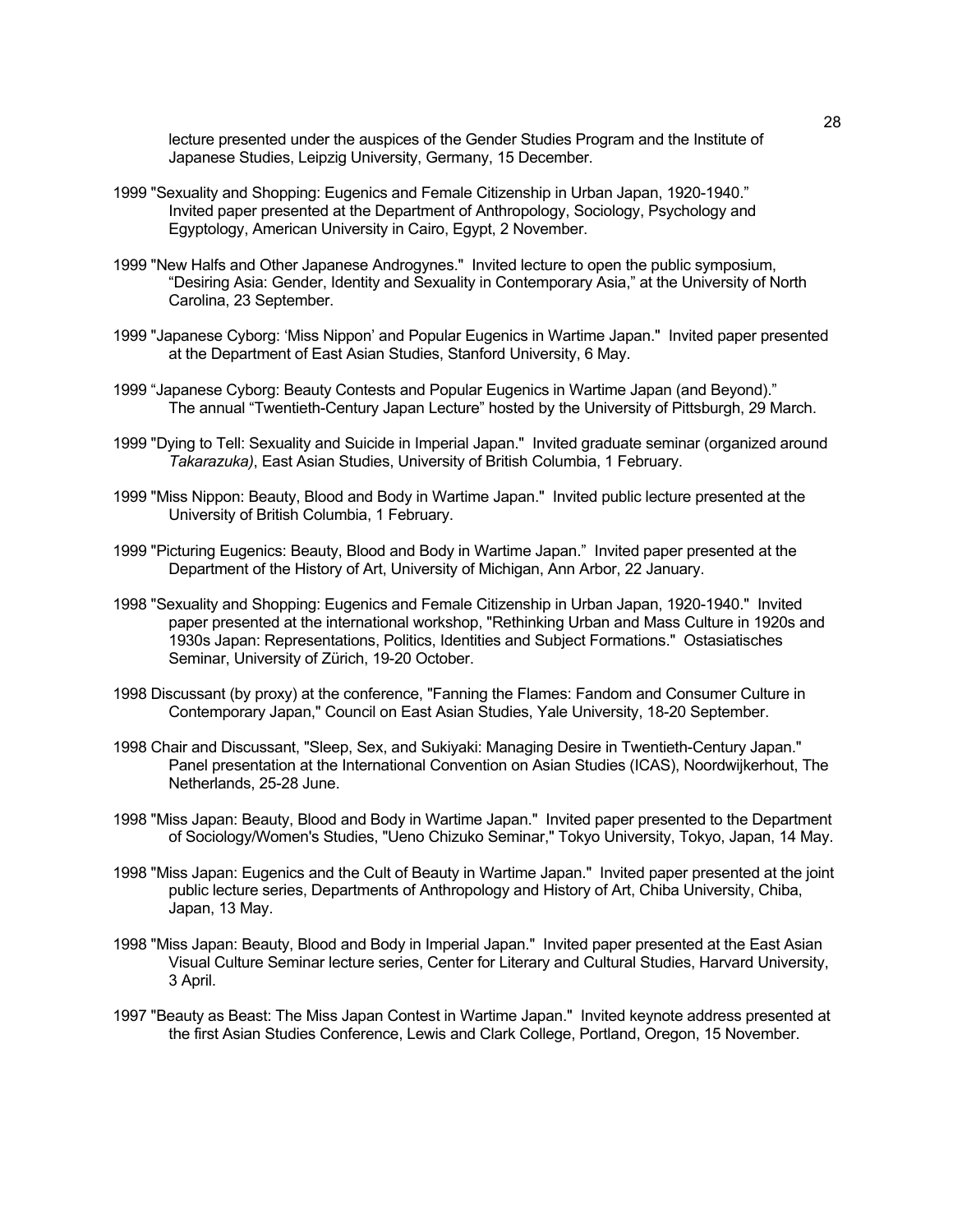- 1997 "Miss Japan: Beauty, Blood and Body in Imperial Japan." Invited paper presented at the University of Oregon, Eugene, 14 November.
- 1997 "Miss Japan: Beauty, Blood and Body in Imperial Japan." Invited paper presented at the symposium, "Tradition, Self, and the Japanese Social Order," Cornell University, 26-28 September.
- 1997 "Playing Empire: The Politics of Recreation in Wartime Japan." Invited paper presented at the Public Lecture Series, "Games and the Culture of Play in Japan," Freie Universität, Berlin, 25 June.
- 1997 "Gender, Japan, and Anthropology." Invited seminar and discussion presented at the Department of Anthropology and Sociology, Hebrew University, Jerusalem, Israel, 4 June.
- 1997 "Historicizing Androgyny in Japan: Gender, Sexuality, and Strategic Ambivalence." Invited public lecture presented at Hebrew University, Jerusalem, Israel, 3 June.
- 1997 "Staging Colonialism: Theater and the New World Order in Wartime Japan." Invited paper presented at the Einstein Forum, Potsdam, 21 May.
- 1997 "Beauty and Blood: Body Politics and "Race Reform" in Imperial Japan." Paper presented at the Fellows' Colloquium, Wissenschaftskolleg zu Berlin (Institute for Advanced Study, Berlin), 6 May.
- 1997 "Historicizing Androgyny in Japan: Gender, Sexuality, and Strategic Ambivalence." Invited paper presented at the Zentrum für Interdisziplinäre Frauen- und Geschlecterforschung, Technische Universität, Berlin, 24 April.
- 1997 "When and Where Japan Enters: Postwar American Anthroplogy." Invited paper presented at Cambridge University, Cambridge, 28 February.
- 1997 "Japanese Androgynies: Sexual Subversions On and Off Stage." Invited paper presented at Oxford Brookes University, Oxford, co-sponsored by Oxford University, 27 February.
- 1997 "Japanese Androgynies: Sexual Subversions On and Off Stage." Invited paper presented at the School of Oriental and African Studies (SOAS), London, 26 February.
- 1996 "Public Confessions: Introducing Japanese Votive Tablets (*ema*)." Invited paper presented at the Public Lecture Series, University of Copenhagen, Denmark, 27 September.
- 1996 "Prayerful Dissent: Votive Tablets (*ema*) in Wartime Japan." Invited paper presented at the Department of Asian Studies, University of Copenhagen, Denmark, 26 September.
- 1996 Chair and Organizer, "Diet, Discipline, and Diagnosis: Social Hygiene in Wartime and Postwar Japan." Panel presented at the 48th Annual Meeting of the Association for Asian Studies, Honolulu, 11-14 April.
- 1996 "When and Where Japan Enters: American Anthropology, 1945 to the Present." Invited paper presented at the Japan Forum, Reischauer Institute, Harvard University, 21 March.
- 1995 "Internationalization as Nostalgia in Japan Today." Invited paper presented at the Public Lecture Series, Copenhagen Business School, Copenhagen, Denmark, 12 December.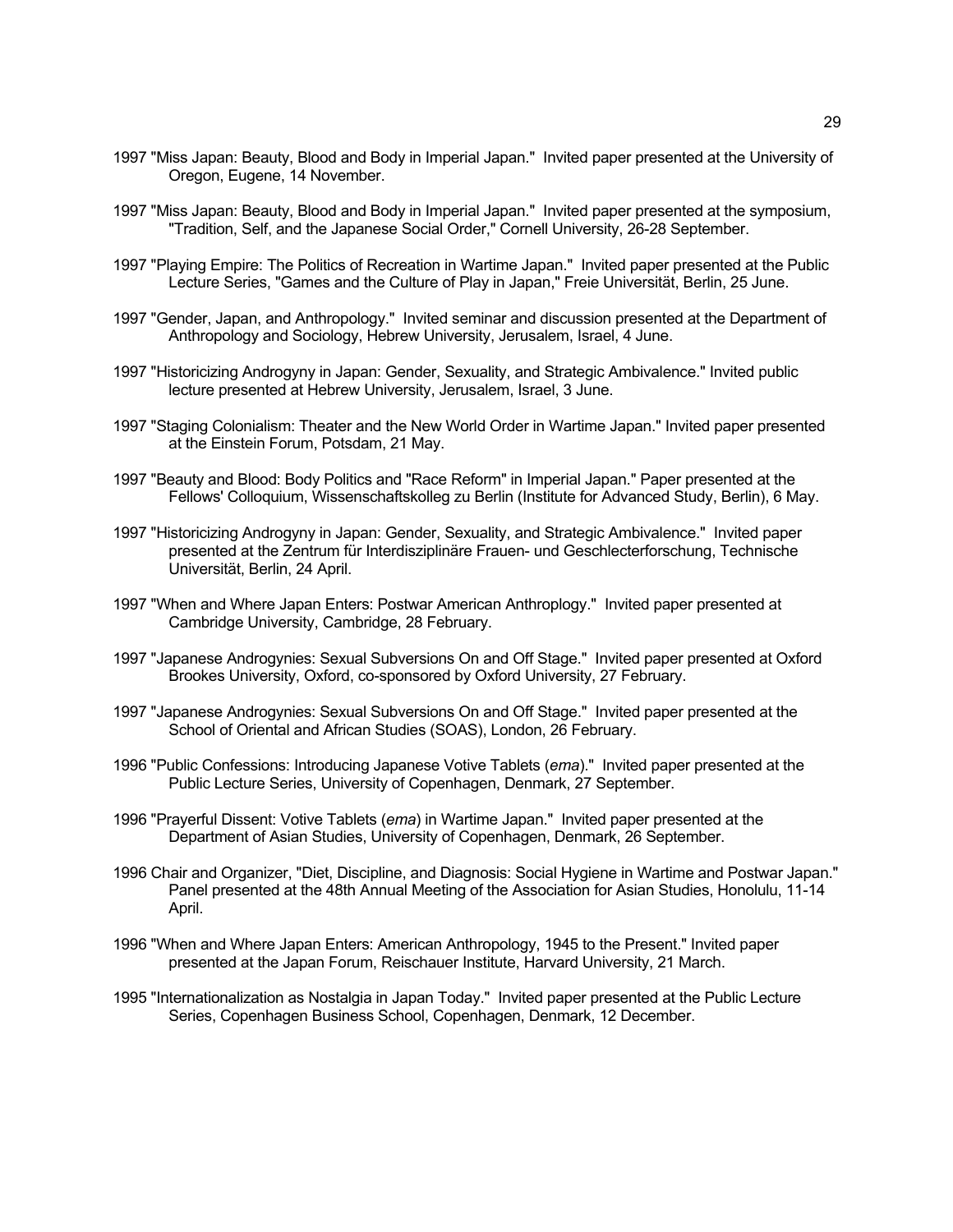- 1995 "Fan Pathology and the Ambivalence of National Identity." Invited paper presented at the Department of Asian Studies, University of Copenhagen, Denmark, 12 December.
- 1995 "Japanese Androgynies: Sexual Subversions On and Off Stage." Invited paper presented at Sophia University, International Division, Tokyo, 12 October.
- 1995 "Internationalization as Nostalgia in Japan Today." Invited paper presented at the University Public Lecture Series, "Japan at the End of the Twentieth Century," Freie Universität Berlin, Berlin, 13 June. (German translation in press, Edition Suhrkamp.)
- 1995 "Staging Ethnography: Cultural Strategies of Japanese Colonial Policy." Invited paper presented at the international workshop, "Colonial Anthropology in East and South-East Asia: A Comparative View," the Center for Japanese and Korean Studies, Leiden University, The Netherlands, 17-21 May. (Paper to be published by Curzon Press/University of Hawaii Press.)
- 1995 "Recovering, Uncovering, and Discovering Genders and Sexualities in Japan: Anthropological Perspectives." Paper presented on the panel "Japan Anthropology Between Area and Discipline." 47th Annual Meeting of the Asian Studies Association, Washington, D.C., 6-9 April.
- 1995 "Mon Japon: The Revue Theater as a Technology of Japanese Imperialism." Invited paper presented at Yale University, 27 March.
- 1995 "The Politics and Pursuit of Leisure in Wartime Japan." Invited paper presented at the international conference, "Japanese Culture as Seen Through Its Leisure." Institut für Japanologie, Universitaet Wien, Vienna, 23 March.
- 1995 "Fan Pathology and National Identity in Wartime Japan." Invited paper presented at the conference, "Women in Japanese Popular Culture," University of Texas, Austin, 24-25 February.
- 1995 "Mon Japon: The Revue Theater as a Technology of Japanese Imperialism." Invited paper presented at the Departments of Anthropology and East Asian Studies, University of Texas, Austin, 23 February.
- 1995 "Technology of Imperialism: The Revue Theater in Wartime Japan." Invited paper presented at the Department of Anthropology, Johns Hopkins University, 6 February.
- 1994 Discussant for the panel, "Female Religious Practice and Social Change in Contemporary East Asia." 93rd Annual Meeting of the American Anthropological Association, Atlanta, 2 December.
- 1994 "'Same-Sex Love Elegy' (*dōseiai hika*): Lesbian Practice and Double Suicide in Early 20th-Century Japan." Paper presented at the 93rd Annual Meeting of the American Anthropological Association, Atlanta, 2 December.
- 1994 "'Internationalization' and Nostalgia in Japan: A Critical Interpretation." Invited paper presented at the international research conference, "Indigenous Narrative Traditions and Modern Historiography: Exploring the Rhetoric of Non-Western History," University of Iowa, 26-30 October.
- 1994 "Mon Japon: The Revue Theater as a Technology of Japanese Imperialism." Invited paper presented at the Department of Anthropology, Cornell University, 14 October.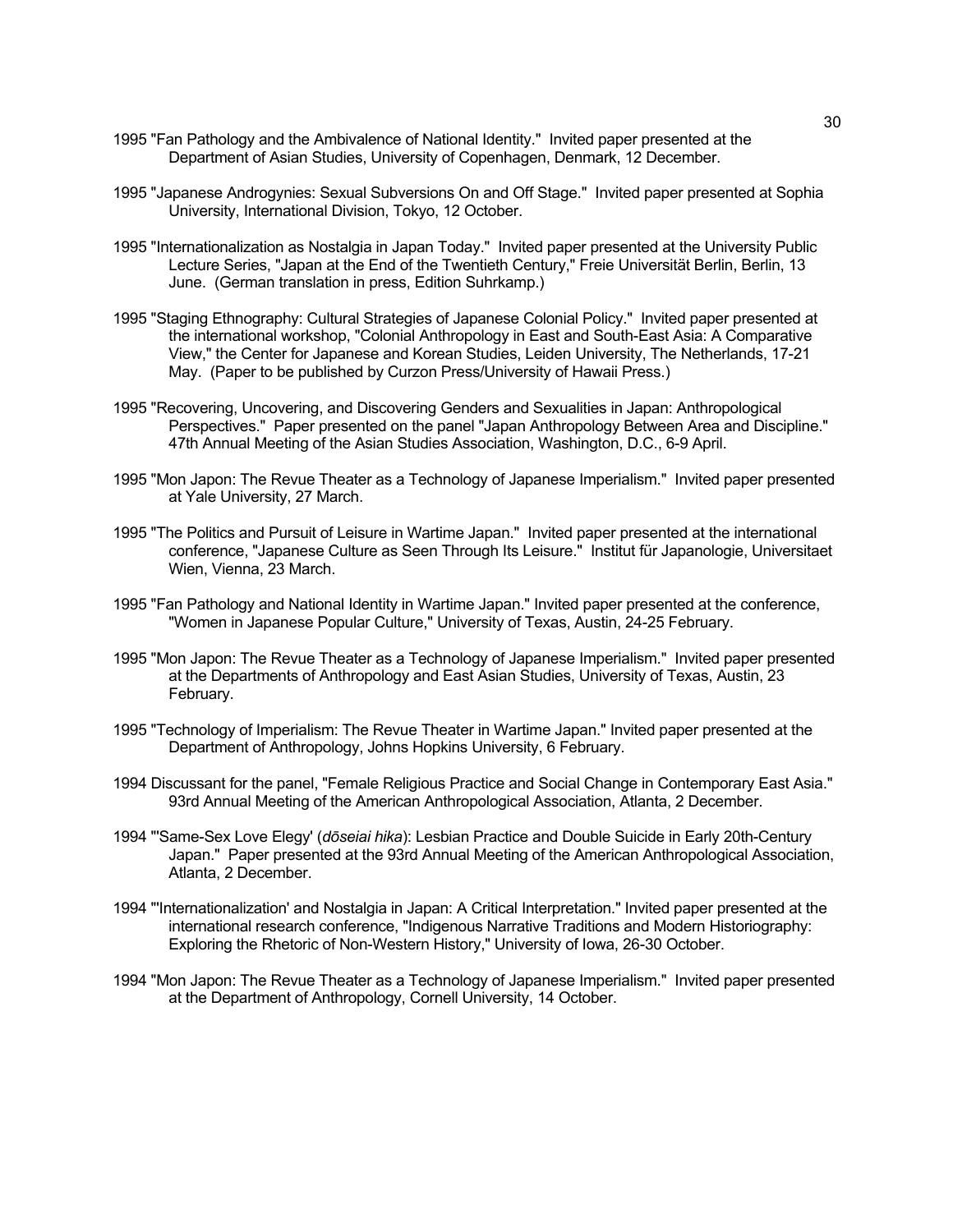- 1994 "Performing Imperialism: Theater and the State in Interwar Japan." Invited paper presented at the Asien-Instituttet, Københavns Universitet, Copenhagen, 10 October.
- 1994 "Gender and Japanese Popular Culture." Invited paper and guest graduate seminar presented and moderated in Japanese at Seika University, Kyoto, Japan, 17 June.
- 1994 Chair and Discussant, Panel: "Theorizing Homosocial Desire in Asian American Culture." Association for Asian American Studies, Annual Meeting, University of Michigan, 6-10 April.
- 1994 "Performing Imperialism: The Revue Theater in Interwar Japan." Invited paper presented at the Asian/Pacific Institute, Duke University, 5 April.
- 1994 "Japanese Androgynies: Sexual Subversions On and Off Stage." Invited paper presented at the Japan Society, New York City, 28 March.
- 1994 "Theater as a Technology of Japanese Imperialism." Invited paper presented at the international conference, "Anticipating the 21st Century: Contemporary Cultural Politics in East Asia," Center for East Asian Studies, University of Colorado, Boulder, 3-6 March.
- 1994 "The Sexual Politics of Japanese Theater." Invited paper presented to the Asian Studies Committee, Kalamazoo College, 27 January.
- 1993 "Japanese High Schools and Youth Culture." Paper presented at the University of Michigan Teachers' Institute in Area Studies, June.
- 1993 "Gendering Citizens, Situating Others: The Revue Theater as a Technology of Japanese Imperialism, 1931-1945." Invited paper presented at the Center for East Asian Studies, University of Chicago, 27 April.
- 1993 "Theater as a Vehicle for Industrial Ideology in Japan, 1931-45." Paper presented at the Center for International Business Education, University of Michigan, 13 April.
- 1993 "Japanese Females as Non-Japanese Men: Cross-Dressing and 'Cross-Ethnicking' in the Takarazuka Revue." Paper presented at the Association for Asian Studies, 45th Annual Meeting, Los Angeles, 27 March. (Organizer and Chair of the panel, "Situated Orientalisms: Doing and Undoing "Japan" from Within and Without.")
- 1993 "Hegemonic Nostalgia and Nation-Making in Japan Today." Keynote Lecture presented at Adrian College, Michigan, 9 March.
- 1993 "Japanese Androgynies." Invited paper presented at the Mellon Seminar series on "Cross-Dressers, Gender-Benders and Trouble-Makers: New Examinations into Transvestism," Occidental College, California, 24 February.
- 1992 "'Dôseiai' no butaijô butaigai ni okeru hyôgen (Representations of 'Same-Sex Love' On and Off the Theater Stage)." Invited paper presented (in Japanese) at the Japan Foundation 20th Anniversary Symposium, "Love: Its Expression in Japanese Art and Literature," Tokyo, Japan, 30 November-5 December.
- 1992 "Body Double: Female Men, Male Women." Paper presented at the Center for Japanese Studies Colloquium, University of Michigan, Ann Arbor, 5 November.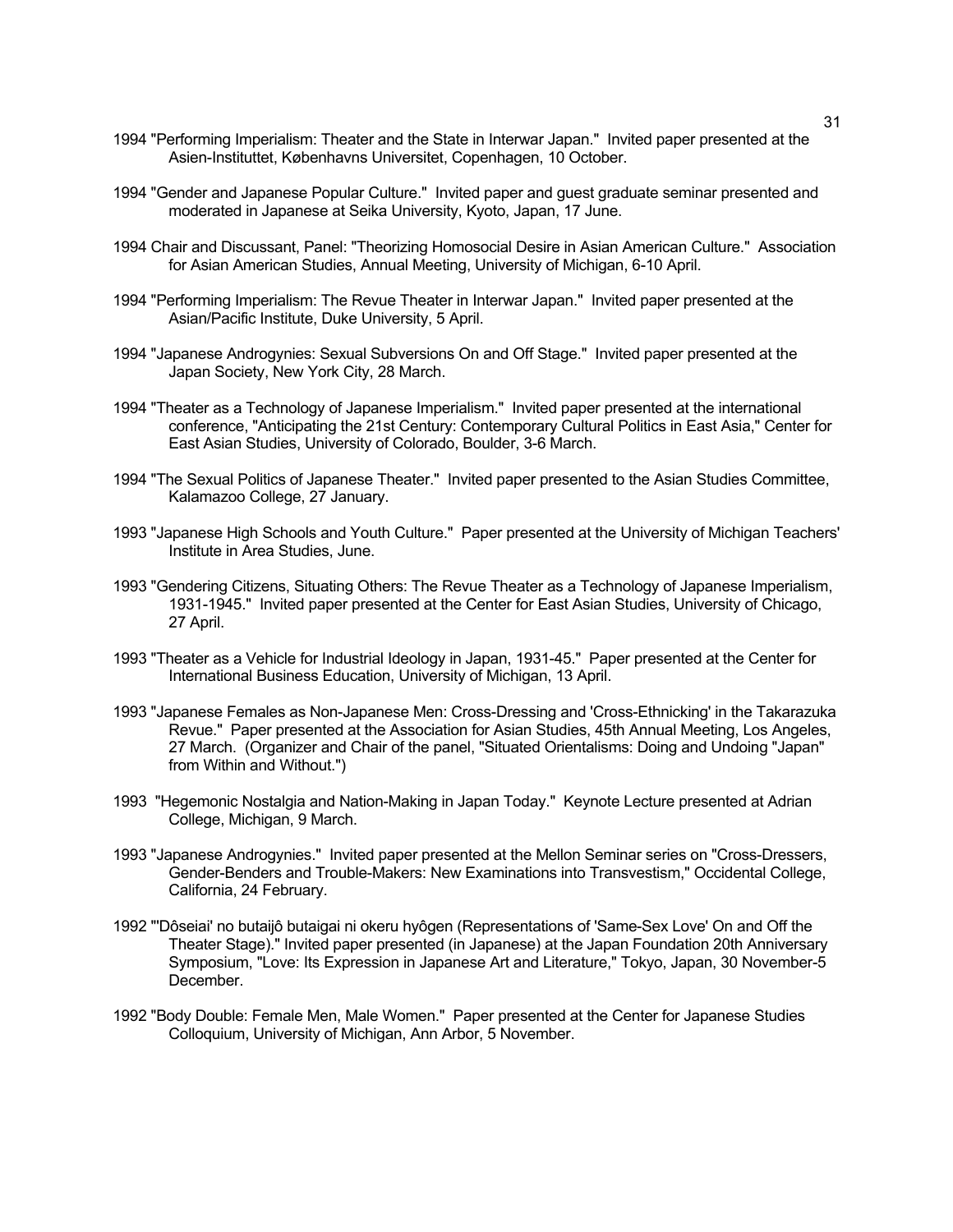- 1992 "Bodies that Double as Their Others: Female Men and Intersexed Comic Book Characters in Japan." Paper presented at the Semiotic Society of American 17th Annual Meeting, Chicago, 30 October-1 November. (Organizer and Chair of the panel, "Female Men, Male Women: The Politics of Gender Crossings.")
- 1992 "Mon Japon: The Revue Theater, Gendering 'the People,' and Stating the State in Interwar Japan, 1931-45." Invited paper presented at the Symposium (organized by Professor Theodore de Bary) on "Civil Society in East Asia," Montreal, 23-25 October.
- 1992 "Sexuality and Subversion in the Takarazuka Revue." Paper presented at the Center for Japanese Studies Colloquium, University of Michigan, Ann Arbor, 9 April.
- 1992 "Male Fans of Female Men: Homoeroticism and the Takarazuka Revue." Paper presented at the Association for Asian Studies, 44th Annual Meeting, Washington, D.C., 4 April.
- 1992 "Sexuality and Subversion in the Japanese Revue Theatre." Paper presented at the Asian Studies Colloquium, University of Kansas, Lawrence, 27 March.
- 1992 "Hegemonic Nostalgia, Tourism, and Nation-Making in Japan." Paper presented at the Annual Symposium of Area Centers, "Ethnicity and Resurgent Nationalism Around the World," Rackham Amphitheatre, University of Michigan, Ann Arbor, 23 January.
- 1992 "Racism in Japan: The Case of Koreans." Paper presented at the Martin Luther King Day panel, "Presenting Racism and Racist Practices Across Cultural Areas: Reports from Anthropologists In and Out of the Classroom," Department of Anthropology, University of Michigan, Ann Arbor, 17 January. (Organizer of the panel, "Presenting Racism and Racist Practices Across Cultural Areas: Reports from Anthropologists In and Out of the Classroom.")
- 1991 The Rhetoric of Androgyny in Japan." Paper presented (in Japanese) at the international conference, "Female and Male Role Sharing in Japan: Historical and Contemporary Constructions of Gender," University of Michigan, Ann Arbor, 20 December.
- 1991 Discussant, Panel on "Writing Lesbian and Gay Ethnography." 90th Annual Meeting of the American Anthropological Association, Chicago, 23 November.
- 1991 "Hegemonic Nostalgia, Tourism, and Nation-Making in Japan." Paper presented at the 90th Annual Meeting of the American Anthropological Association, Chicago, 22 November. (Co-organizer and co-chair with Maria Teresa Koreck of the panel, "Icons, Sites, and Histories of 'the Dominant' Across Cultures.")
- 1991 "Staging Gender in Japan: State Theatre and the Takarazuka Revue." Paper presented at the Anthropology/Japan/ Women's Studies Colloquium, University of California, Berkeley, 7 November.
- 1991 "Redrawing the Landscape of the Anthropology of Japan." Paper presented at the Semiotic Society of America 16th Annual Meeting, College Park, Maryland, 25 October.
- 1991 "The Politics of Androgyny in Japan: Sexuality and Subversion in the Theatre and Beyond." Paper presented at the Japan Colloquium, University of California, Los Angeles, 31 May.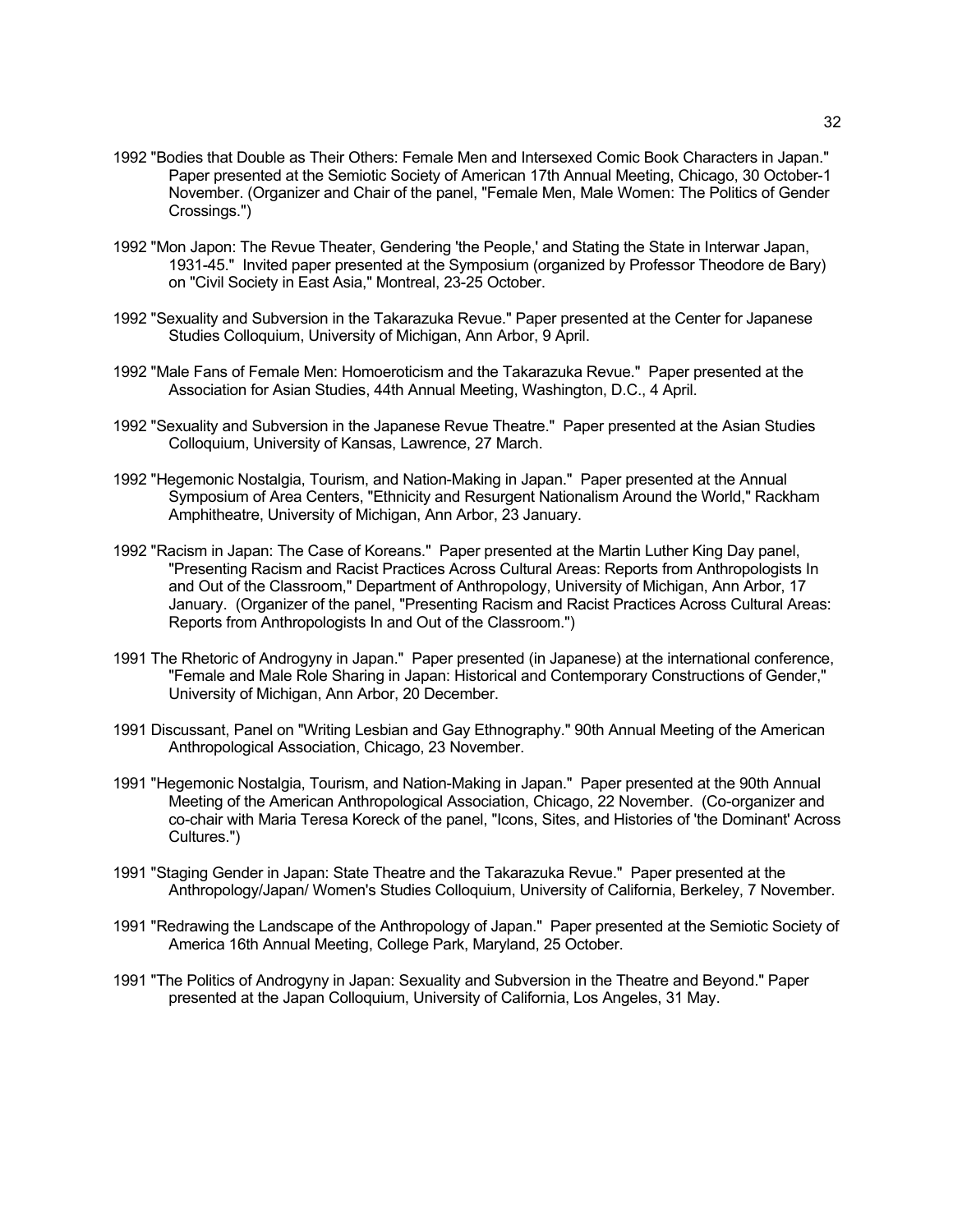- 1991 "Nostalgic Journeys: History as Tourism in Postwar Japan." Paper (in Japanese & English) presented (by proxy) at the 9th International Symposium on Japanese Civilization in the Modern World: Comparative Perspectives in Tourism, National Museum of Ethnology, Osaka, 18-25 March.
- 1990 "The Revue Theatre and Female Sexualities in Modern Japan." Paper presented at the Anthropology Lecture Series, University of California, Santa Barbara, 21 November.
- 1990 "The Image of the Androgyne: Female Sexualities in Modern Japan." Paper presented at the E.O. Reischauer Institute of Japanese Studies, Harvard University, 12 October.
- 1990 "'Butch' and 'Femme' in Japan: The Takarazuka Revue Past and Present." Paper prepared for the Berkshire Conference on the History of Women, Rutgers University, New Brunswick, 7-10 June, and submitted to the Schlesinger Library, Radcliffe College, Cambridge.
- 1990 "The Androgynous Body in Japan." Paper presented at the American Ethnological Society (AES) Annual Meeting, Atlanta, 19-22 April. (Co-Organizer with Dr. Liisa Malkki of the panel, "The Body and the Categorization of People: Gender, Ethnicity, and Nationalism.")
- 1990 "Doing and Undoing 'Female' and 'Male' in Modern Japan: The Takarazuka Revue." Paper presented at the conference: "Japan in the World Today and Tomorrow," University of California, San Diego, 13-14 January.
- 1990 "Doing 'Male' and 'Female' in Japan: Insights from the Takarazuka Revue." Paper presented at the Department of Anthropology, University of Michigan, Ann Arbor, 11 January.
- 1990 "New Festivals for Old in Suburban Tokyo." Paper presented at the Department of Anthropology, University of California, Los Angeles, 8 January.
- 1989 "From the Takarazuka Revue to *Kokumingeki* (State Theater) and Back Again." Paper presented at the American Anthropological Association 88th Annual Meeting, Washington, D.C., 17 November. (Organizer and Chair of the panel, "Agencies of Resistance and Restraint: Gender and 'the State' in Japan.")
- 1989 Discussant, Workshop/Conference on "Postwar Japan as History," University of California, San Diego, 20-22 October.
- 1989 "Gender and Sexuality in 20th-Century Japan: Insights from the Takarazuka Revue." Paper presented at the University of Oklahoma (sponsored by the University of Oklahoma Honors Program and the Asian Studies Committee), Norman, 11 September.
- 1989 "*Ema*-gined Communities: Japanese Votive Tablets (*Ema*), Popular Protest, and Popular Consciousness." Paper presented at the SSRC Conference: "Religious Resurgence in East and Southeast Asia," Bangkok, 2-10 May.
- 1989 "Doing and Undoing 'Female' and 'Male' in Japan." Paper presented at the Anthropology Colloquium, University of California, Irvine, 28 February.
- 1989 "Citizens' Festivals in Japan." Paper presented at the James R. Scobie Memorial Conference: "Urban History and Urban Development," University of California, San Diego, 20 January.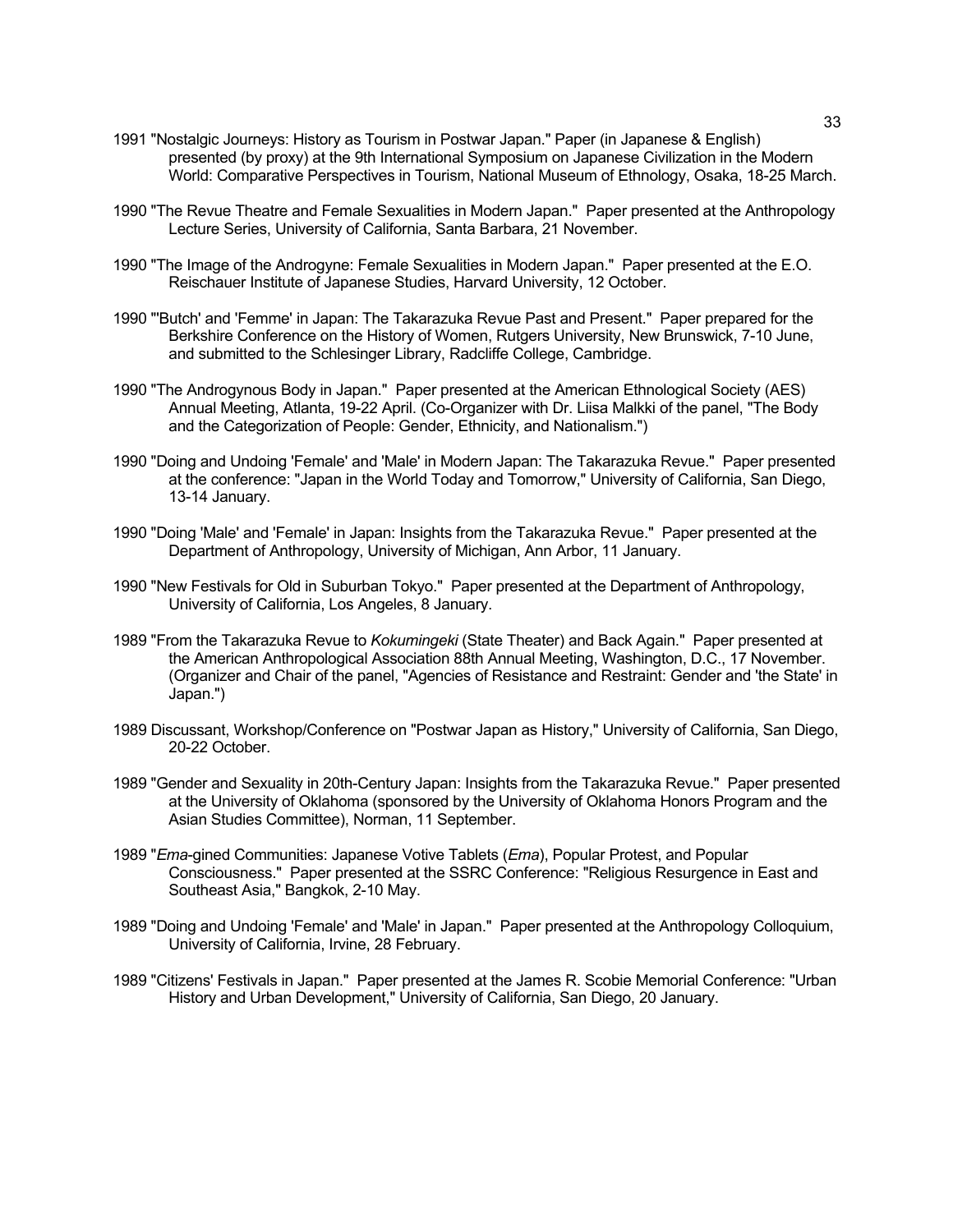- 1988 "Butch and Femme On and Off the Takarazuka Stage." Paper presented at the LGSCY Annual Conference: "Pedagogy and Politics," Yale University, New Haven, 29 October.
- 1988 "Butch and Femme: Gender as Social Organization in the Takarazuka Women's Troupe." Paper presented at the Association for Asian Studies 40th Annual Meeting, San Francisco, 25 March.
- 1987 "*Ema*: Japanese Votive Tablets." Lecture presented at the Williams College Museum of Art, Williamstown, Massachusetts, 19 September.
- 1987 "Affective City Planning in Kodaira City (Tokyo)." Paper presented at the Association of American Geographers Annual Meeting, Portland, Oregon, 23 April.
- 1987 "Re-Dressing Gender Roles: The Takarazuka Women's Troupe." Paper presented at the Association for Asian Studies 39th Annual Meeting, Boston, 11 April. (Co-Organizer with Dr. Vivien Ng of the panel, "Sexualities, Genders, and Social Scripts in China and Japan.")
- 1987 "Differentiating Homogeneity: Burakumin (Untouchables) and Koreans in Japanese Society." Lecture presented at the Global Issues Forum, Office of International Education, University of Wisconsin-La Crosse, 31 March.
- 1987 "We All...Everyone of Us." Keynote Lecture presented at the South Central Women's Studies Association 10th Anniversary Conference (sponsored by the American Association of University Women), University of Oklahoma, Norman, 27-29 March.
- 1986 "Missing in Action: Women in Japanese Festivals." Paper presented at the American Anthropological Association 85th Annual Meeting, Philadelphia, 7 December. (Co-Organizer with Marilyn Ivy of the panel, "Unacknowledged Dimensions of Japanese Rituals, Festivals, and Symbolic Action.")
- 1986 "Child Shrines, Adult Shrines, and Miss Kodaira: The Kodaira City (Tokyo) Citizens' Festival." Paper presented at the Anthropology Colloquium, Cornell University, 15 April.
- 1986 "Urban Ceremonial in Japan: The Kodaira City (Tokyo) Citizens' Festival." Paper presented at the Japanese Studies Colloquium, Princeton University, 10 April.
- 1986 "*Furusato*: Revolutionary Nostalgia and Cultural Administration in Japan." Paper presented at the Association for Asian Studies 38th Annual Meeting, Chicago, 22 March.
- 1985 "Revolutionary Nostalgia and Cultural Administration in Japan." Paper presented at the Anthropology Colloquium, University of Rochester, 20 September.
- 1985 "Gender Attribution, Nativism, and Ethnography in Japan." Paper presented at the International Centre for Ethnic Studies, Colombo, Sri Lanka, 11 January.
- 1982 "Farm Manuals: Japanese Ethnography in the Edo Period." Paper presented at the Association for Asian Studies Regional Conference, Pittsburgh, 15 October.
- 1981 "Why Were Farmers Eating Salmon and Throwing Mudballs at Their Landlords? Affective Modes of Social Engineering in Rural Japan, 1600-1900." Paper presented at the Anthropology Colloquium, Cornell University, 5 October.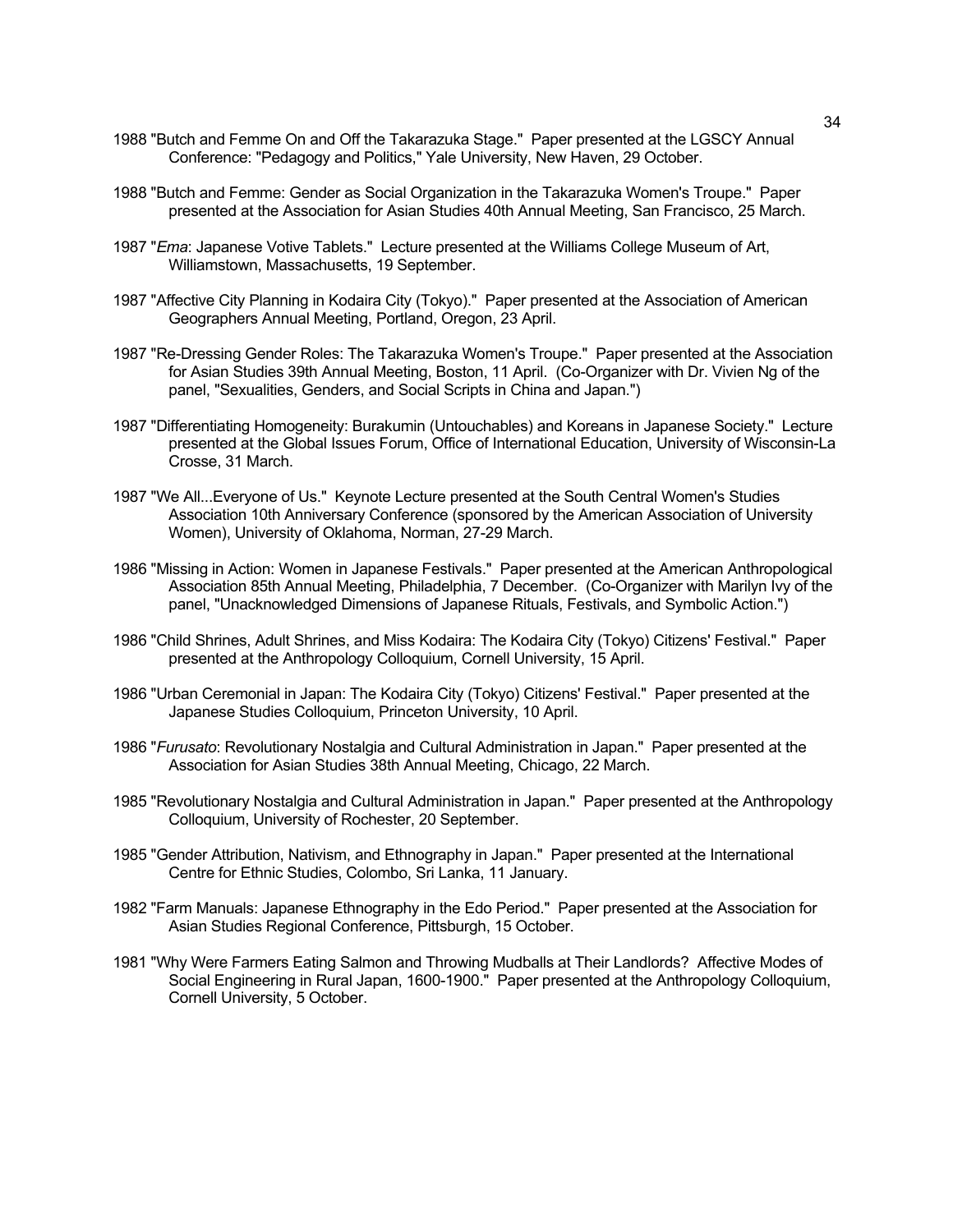- 1981 "飢饉の美" (*kikin no bigaku*, Famine Aesthetics)." Paper presented (in Japanese) at the Ajinomoto Company, Tokyo, 8 July. (Commissioned by the Ajinomoto Company.)
- 1981 "*Jinseiron* (Human Relations Discourses) in Edo-Period *Nôsho* (Farm Manuals)." Paper presented at the 26th International Conferences of Orientalists in Japan, Tokyo, 8 May.
- 1981 "町人博士と武士さん"(Chōnin *hakase* to Bushi-*san*, Dr. Chōnin and Mr. Bushi). Paper presented (in Japanese) at the Third Annual Japanology Essay Context, International Cultural Association of Kyoto, Kyoto, Japan, 15 January. (First Prize)
- 1979 "The Crucial Role of Women Disciples of the Edo-Period Shingaku Movement." Paper presented at the 24th International Conference of Orientalists in Japan, Tokyo, 15 June

# **PODCASTS, MEDIA OUTREACH, CONSULTING, AND OTHER WORK/PUBLICATIONS**

- 2021 Interviews via email with Ronan O'Connell (http://www.ronanoconnell.com/about) for an article on *ema* (Japanese votive tablets) to be published in *National Geographic*, 13-18 October.
- 2021 Zoom interview with Motoko Rich (*New York Times*) for an article (5 June) on LGBT issues in Japan in the context of the Olympics/Paralympics and conservative politicians' anti-LGBT comments, 25 May. https://www.nytimes.com/2021/06/05/world/asia/olympics-japan-lgbtg.html
- 2021 Conversation on Zoom about my recent work, Japan Program faculty lunch meeting, University of Washington, 13 April.
- 2021 Interview via email with Paris-based journalist Clémence Leleu for an article, "Jeunesse dégenrée" in the French journal, *Tempura* (https://www.tempuramag.com/) on non-binary people in Japan. 11 February. The article appears in the April issue, pp. 72-75.
- 2020 Interview with BBC journalist Preethi Jha for an article on Kondo Masahiko (of Johnny and Associates) infidelity scandal. 17-18 November. https://www.bbc.com/news/world-asia-54997483
- 2020 Commissioned report on blood-type horoscopy in Japan for Badoo, a global dating app based in London. Grayling Communications Limited (London and Manchester). 16-19 October. https://www.femalefirst.co.uk/bizarre/dating-app-allows-people-find-match-blood-type-1264773.html
- 2019 Interview with Motoko Rich (*New York Times*) on a future article on robotic vs. human laborers in Japan. 28 September. https://www.nytimes.com/2019/12/31/world/asia/japan-robotsautomation.html; https://www.chicagotribune.com/consumer-reviews/sns-nyt-japan-robots-doinghuman-work-20200109-lidqsixjinf3flzfv323dbxgeu-story.html; https://www.irishtimes.com/business/innovation/japan-loves-robots-but-human-work-is-not-easy-forthem-1.4133876
- 2019 Interview with science writer Mary Barker for her 7 August article, "Robotic Pets: A Senior's Best Friend?," https://pulse.embs.org/july-2019/robotic-pets-a-seniors-best-friend/
- 2019 "Jennifer Robertson and her book, Robo sapiens japanicus: Robots, Gender, Family, and the Japanese Nation," interviewed by Dan White, *CaMP Anthropology: Communication, Media, Performance* (https://campanthropology.org/). April.
- 2018 Filmed interview for "The Fragility of Tradition," a PBS documentary by Linda Corley (writer) and Stella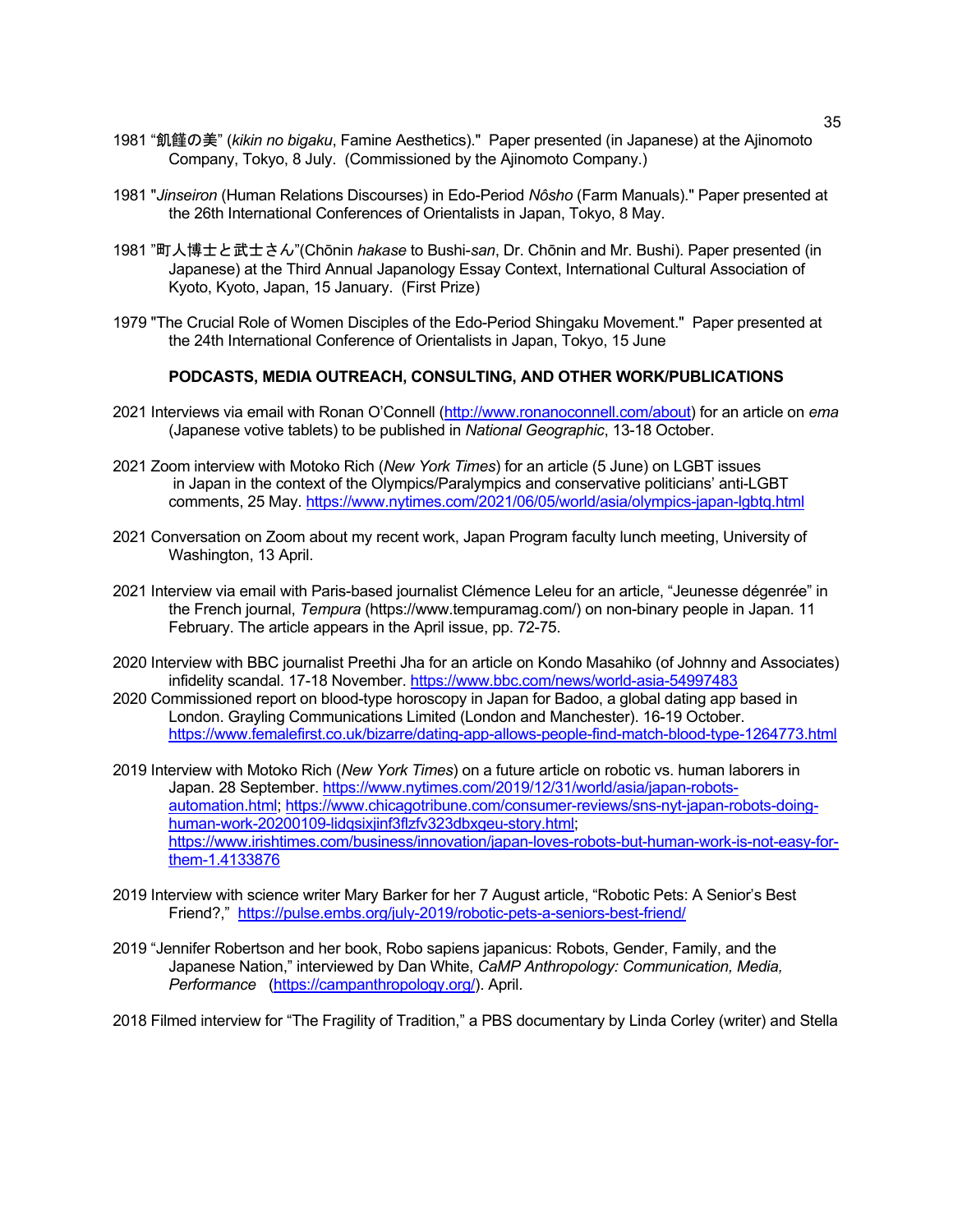Holmes (producer) on three Japanese female craft artists, Lowe Museum of Art, University of Miami, Miami, 28 August. In production.

- 2018 Interview with Elizabeth Fernandez (recorded podcast) on Japanese robotics, robot gender, and social technologies, *SparkDialog*, 20 August. http://sparkdialog.com/gender-religion-robots/
- 2018 Interview (recorded) on Japanese robots and human-robot interaction for *Sapiens*, the independent magazine/podcast of the Wenner-Gren Foundation, Episode Description: AI and Intimacy, 11 June (recorded at the offices of Michigan Radio). https://www.sapiens.org/technology/can-robots-care/, http://traffic.libsyn.com/sapienspodcast/ep\_2\_robots\_mixdown.mp3. https://www.sapiens.org/technology/emotional-intelligence-robots/
- 2018 Interview (telephone) with Lydia Emmanouilidou, Producer, *BBC The World*, for a show comparing U.S. and Japanese attitudes toward robots and AI devices, 12 March.
- 2018 Interview (Skype) with Keren Tsuriel, *Calcalist* (top Israeli financial newspaper), for an article on Japanese robotics and "robot rights" published (in Hebrew) on 15 February. (https://www.calcalist.co.il/local/articles/0,7340,L-3731846,00.html).
- 2018 Interview (Skype) with Julia Herrnboeck, *Forbes* (Austrian edition), for an article on robots and artificial intelligence, 2 February. Paper version published (in German) February 2018, "Big in Japan: Künstliche Intelligenz," pp. 22-27 (https://www.forbes.at/artikel/mensch-maschine.html).
- 2017 Interview (telephone) with Kay Lim, producer, CBS Sunday Morning (https://www.cbspressexpress.com/cbs-news/shows/cbs-news-sunday-morning/about) on the Takarazuka Revue in preparation for a program on the all-female revue theatre, 10 February.
- 2016 Interview (in person) with *Politiken* (a leading Danish national newspaper) on Japanese robotics, 19 October.
- 2016 Interview (Skype) with Motoko Rich, *New York Times*, Tokyo Bureau, about the "genderless male" phenomenon in Japan. Rich is preparing an article on the subject. 6 September.
- 2016 Interview (via email) about Takarazuka with Erica Friedman, Founder of Yuricon publishing and editor of *Okazu* ("The world's oldest and most comprehensive blog on lesbian-themed Japanese cartoons, comics and related media"). 21 July. http://okazu.yuricon.com/2016/07/21/interview-withtakarazuka-researcher-dr-jennifer-robertson/
- 2016 "Takarazuka—A History." *Playbill, pp. 21-22.* Lincoln Center Festival 2016, July 13-31. NY: Playbill Inc.
- 2016 Interview (Skype) with May S. Young (Creative Direction Business Lead Generation) about the Takarazuka Revue for the Lincoln Center, 5 July.
- 2016 Robertson, Jennifer. "History of the Takarazuka Revue." Lincoln Center website. http://www.lincolncenter.org/article/takarazuka-history
- 2016 Interview (telephone and e-mail) with Sarah Toshiko Hasu about the Takarazuka Revue for *Curve Magazine*, 10-11 May. (Referenced in the July/August 2016 issue of *Curve* Magazine.)

2016 Interview and consultations (telephone and e-mail) with Eileen McMahon, Senior Director of Publicity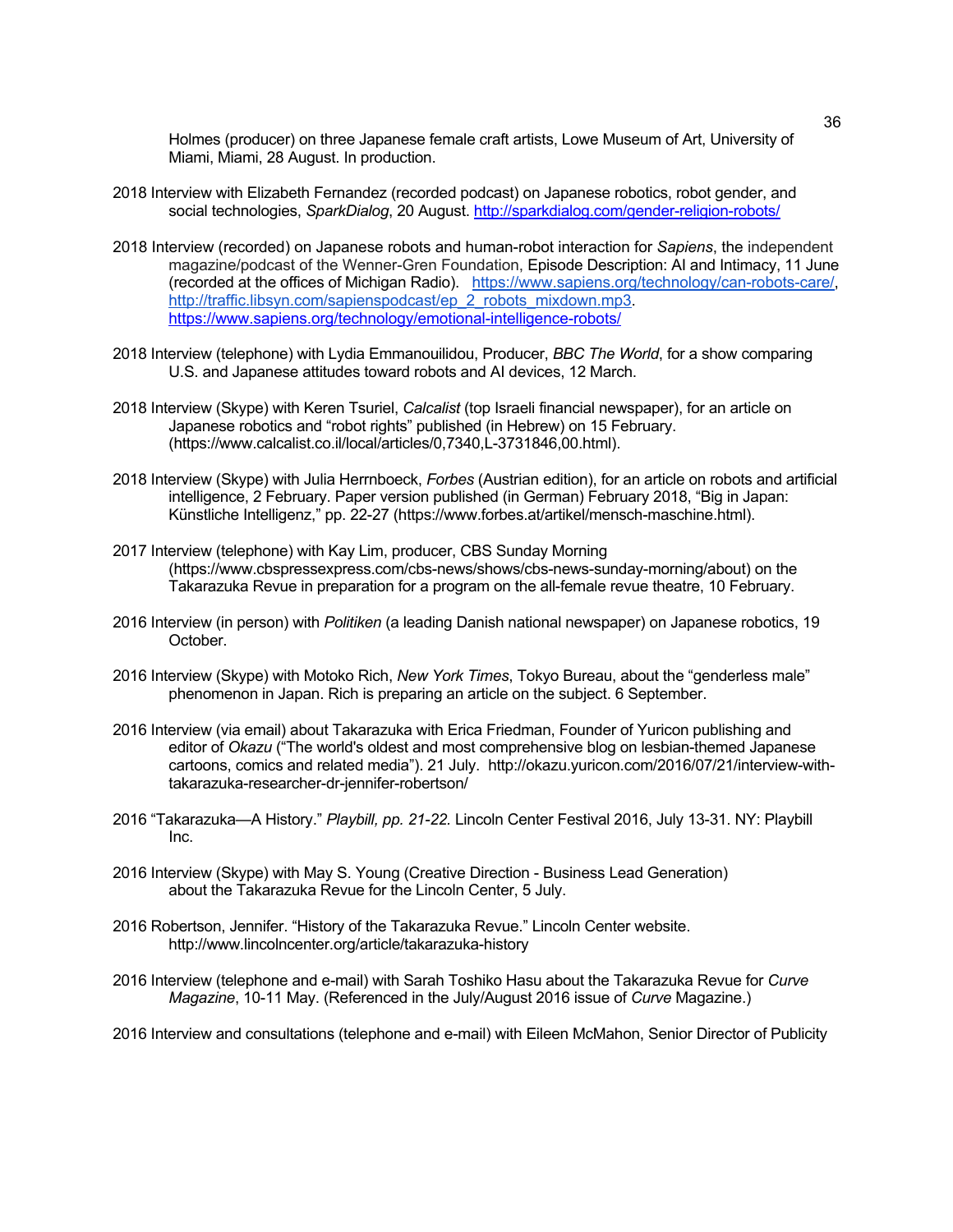and Publications Lincoln Center for the Performing Arts, regarding the July performances at Lincoln Center by the all-female Takarazuka Revue (the subject of my second book, and several articles). May-July.

- 2016 Interview (e-mail) with Brazilian journalist Tiago Cordeiro, *Mundo Estranho* (www.mundoestranho.com.br), for an article on suicide in Japan. *Mudo Estranho* is a monthly magazine dedicated to explaining Science, Technology and History to teenagers, edited by Editora Abril, Brazil largest publishing house, 27 January.
- 2016 Interview (e-mail) with journalist Sara Sloat, *Inverse* (www.inverse.com), a science, tech, and news website, for an article on robot and human gendering practices. https://www.inverse.com/article/10149-sex-education-robots-how-androids-help-humans-rethinkgender-and-sexuality, 13 January.
- 2015 Interview (e-mail) with journalist Matthew Timms, *The New Economy* (UK) for an article on Japan's robot revolution. http://www.theneweconomy.com/strategy/how-do-you-like-me-nao-robots-come-totake-japanese-jobs, 6 August.
- 2015 Post-film discussion of female employment and empowerment in Japan, "Pale Moon," USA debut, Cinetopia, Michigan Theatre, Ann Arbor, 13 June.
- 2015 Lecture and PowerPoint slide show on the history and present of robots and their real-world applications to the faculty and students of Explorer West Middle School (http://explorer-west.org/), Seattle, WA, 22 May.
- 2015 Invited moderator, Panel discussion, "Media, Communications, and Japan's 3/11 Triple Disaster." Center for Japanese Studies, University of Michigan, 9 April.
- 2015 "Disaster Amnesia: Remembering as Forgetting 3-11." Invited presentation, "Local Recovery Efforts in Post-Tsunami Tohoku," JISC (Japanese Studies Interdisciplinary Colloquium), Center for Japanese Studies, University of Michigan, 17 March.
- 2014 Video: "Robo-Sexism and Retro-Robotics." Keynote Lecture, "Gender, Bodies & Technology: Performing the Human," Virginia Tech University, Blacksburg, Virginia, 1-3 May. http://vtechworks.lib.vt.edu/handle/10919/49537
- 2014 Interview (e-mail) with Chris Beam, *New Republic*, for his article about the scandal involving the Japanese classical composer Samuragochi Mamoru and related issues of falsification and plagiarism, 30 June 2014.
- 2014 Interview (e-mail) with Jonathan DeHart, Vice.com (international news e-magazine) about extramarital sexual relations in Japan and related topics pertaining to the popularity of an online dating site for married couples, 12-13 May. Published in http://motherboard.vice.com/read/how-ashleymadison-pulled-back-the-curtain-on-japans-infidelity-economy?trk\_source=homepage-lede.
- 2014 Interview (e-mail) with Lucy Jane and Alex Gabbay, Monkey and Me Films (London) regarding *Innovation 25*, Prime Minister Abe's robotization initiative inaugurated in 2007, 3-10 May.
- 2013 Interview (e-mail) with Lydia Woolever, *Esquire* (magazine) for an article on the "celibacy syndrome" in Japan, 5-7 December.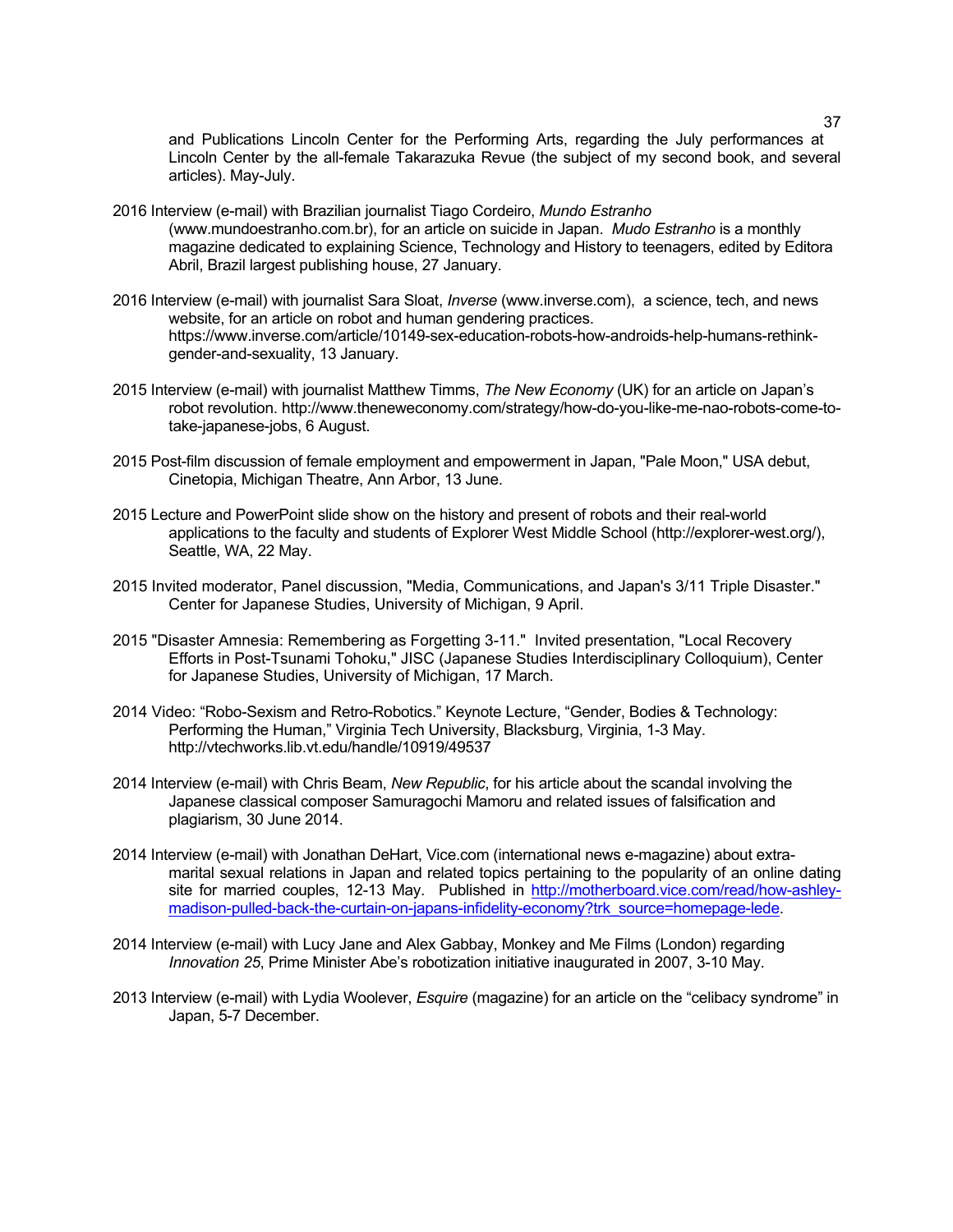- 2013 Interview (Skype) with Terri Randall (http://www.terrirandallproductions.com/) to discuss her new NOVA film on human-robot interactions, 8 November.
- 2013 Interview (e-mail) with Cade Metz, *Wired* (magazine) about a robot restaurant in Tokyo, 27-28 October.
- 2012 Lecture and PowerPoint slide show on Japanese humanoid robots and their real-world applications to the faculty and students of Explorer West Middle School (http://explorer-west.org/), Seattle, WA, 4 December.
- 2012 Lecture and PowerPoint slide show of my Japan-themed paper collage work for a seminar on knowledge and creativity, Department of Chinese, Translation and Linguistics, City University of Hong Kong, Hong Kong, 12 October.
- 2012 Interview (e-mail) with Boris Hänssler, science journalist (http://www.boris-haenssler.de) *Der Freitag*, Bonn, Germany, for a forthcoming feature story on robots and sexuality, 8 June
- 2011-present Member of the Okano Project on Feminist Scholarship on Global Citizenship, Doshisha University,Kyoto. The project, directed by Professor Okano Yayo (American Culture, Doshisha University), is structured as a series of four-hour seminars offered by project members several times a year. I have attended twice during research trips to Japan, and will be presenting my seminar on "cyborg/posthuman citizenship" in the near future.
- 2011 Interview (in person) with Aida Hiro, managing senior writer, Kyodo News Agency, Japan, for a feature story on my scholarship and "predictions" for Japan's post-disaster future, 2 June. The interviewbased story was subsequently published in regional and national Japanese newspapers.
- 2010 TVO (Canadian television) interview, "The Interview: Jennifer Robertson: Japan's Robot Nation." "The Agenda" with Steve Paikin, 20:00, 15 December. https://www.youtube.com/watch?v=v9HgYHSJUP0
- 2010 DR2 Udland (Danish television) interview, "Japanske robotter tager teten." 15 November, 19:30. Podcast accessible at http://www.dr.dk/odp/default.aspx?template=programserie&guid=EB22BF69-7BD4-47D1-94AB-0384C52F43BE
- 2010 BBC 4 radio interview with Laurie Taylor on "Thinking Allowed" re the social and gendered applications of robotics in Japan. 4 & 8 August. Podcast accessible at: http://www.bbc.co.uk/programmes/b00t7fjp
- 2009 Interview (telephone and e-mail) with Lisa Thomas, *Time Magazine*, 30 July for her article on Japanese robots, **"**What's Behind Japan's Love Affair with Robots?," 3 August. http://www.time.com/time/world/article/0,8599,1913913,00.html.
- 2008 最先端ロボットのなかに神道の伝統もいきる: ジェニファー ロバートソン(Saisentan robotto no naka ni shintō no dentō mo ikiru: Jienifua Robaatoson, Shinto traditions are alive within the most advanced robots: Jennifer Robertson. *Newsweek* (Japanese language edition), 15 October, p. 55. Based on several interviews with Robert Calum, who wrote the piece in English; photographed by Jeffrey Sauger. This issue of the magazine contained a featured story on thirtyone foreigners from all over the world who "deeply understand" Japanese culture.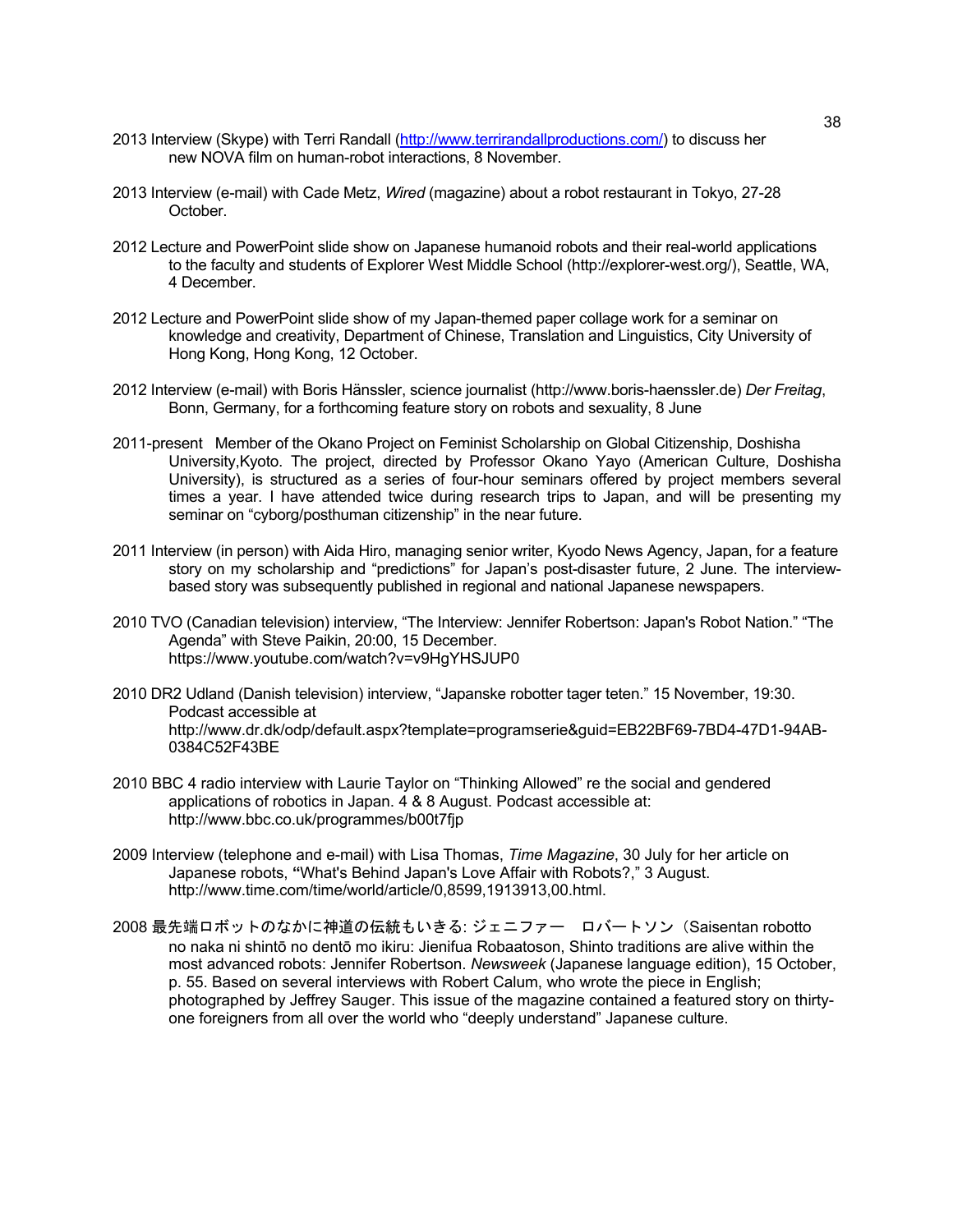- 2008 Live radio interview (15 minutes) with María Rubio, international editor for La FM, The National Radio Chain in Bogota, Colombia, 27 June (9:15-30 a.m.) on the politics of blood typology in Japan (http://www.lafm.com.co/).
- 2008 Interview (in person) with Paz Vaysman, *Ha'aretz/The Marker* (leading Israeli daily newspaper/financial & business newspaper), 5 June, for a story on my humanoid robot research that was published in the 11 June edition, "*Rekhem roboti lehashkara*" (Robotic wombs for rent), p. 34 (http://www.themarker.com/).
- 2006 Interview (telephone) with Dave Picker, *New York Times*, 12 December 2006, for a story on bloodtype and personality in Japan. Cited in his *NYT* article, "Blood, Sweat and Type O," on 14 December 2006, p. C15.
- 2006 "Takarazuka." Aired 25 February, Chum-TV. http://www.sextelevision.net/show/currentGallery.asp?segmentDisplayID=423
- 2005 Television interview 1 October 2005 with Judith Pyke, Chum-TV, Canada, on the Takarazuka Revue and sexual politics in Japan.
- 2005 "Science and Society in Japan: Teaching About Science While Teaching About Japan." May. Preparation and distribution to 106 high schools in Michigan of a reader on science education and the relationship between science and society in Japan.
- 2004 Interview (telephone) with Joan Vollero, Medill News Service, for a story on Japanese popular culture.
- 2003 Interview (telephone) with Yilu Zhao, *New York Times*, 24 April 2003, for a story on "homosexuality" in East Asia.
- 2002 Interview (telephone) with Patricia Hernandez, *Boston Globe*, 17 December 2002, for a feature story on the Takarazuka Revue.
- 2002 Interview (radio recorded) with Jessica Smith, Marketplace (Public Radio International; National Public Radio), 2 December 2002; aired internationally 26 December 2002.
- 2000 "Swooning for the Takarazuka Revue," Interview (telephone and e-mail) with Noy Thrupkaew in *Sojourner*, February (vol. 25, no.6): 25-27, 41.
- 1998 Inquiry Panel on Academic Integrity, Office of the President, Michigan State University, East Lansing, Michigan. July-December.
- 1998 Judge, Arisawa Prize (for books on Japan), sponsored by the American Association of University Presses. 30 March, Washington D.C.
- 1997 Interview (telephone), Philadelphia *Citypaper* (December). Comments appeared in the 26 December 1997-1 January 1998 edition, "Just Like a Man" (by Jenn Carbin).
- 1995 Consultant to filmmaker Lori Shinseki regarding a documentary of the *hinoeuma* (fiery horse) phenomenon in Japan.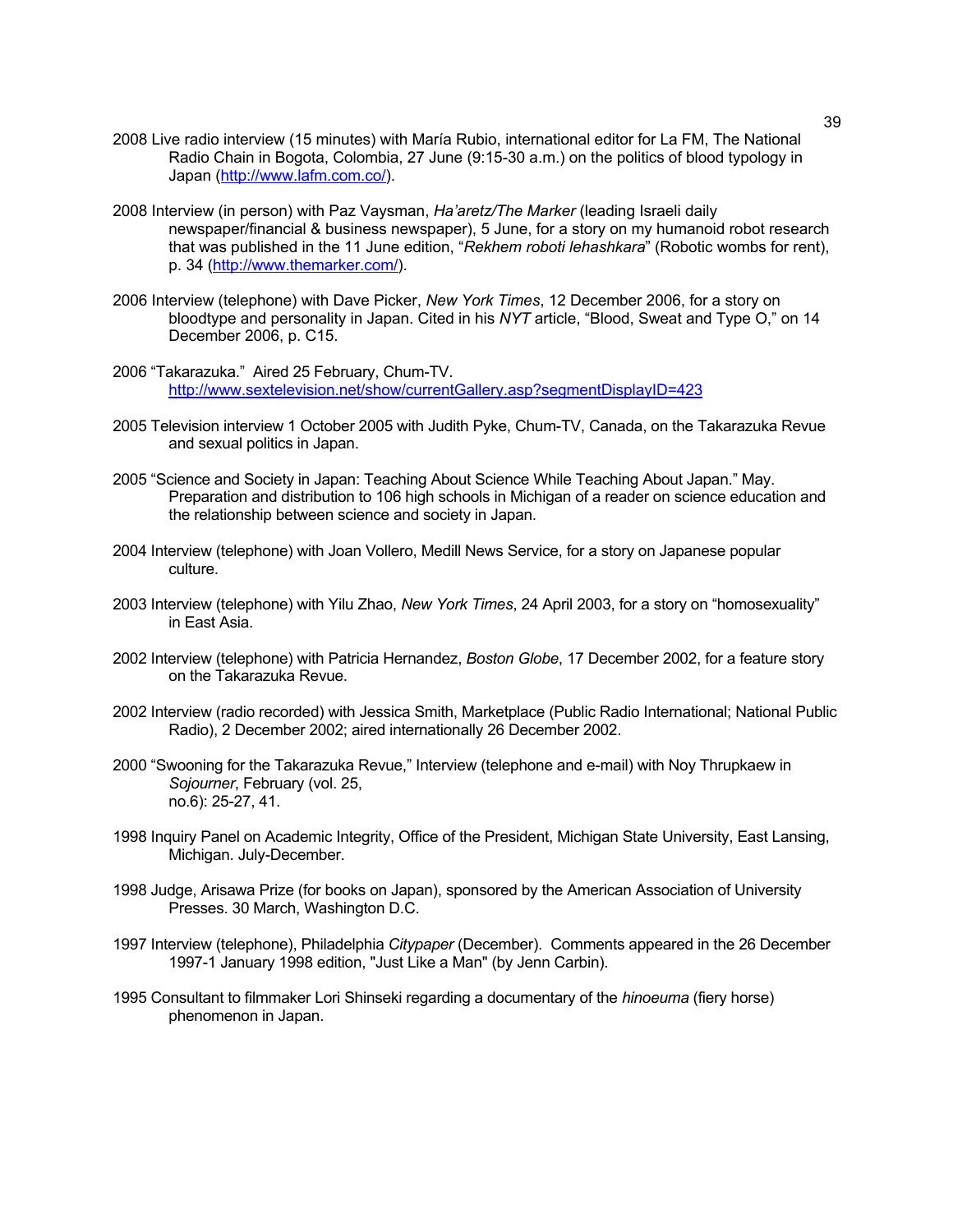- 1994 One-hour telephone interview with AP-Tokyo reporter (August) on Japanese "superstitions," and related issues. Article subsequently appeared in *NYT*, *The Detroit News*, *The Japan Times*, and elsewhere.
- 1994 One-hour telephone interview (November) with *Detroit Free Press* reporter on the "American" view of wartime Japan.
- 1994 Taped interview on Radio Canada ("The World Tonight"), 10 November. Taped at 3 pm, aired at 9 pm. Topic: Japanese "superstitions".
- 1990 Consultant to filmmaker Maria Gargiulo (Michi Films, Seattle) regarding a documentary film on the Takarazuka Revue.
- 1989 Consultant for the exhibition, "Adolescence and Popular Culture in Japan," The Children's Museum, Boston, MA.
- 1989 Consultant for the Takarazuka Revue New York Tour, October 1989.
- 1987 *Mingei*: Japanese Folk Art, Exhibition and Festival, 10 August-25 October, Williams College Museum of Art. I was a consultant, designer, and planner for the exhibition/festival, and, in addition to writing and editing wall texts, was responsible for lectures and panel discussions on Japanese folk art.
- 1981 "The Americana Boom" and "The Fortunetelling Boom," Japan Broadcasting Corporation (NHK), July. NHK commissioned me to conceive, write, produce, and record these two 20-minute radio programs for broadcast to the United States in 1981.
- 1981 "The Americana Boom" and "The Fortunetelling Boom," Japan Broadcasting Corporation (NHK) July.
- 1981 As a member of the Japan Team for the ASEAN-funded, Sharing Traditional Technology project (Gakushuin University, Tokyo), I translated (Japanese to English) and edited all progress reports and *Occasional Papers*. During my tenure at Gakushuin University (1978-1981), I edited *The Role of Arts and Literature in Social Development*, Tokyo: Gakushuin UP, 1981.

## **ADMINISTRATIVE WORK: POSITIONS AND COMMITTEES**

**Anthropology:** Associate Chair (1997-98); Chair, Sociocultural Subfield (1997-98; 2007-08; 2009-10); Executive (1993-94, 1997-99, 2007-08; 2009-10); Graduate Admissions (Chair: 2006, 2005 &1992, 1997- 1999, 2009-2010); Long-Range Planning (Synergy and Space) (2004-05); Judaic Studies-Anthropology Search (2004-05); Curriculum (2004-2006); By-Laws Review (2004); tenure/promotion committees (Anthropology/DAAS, Chair, 2014; Anthropology, DAAS, Member 2014; Chair 1994 & 2006; Chair, thirdyear review 2006 (three faculty); Faculty Sponsor, *Michigan Discussions in Anthropology* (1991-99); CAAS/Anthropology Search (1991; Chair: 1992 & 1998); Ad Hoc Tenure Appeal (Coordinator, 1994); Fellowships (1995; 1996-99); Awards (1997-99); Social Work/Anthropology Search (Chair, 1998 & 2002).

**History of Art**: Colloquia Coordinator (2017-2019; Chair, DEI (Diversity, Equity, Inclusion) committee (2017); Chair, tenure committee (2017-18) and third year review committee & manuscript workshop (2014- 16); Undergraduate committee (2013-14); Member, tenure committee (2010-11); Freer (Asian Arts) Committee (2010-); Editorial Board, *Ars Orientalis* (2010-17), Organizer and Chair, Charles L. Freer/History of Art Annual Symposium (22 October 2010): "Aliens, Hybrids, Monsters, and Mutants: Asian Inventions of Human and Animal 'Others'"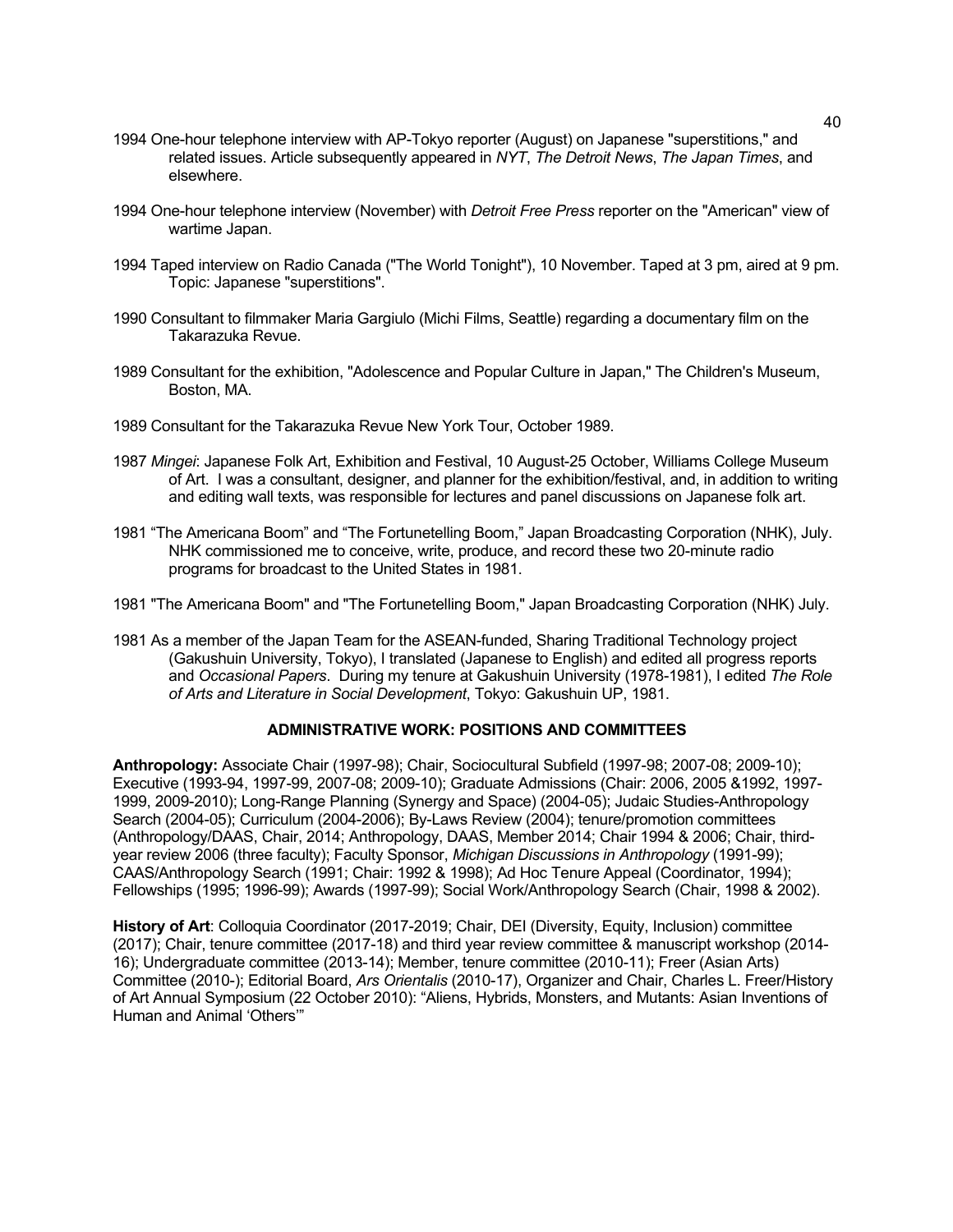**Women's Studies:** WS Graduate Certificate Advisory Committee (2009-10); Executive Committee (1992-94); Differences Among Women (1992-95); Doctoral Program Planning (1992)

**Anthropology-History Program:** Executive Committee (1992-94; 2016-17)

**School of Art & Design:** courtesy appointment as Professor (2010-)

**Robotics Institute:** affiliate faculty (2015-)

**Center for Japanese Studies:** Executive Committee (2002-06; 2007-10; 2013-2016); Director of Graduate Studies (2013-17); Chair, Admissions and Fellowships Committee (2013-); Faculty Grants (2008-09); Admissions and Student Fellowships (2002-06; Chair, 2013-); Library Review (2005); Director (1993-94); Executive (1993-94); Governing Board, Kyoto Center for Japanese Studies Consortium (1992-94); Japan Day Coordinator, Teachers' Institute in Asian Studies (1993); Project Director, East Asian National Resource Center and Fellowships (DOE, Title VI Grant) (1993-94); Center Representative, Search for Japanese Modern History (1992-93) and Japan Sociology (1993-94; 2006-07)

**International Institute:** Interim UM representative, American Institute of Sri Lankan Studies (AISLS) (2009- 10); Individual Research Grant Review Committee (2008-); Fulbright Review (2003-) Member, Board of Directors (1993-94); Ad Hoc Advisory (1993-94)

**University, LS&A College and Rackham Graduate School:** Rackham Faculty Ally for Diversity (History of Art representative, 2017-); University of Michigan Press Executive Committee (2017-); Provost's Committee (tenure reports) (2015-16); Rackham Merit Fellowships (2006, 1999, 1998; 2008-10); Japan Sociology Search (2006-07); Institutional Review Board (2004-06); Life Sciences and Society Program Steering Committee (2004-07); Judaic Studies Search (2004-05); Sweetland Writing Center Advisory Board (2002- 09); Rackham Mellon Fellowships Selection (2003); Co-Chair, Museum Studies Director Search (2000-01); Core Faculty, Sloan Center for the Ethnography of Everyday Life (1998-2002); Museum Studies Working Group (1998); History of Art (Japan specialist) Search (1998-99); LS&A Curriculum and Race and Ethnicity (1997-2000); Matthews Underclass Teaching Award (1998); Fulbright Screening (1997,1992); Grievance Panel (1993-); Chair, Asian Studies Program (1993-94); Joint Faculty-Student Policy (1992-93); Joint Advisory Committee on International Affairs (1992-93)

**External (see also current advisory boards and multi-year projects above):** University of Michigan, University of Copenhagen, Tenure-track position in Japanese Studies, Selection Committee (2017); Getty Research Institute, Final Selection Committee (2016); Japan Foundation American Advisory Committee and Institutional Programs Subcommittee (2008-2016); NEH Review Panel (2012); ACLS Fellowship Program, Final Selection Committee (2009-2013); President, Society for East Asian Anthropology (SEAA) (American Anthropological Association, AAA, (2009-11; Past-President 2011-13); SEAA Nominating and Graduate Essay Prize Committees (2008-09); Program Committee (2005-06; 2008-09), SEAA Councilor, AAA (2002- 03); Board Member, American Institute of Sri Lankan Studies (AISLS) (2009-10); Community Advisory Board for Culture and Women's Health Project (Michigan State University) (2005-)

#### **COURSES (LECTURES AND SEMINARS)**

Artifacts and Images: Anthropological Perspectives (graduate) Art, Culture and Visual Literacy (undergraduate/graduate) Art and Identity in Asia (undergraduate) Art, Science, Technology (undergraduate/graduate) Anthropology: History and Theory (graduate)